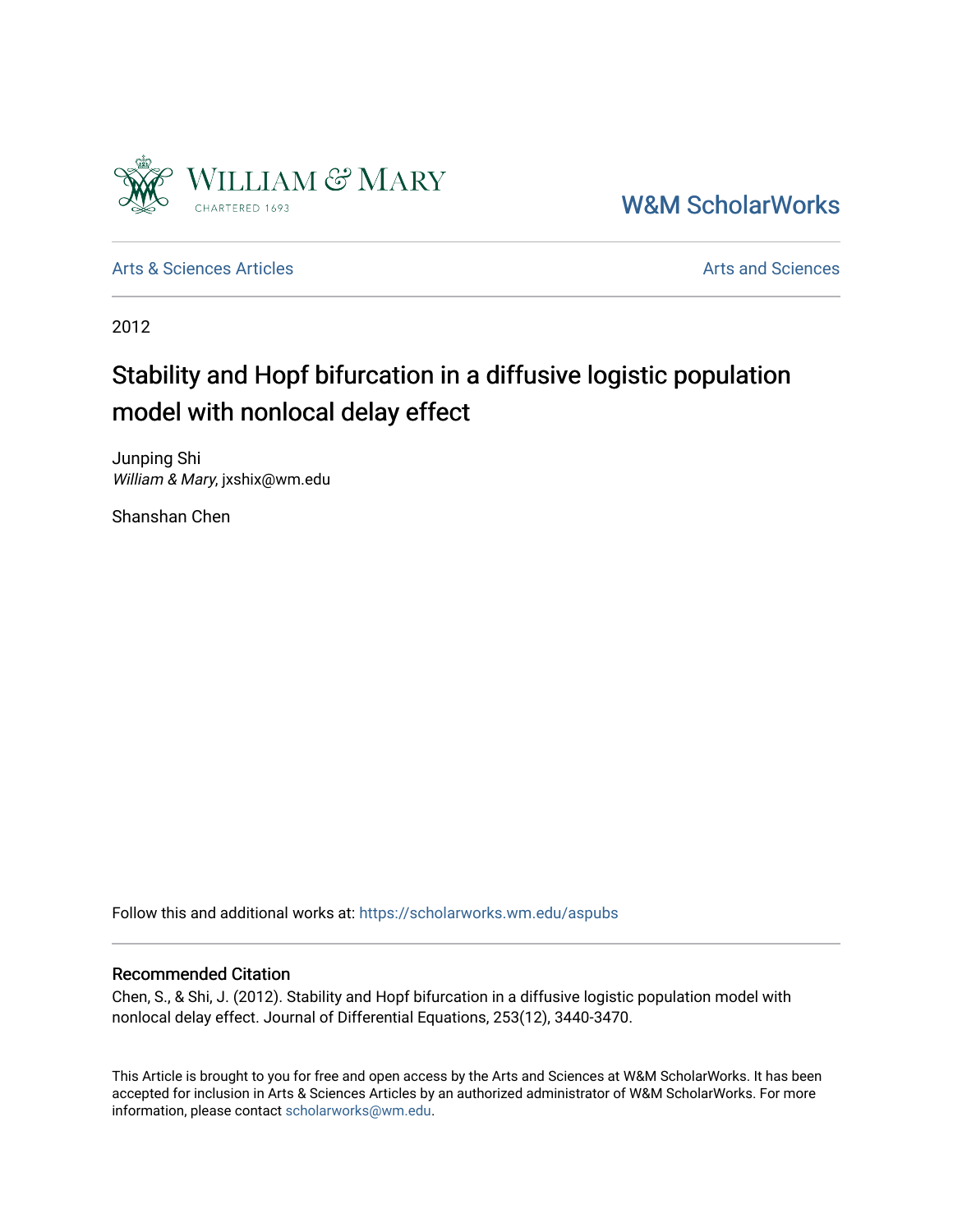

Contents lists available at [SciVerse ScienceDirect](http://www.ScienceDirect.com/)

### Journal of Differential Equations

[www.elsevier.com/locate/jde](http://www.elsevier.com/locate/jde)



## Stability and Hopf bifurcation in a diffusive logistic population model with nonlocal delay effect  $\dot{\mathbf{x}}$

Shanshan Chen a, Junping Shi <sup>b</sup>*,*<sup>∗</sup>

<sup>a</sup> *Department of Mathematics, Harbin Institute of Technology, Harbin, Heilongjiang 150001, PR China* <sup>b</sup> *Department of Mathematics, College of William and Mary, Williamsburg, VA 23187-8795, USA*

#### article info abstract

*Article history:* Received 18 November 2011 Revised 21 August 2012 Available online 12 September 2012

*Keywords:* Reaction–diffusion Nonlocal delay effect Hopf bifurcation **Stability** 

A reaction–diffusion model with logistic type growth, nonlocal delay effect and Dirichlet boundary condition is considered, and combined effect of the time delay and nonlocal spatial dispersal provides a more realistic way of modeling the complex spatiotemporal behavior. The stability of the positive spatially nonhomogeneous positive equilibrium and associated Hopf bifurcation are investigated for the case of near equilibrium bifurcation point and the case of spatially homogeneous dispersal kernel.

© 2012 Elsevier Inc. All rights reserved.

#### **1. Introduction**

Partial functional-differential equations have been proposed as mathematical models for various biological phenomena by many researchers in recent years. And the theory of partial functionaldifferential equations and related bifurcation theory have been developed to analyze various mathematical questions arisen from models of population biology, biochemical reactions, neural conduction and other applications [\[8,22,27,33,40\].](#page-30-0)

For the models with a single population, the global stability and the Hopf bifurcation of the diffusive Nicholson's blowflies equation have been investigated by many researchers (see Refs. [\[34,35,37,](#page-31-0) [42,44\]\)](#page-31-0). Another prototypical delayed reaction–diffusion equation is the diffusive Hutchinson equation (or diffusive logistic equation with delay effect) following the pioneering work of Hutchinson [\[25\].](#page-31-0) For the Neumann boundary value problem, the diffusive Hutchinson equation has been considered in [\[29,43\],](#page-31-0) and they considered the stability and related Hopf bifurcation from the homogeneous

\* Corresponding author.

*E-mail address:* [jxshix@wm.edu](mailto:jxshix@wm.edu) (J. Shi).

0022-0396/\$ – see front matter © 2012 Elsevier Inc. All rights reserved. <http://dx.doi.org/10.1016/j.jde.2012.08.031>

 $\hat{\tau}$  Partially supported by a grant from China Scholarship Council, NSF grant DMS-1022648, and Shanxi 100-talent program.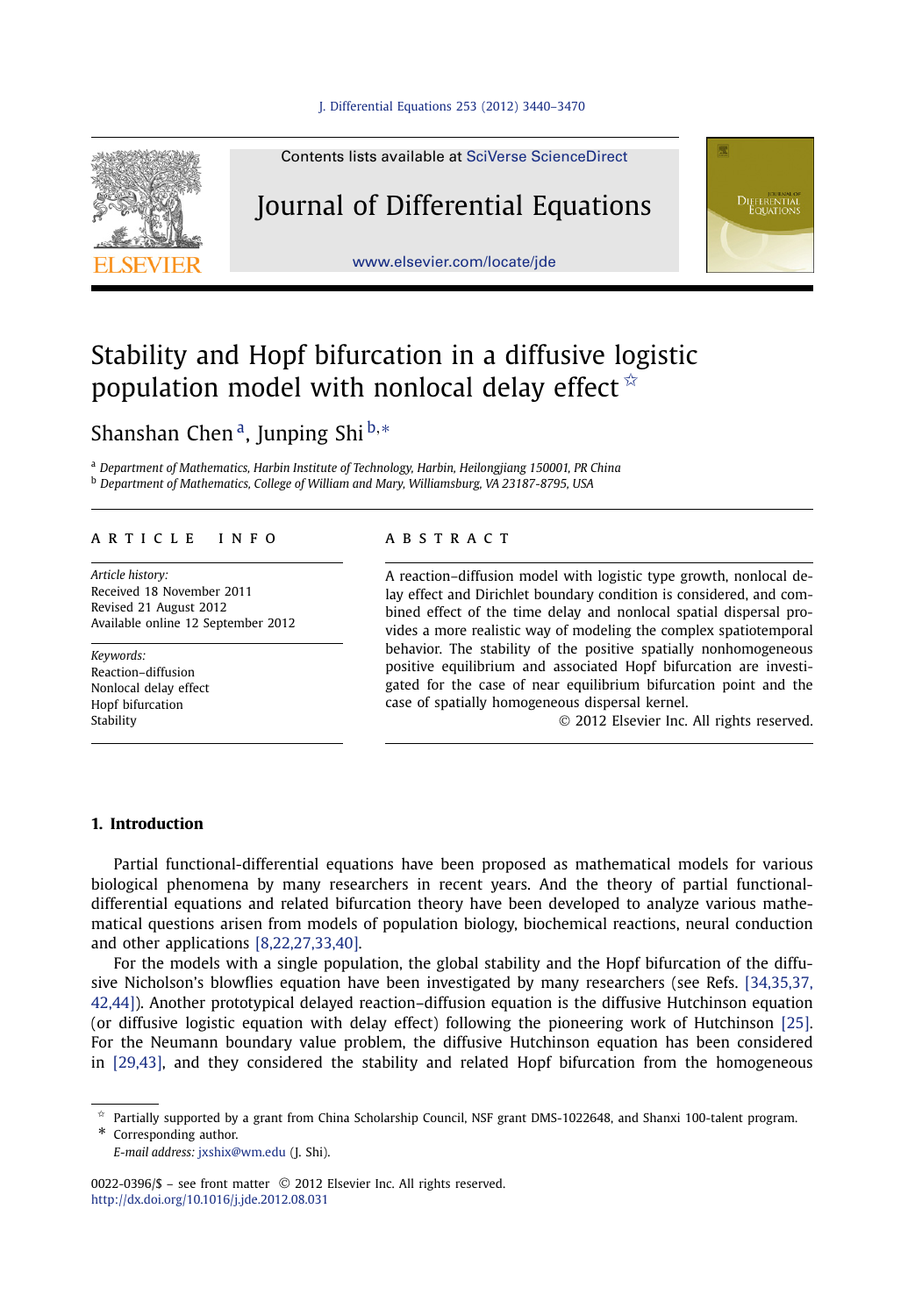<span id="page-2-0"></span>equilibrium. Busenberg and Huang [\[4\]](#page-30-0) studied the Hopf bifurcation of the diffusive logistic equation with delay effect and Dirichlet boundary condition proposed in Green and Stech [\[21\]:](#page-30-0)

$$
\begin{cases} \frac{\partial u(x,t)}{\partial t} = d\Delta u(x,t) + \lambda u(x,t) \big( 1 - u(x,t-\tau) \big), & x \in \Omega, \ t > 0, \\ u(x,t) = 0, & x \in \partial\Omega, \ t > 0. \end{cases}
$$
(1.1)

For a one-dimensional spatial domain  $\Omega = (0, \pi)$ , they showed that when  $\lambda > d$  but close to *d*, the unique spatially nonhomogeneous positive equilibrium loses the stability for a large delay *τ* and a Hopf bifurcation occurs so that the system exhibits oscillatory pattern. Su, Wei and Shi [\[36\]](#page-31-0) studied the Hopf bifurcation of a delayed reaction–diffusion population model with more general growth rate per capita, which generalized the work of [\[4\],](#page-30-0) and see also Yan and Li [\[41\]](#page-31-0) for the higher-dimensional case.

It has been pointed out by several authors that, in a reaction–diffusion model with time-delay effect, the effects of diffusion and time delays are not independent of each other, and the individuals which were at location *x* at previous times may not be at the same point in space presently. Hence the localized density-dependent growth rate per capita  $1 - u(x, t - \tau)$  in (1.1) is not realistic. Instead, following the approach in [\[3,18–20\],](#page-30-0) it is more reasonable to consider the diffusive logistic population model with nonlocal delay effect as follows:

$$
\begin{cases} \frac{\partial u(x,t)}{\partial t} = d\Delta u(x,t) + \lambda u(x,t) \left(1 - \int_{\Omega} K(x,y)u(y,t-\tau) dy\right), & x \in \Omega, \ t > 0, \\ u(x,t) = 0, & x \in \partial\Omega, \ t > 0, \end{cases}
$$
(1.2)

where  $u(x, t)$  is the population density at time *t* and location *x*,  $d > 0$  is the diffusion coefficient,  $\tau > 0$ is the time delay representing the maturation time, and  $\lambda > 0$  is a scaling constant;  $\Omega$  is a connected bounded open domain in  $\mathbb{R}^n$  (*n* ≥ 1), with a smooth boundary ∂Ω, and Dirichlet boundary condition is imposed so the exterior environment is hostile;  $K(x, y)$  is a kernel function which describes the dispersal behavior of the population. The nonlocal growth rate per capita in (1.2) incorporates the possible dispersal of the individuals during the maturation period, hence it is a more realistic model than (1.1).

We consider Eq. (1.2) with the following initial condition:

$$
u(x, s) = \eta(x, s), \quad x \in \Omega, \ t \in [-\tau, 0], \tag{1.3}
$$

where  $\eta \in C := C([- \tau, 0], Y)$  and  $Y = L^2(\Omega)$ . Then from [\[24,30\],](#page-30-0) the operator  $d\Delta$  generates an analytic strongly positive semigroup  $T(t)$  on *Y* with the domain  $\mathscr{D}(d\Delta) = H^2(\Omega) \cap H^1_0(\Omega)$ . Throughout the paper, we impose the following assumption on the dispersal kernel function  $K(x, y)$ :

**(A)** The kernel function  $K(x, y)$  is a continuous and nonnegative function on  $\overline{\Omega} \times \overline{\Omega}$ , and the linear Fredholm integral operator

$$
L(\phi(x)) := \int_{\Omega} K(x, y)\phi(y) dy
$$

is strictly positive on  $C_+(\overline{\Omega})$ , which is the space of positive continuous functions, in the sense that

$$
L(C_{+}(\overline{\Omega})\setminus\{0\})\subset C_{+}(\overline{\Omega})\setminus\{0\}.
$$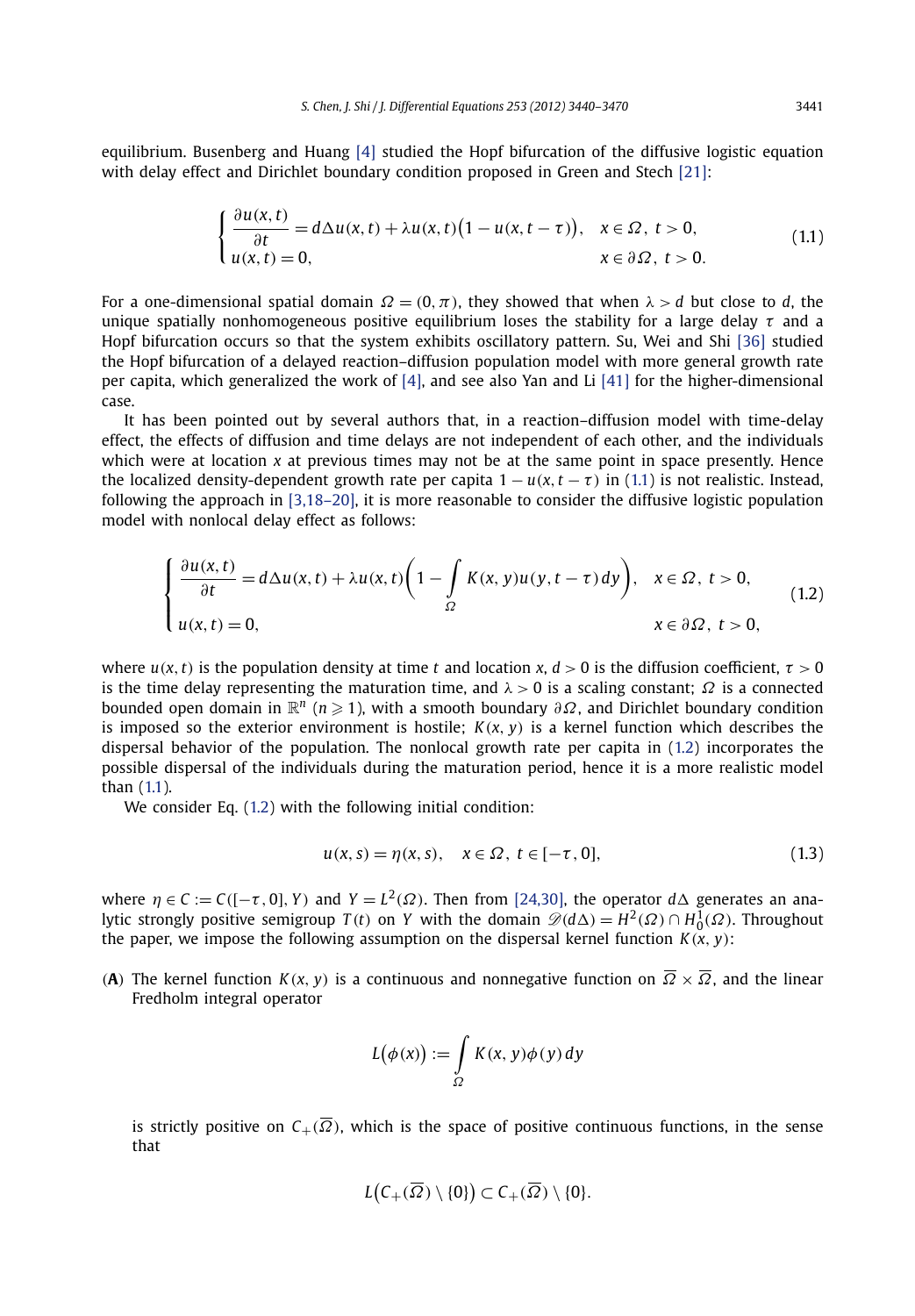<span id="page-3-0"></span>Define  $F: C \rightarrow Y$  by

$$
F(\phi)(x) = \lambda \phi(0) \left( 1 - \int_{\Omega} K(x, y) \phi(-\tau)(y) dy \right),
$$
\n(1.4)

then *F* is locally Lipschitz continuous. Therefore, from [\[24,40\],](#page-30-0) for each  $\phi \in C$ , there exists a maximum  $t_{\phi}$  > 0 such that

$$
\begin{cases}\n u(t) = T(t)\phi(0) + \int_{0}^{t} T(t-s)F(u_s) ds, & t > 0, \\
 u(0) = \phi,\n\end{cases}
$$
\n(1.5)

has a unique solution  $u^{\phi}(t)$  which exists on  $[-\tau, t_{\phi})$  and  $u^{\phi}(t)$  is a classical solution of [\(1.2\)](#page-2-0) for  $t > \tau$ . This shows the local existence of the solutions to [\(1.2\)](#page-2-0).

Define by *λ*∗ the principal eigenvalue of the following eigenvalue problem

$$
\begin{cases}\n-d\Delta u(x) = \lambda u(x), & x \in \Omega, \\
u(x) = 0, & x \in \partial\Omega,\n\end{cases}
$$
\n(1.6)

and let  $\phi$  be the corresponding eigenfunction of  $\lambda_*$  such that  $\phi(x) > 0$ . Our main results in this paper is in the spirit of [\[4,36\]](#page-30-0) for the local growth rate case: for a general bounded domain *Ω*, there exists a  $\lambda^*$  satisfying  $0 < \lambda^* - \lambda_* \ll 1$ , such that for any  $\lambda \in (\lambda_*, \lambda^*]$ , Eq. [\(1.2\)](#page-2-0) has a positive spatially nonhomogeneous equilibrium solution  $u_{\lambda}$  and there exists a  $\tau_0(\lambda) > 0$  such that  $u_{\lambda}$  is locally asymptotically stable when  $\tau \in [0, \tau_0(\lambda))$  and it is unstable when  $\tau > \tau_0(\lambda)$ . Moreover, there exists a sequence of values  $\{\tau_n(\lambda)\}_{n=0}^{\infty}$ , such that for Eq. [\(1.2\)](#page-2-0), a Hopf bifurcation occurs at  $\tau = \tau_n(\lambda)$  from the positive equilibrium  $u_{\lambda}$ . On the other hand, for a special case that the kernel function  $K(x, y) \equiv 1$  and  $\Omega = (0, \pi)$  (for convenience), we show that the above stability/instability result and Hopf bifurcation can be proved for *any*  $\lambda > \lambda_*$ , not just when  $0 < \lambda - \lambda_* \ll 1$ . For the original diffusive Hutchinson equation [\(1.1\)](#page-2-0), it was conjectured and showed by numerical simulation that such stability/instability result and Hopf bifurcation indeed occur for all  $\lambda > \lambda_{*}$ . Our result here for the case  $K(x, y) \equiv 1$  further verifies this conjecture. We conjecture that such results hold for all kernels satisfying the assumption *(***A***)* and general bounded domain *Ω*.

It is known that nonzero equilibrium and periodic solutions in a Dirichlet boundary value problem are all spatially nonhomogeneous [\[21,24\],](#page-30-0) hence it usually poses more difficulties for the stability and bifurcation analysis. Nonlocal delay effect brings some more technical hurdles as the resulting linearized equation is not self-adjoint when the delay  $\tau \neq 0$ , and some *a priori* estimates for the nonlocal equations are also considerably harder. Here we further develop the methods in [\[4,36,41\]](#page-30-0) to overcome these difficulties. On the other hand, for the special case  $K(x, y) \equiv 1$ , we find that although the equilibrium and periodic solutions are both spatially nonhomogeneous, but they can be *explicitly* solved, which makes it possible to consider the stability and bifurcation for all *λ>λ*∗. Indeed in this case, we find that the periodic solutions could have a fixed spatial profile with a temporal oscillation (see the remark at the end of Section 3).

The traveling wave solutions for an equation in form of Eq. [\(1.2](#page-2-0)) have been considered in many papers, for example, [\[1,2,9,17,39\]](#page-30-0) and the references therein. On the other hand, spatiotemporal pattern formation for the nonlocal Fisher–KPP type equation (again without delay effect) has been studied in [\[15,16,26,28\].](#page-30-0) It is shown in [\[5\]](#page-30-0) that a Hopf bifurcation can occur for a reaction–diffusion equation with a nonlinear and nonlocal boundary condition. But there are very few stability/bifurcation results for the emergence of spatially nonhomogeneous time-periodic patterns for reaction–diffusion model with combined nonlocal and delay effect.

The rest of the paper is organized as follows. In Section 2, we study the stability/instability of the positive spatially nonhomogeneous equilibrium solution and the associated Hopf bifurcation of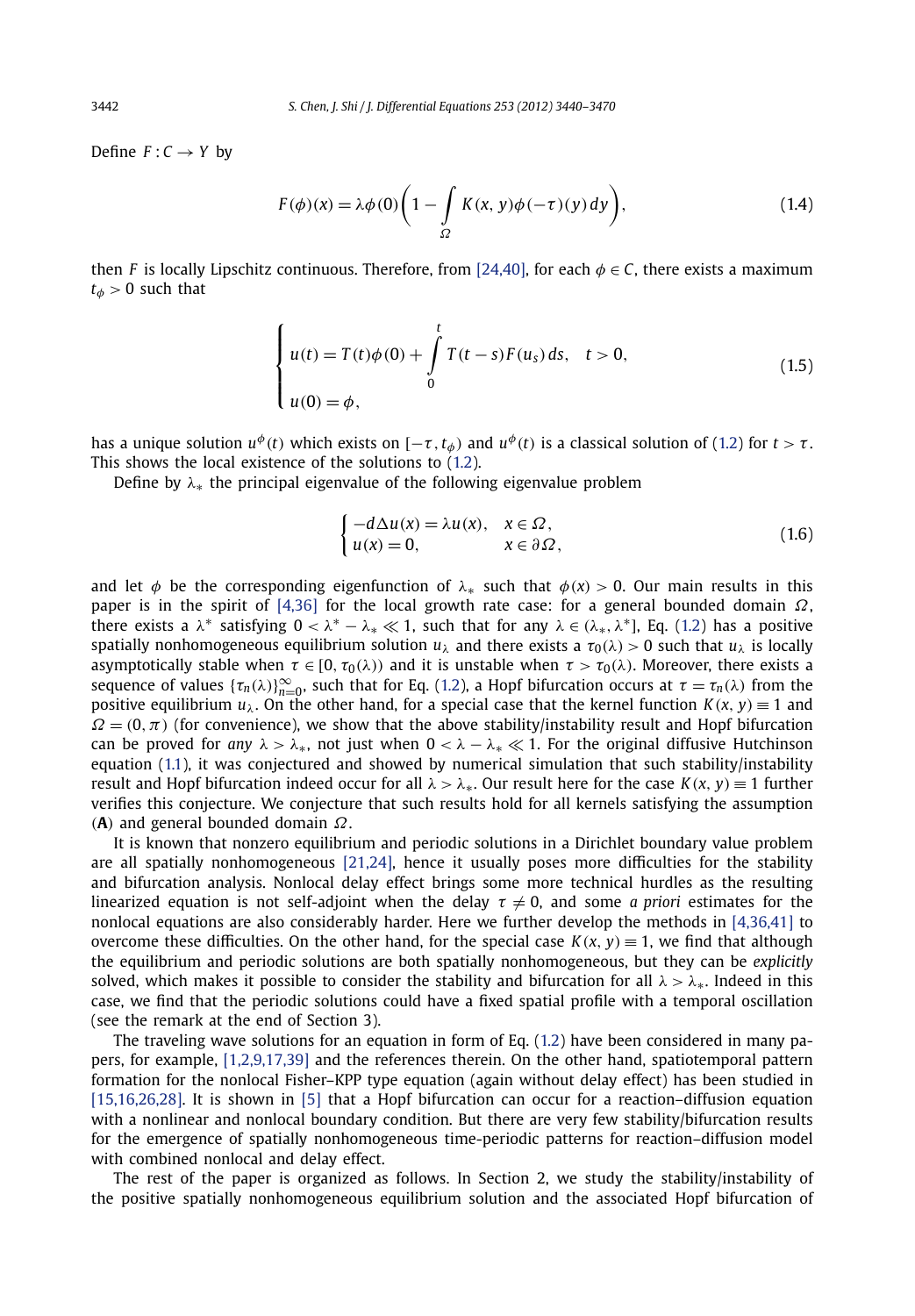<span id="page-4-0"></span>Eq. [\(1.2](#page-2-0)) when  $\lambda > \lambda_*$  and is close to  $\lambda_*$ . In Section 3, we consider the case of  $K(x, y) \equiv 1$  and spatial dimension  $n = 1$  but for any  $\lambda > \lambda_{*}$ ; and we consider the direction of Hopf bifurcation and the stability of the bifurcating periodic orbits in Section 4. Some numerical simulations are given at the end.

Throughout the paper, we denote the spaces  $X = H^2(\Omega) \cap H^1_0(\Omega)$ ,  $Y = L^2(\Omega)$ ,  $C = C([-\tau, 0], Y)$ , and  $C = C([-1, 0], Y)$ . For any subspace *Z* of *X*, *Y*, *C* or *C*, we also define the complexification of *Z* to be  $Z_{\mathbb{C}} := Z \oplus iZ = \{x_1 + ix_2 \mid x_1, x_2 \in Z\}$ . For a linear operator  $L: Z_1 \to Z_2$ , we denote the domain of *L* by  $\mathscr{D}(L)$  and the range of *L* by  $\mathscr{R}(L)$ . For the complex-valued Hilbert space  $Y_{\mathbb{C}}$ , we use the standard  $\int_{\Omega} \overline{u}(x) v(x) dx$ .

#### **2. Nonlocal equation with general kernel function**

#### *2.1. Existence of positive equilibrium*

In this subsection we consider the existence of the positive equilibrium solutions of Eq. [\(1.2\)](#page-2-0), which satisfy the following equation:

$$
\begin{cases} d\Delta u(x) + \lambda u(x) \left(1 - \int_{\Omega} K(x, y)u(y) dy\right) = 0, & x \in \Omega, \\ u(x) = 0, & x \in \partial \Omega. \end{cases}
$$
(2.1)

It is well known that we have the following decompositions:

$$
X = \mathcal{N}(d\Delta + \lambda_*) \oplus X_1,
$$
  
\n
$$
Y = \mathcal{N}(d\Delta + \lambda_*) \oplus Y_1,
$$

where

$$
\mathcal{N}(d\Delta + \lambda_*) = \text{span}\{\phi\},
$$

$$
X_1 = \left\{ y \in X : \int_{\Omega} \phi(x) y(x) dx = 0 \right\},
$$

and

$$
Y_1 = \mathscr{R}(d\Delta + \lambda_*) = \left\{ y \in Y : \int_{\Omega} \phi(x) y(x) dx = 0 \right\}.
$$

Then we have the following result on the existence of the positive equilibrium solutions of Eq. [\(1.2](#page-2-0)).

**Theorem 2.1.** *There exist*  $\lambda^* > \lambda_*$  *and a continuously differential mapping*  $\lambda \mapsto (\xi_\lambda, \alpha_\lambda)$  *from*  $[\lambda_*, \lambda^*]$  *to*  $X_1 \times \mathbb{R}^+$  *so Eq.* [\(1.2\)](#page-2-0) *has an equilibrium solution* 

$$
u_{\lambda} = \alpha_{\lambda} (\lambda - \lambda_{*}) [\phi + (\lambda - \lambda_{*}) \xi_{\lambda}], \quad \lambda \in [\lambda_{*}, \lambda^{*}], \tag{2.2}
$$

*where*

$$
\alpha_{\lambda_*} = \frac{\int_{\Omega} \phi^2(x) dx}{\lambda_* \int_{\Omega} \int_{\Omega} K(x, y) \phi^2(x) \phi(y) dy dx},
$$
\n(2.3)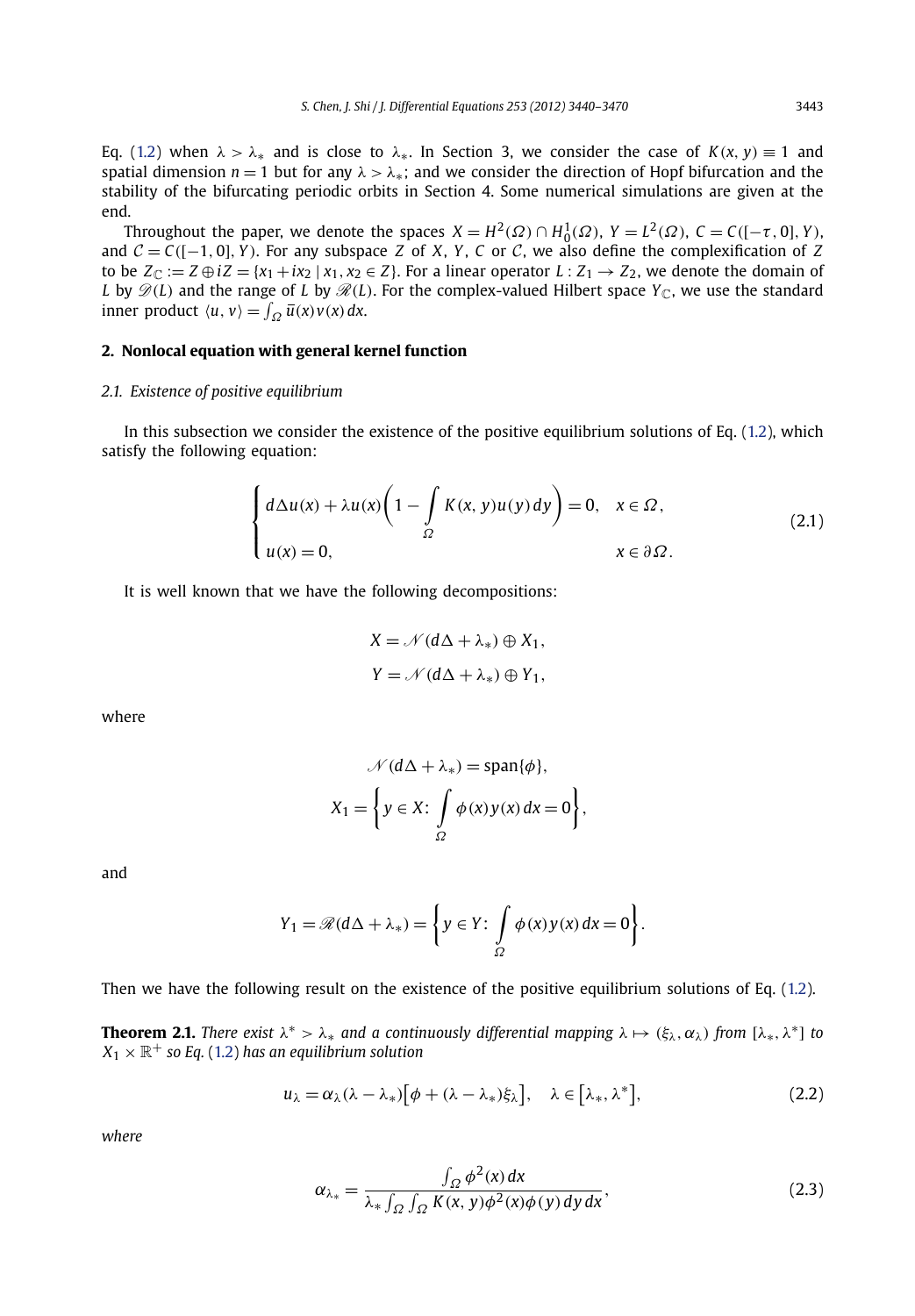<span id="page-5-0"></span>*and ξλ*<sup>∗</sup> ∈ *X*<sup>1</sup> *is the unique solution of the equation*

$$
(d\Delta + \lambda_*)\xi + \phi\bigg(1 - \lambda_*\alpha_{\lambda_*}\int\limits_{\Omega}K(\cdot, y)\phi(y)\,dy\bigg) = 0. \tag{2.4}
$$

**Proof.** Since the kernel function  $K(x, y)$  satisfies the assumption  $(A)$ , then

$$
\iint\limits_{\Omega} K(x, y)\phi^2(x)\phi(y) \,dy \,dx > 0,\tag{2.5}
$$

and  $\alpha_{\lambda_*}$  is well defined. Because  $d\Delta + \lambda_*$  is bijective from  $X_1$  to  $\mathcal{R}(d\Delta + \lambda_*)$ , we also have  $\xi_{\lambda_*}$  is well defined. Define  $m: X_1 \times \mathbb{R} \times \mathbb{R} \rightarrow Y$  by

$$
m(\xi, \alpha, \lambda) = (d\Delta + \lambda_*)\xi + \phi + (\lambda - \lambda_*)\xi - \lambda[\phi + (\lambda - \lambda_*)\xi]m_1(\xi, \alpha, \lambda),
$$

where

$$
m_1(\xi, \alpha, \lambda) = \alpha \int_{\Omega} K(\cdot, y) [\phi(y) + (\lambda - \lambda_*) \xi(y)] dy.
$$
 (2.6)

From Eqs. [\(2.3\)](#page-4-0) and (2.4), we see that  $m(\xi_{\lambda*}, \alpha_{\lambda*}, \lambda_*) = 0$ , and

$$
D_{(\xi,\alpha)}m(\xi_{\lambda_*},\alpha_{\lambda_*},\lambda_*)[\eta,\epsilon]=(d\Delta+\lambda_*)\eta-\lambda_*\epsilon\phi\int\limits_{\Omega}K(\cdot,y)\phi(y)\,dy.
$$

Here  $D_{(\xi,\alpha)}m(\xi_{\lambda_*},\alpha_{\lambda_*},\lambda_*)[\eta,\epsilon]$  is the Fréchet derivative of *m* with respect to  $(\xi,\alpha)$ . From Eq. (2.5) we have

$$
\phi \int\limits_{\Omega} K(\cdot, y) \phi(y) \, dy \notin \mathcal{R}(d\Delta + \lambda_*)
$$

So  $D_{(\xi,\alpha)}m(\xi_{\lambda_*},\alpha_{\lambda_*},\lambda_*)$  is bijective from  $X_1 \times \mathbb{R}$  to *Y*. Then from the implicit function theorem, there exist a  $\lambda^* > \lambda_*$  and a continuously differentiable mapping  $\lambda \mapsto (\xi_\lambda, \alpha_\lambda) \in X_1 \times \mathbb{R}^+$  such that

$$
m(\xi_{\lambda},\alpha_{\lambda},\lambda)=0, \quad \lambda\in[\lambda_*,\lambda^*].
$$

Hence  $\alpha_{\lambda}(\lambda - \lambda_{*})[\phi + (\lambda - \lambda_{*})\xi_{\lambda}] \in X$  solves Eq. [\(2.1\)](#page-4-0).  $\Box$ 

**Remark 2.2.** The existence of positive equilibrium solutions near  $(\lambda, u) = (\lambda_*, 0)$  can also be obtained by using the "bifurcation from simple eigenvalue theorem" of Crandall and Rabinowitz [\[6\].](#page-30-0) Moreover one can apply the global bifurcation theorem in Rabinowitz [\[31\]](#page-31-0) to show that the curve  $\{(\lambda, u_\lambda): \lambda \in$ *(λ*<sub>\*</sub>,  $\lambda^*$ ]} belongs to a global continuum which is unbounded in  $\mathbb{R} \times X^+$ , where  $X^+$  is the positive cone in *X*.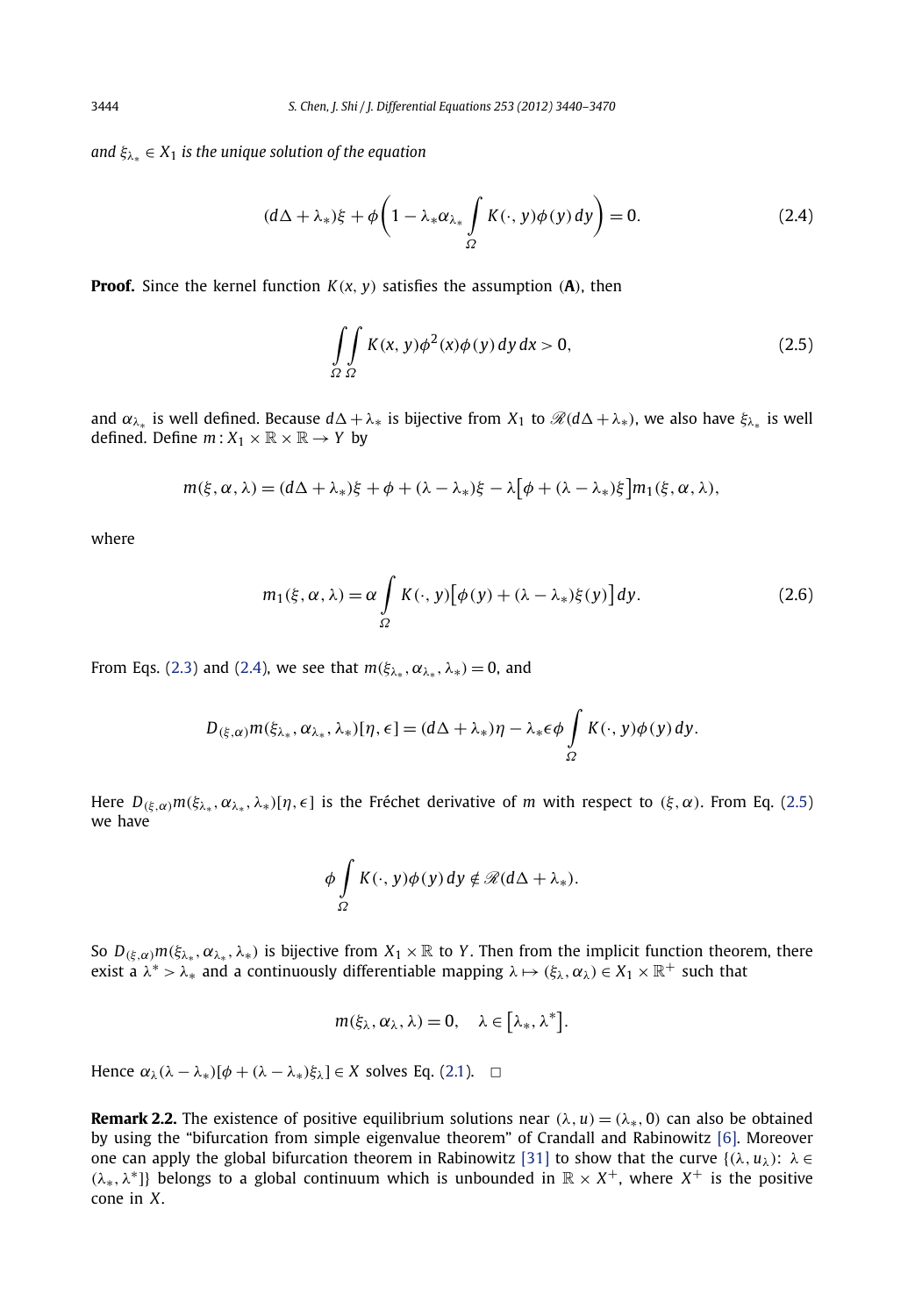#### <span id="page-6-0"></span>*2.2. Eigenvalue problems*

Let  $\lambda \in (\lambda_*, \lambda^*]$ , and let  $u_\lambda$  be the positive equilibrium solution of Eq. [\(1.2](#page-2-0)) obtained in Theorem [2.1.](#page-4-0) In the following, we will always assume  $\lambda \in (\lambda_*, \lambda^*)$  unless otherwise specified, and  $0 < \lambda^* - \lambda_* \ll 1$ . But the value of  $\lambda^*$  may be chosen smaller than the one in Theorem [2.1](#page-4-0) when further perturbation arguments are used. Linearizing system [\(1.2](#page-2-0)) at *uλ*, we have

$$
\begin{cases}\n\frac{\partial v(x,t)}{\partial t} = d\Delta v(x,t) + \lambda v(x,t) \left(1 - \int_{\Omega} K(x,y) u_{\lambda}(y) dy\right) \\
-\lambda u_{\lambda}(x) \int_{\Omega} K(x,y) v(y,t-\tau) dy, & x \in \Omega, \ t > 0, \\
v(x,t) = 0, & x \in \partial\Omega, \ t > 0.\n\end{cases}
$$
\n(2.7)

Define a linear operator  $A(\lambda): \mathscr{D}(A(\lambda)) \to Y$  by

$$
A(\lambda) = d\Delta + \lambda \bigg(1 - \int\limits_{\Omega} K(\cdot, y) u_{\lambda}(y) dy\bigg),
$$

with domain  $\mathcal{D}(A(\lambda)) = X$ , then  $A(\lambda)$  is the infinitesimal generator of a compact  $C_0$ -semigroup [\[30\].](#page-31-0) From [\[40\],](#page-31-0) the semigroup induced by the solutions of Eq. (2.7) has the infinitesimal generator  $A_{\tau}(\lambda)$ given by

$$
A_{\tau}(\lambda)\psi = \dot{\psi},\tag{2.8}
$$

where

$$
\mathscr{D}(A_{\tau}(\lambda)) = \bigg\{\psi \in C_{\mathbb{C}} \cap C_{\mathbb{C}}^1 : \psi(0) \in X_{\mathbb{C}}, \ \dot{\psi}(0) = A(\lambda)\psi(0) - \lambda u_{\lambda} \int_{\Omega} K(\cdot, y)\psi(-\tau)(y) \, dy\bigg\},\
$$

and  $C^1_{\mathbb{C}} = C^1([-\tau,0],Y_{\mathbb{C}})$ . The spectral set of  $A_{\tau}(\lambda)$  is

$$
\sigma(A_{\tau}(\lambda)) = \big\{\mu \in \mathbb{C} \colon \Delta(\lambda, \mu, \tau)\psi = 0, \text{ for some } \psi \in X_{\mathbb{C}} \setminus \{0\}\big\},\
$$

where

$$
\Delta(\lambda, \mu, \tau)\psi := A(\lambda)\psi - \lambda u_{\lambda} \int_{\Omega} K(\cdot, y)\psi(y) dy e^{-\mu\tau} - \mu\psi.
$$
 (2.9)

Then  $A_{\tau}(\lambda)$  has a purely imaginary eigenvalue  $\mu = i\nu$   $(\nu \neq 0)$  for some  $\tau \geqslant 0$  if and only if

$$
A(\lambda)\psi - \lambda u_{\lambda} \int_{\Omega} K(\cdot, y)\psi(y) \, dy \, e^{-i\theta} - i\nu\psi = 0, \quad \psi(\neq 0) \in X_{\mathbb{C}}, \tag{2.10}
$$

is solvable for some value of  $ν$  > 0 and  $θ$  ∈ [0, 2π). So if there exists a pair  $(ν, θ)$  such that Eq. (2.10) has a solution *ψ*, then

$$
\Delta(\lambda, i\nu, \tau_n)\psi = 0, \qquad \tau_n = \frac{\theta + 2n\pi}{\nu}, \quad n = 0, 1, 2, \cdots.
$$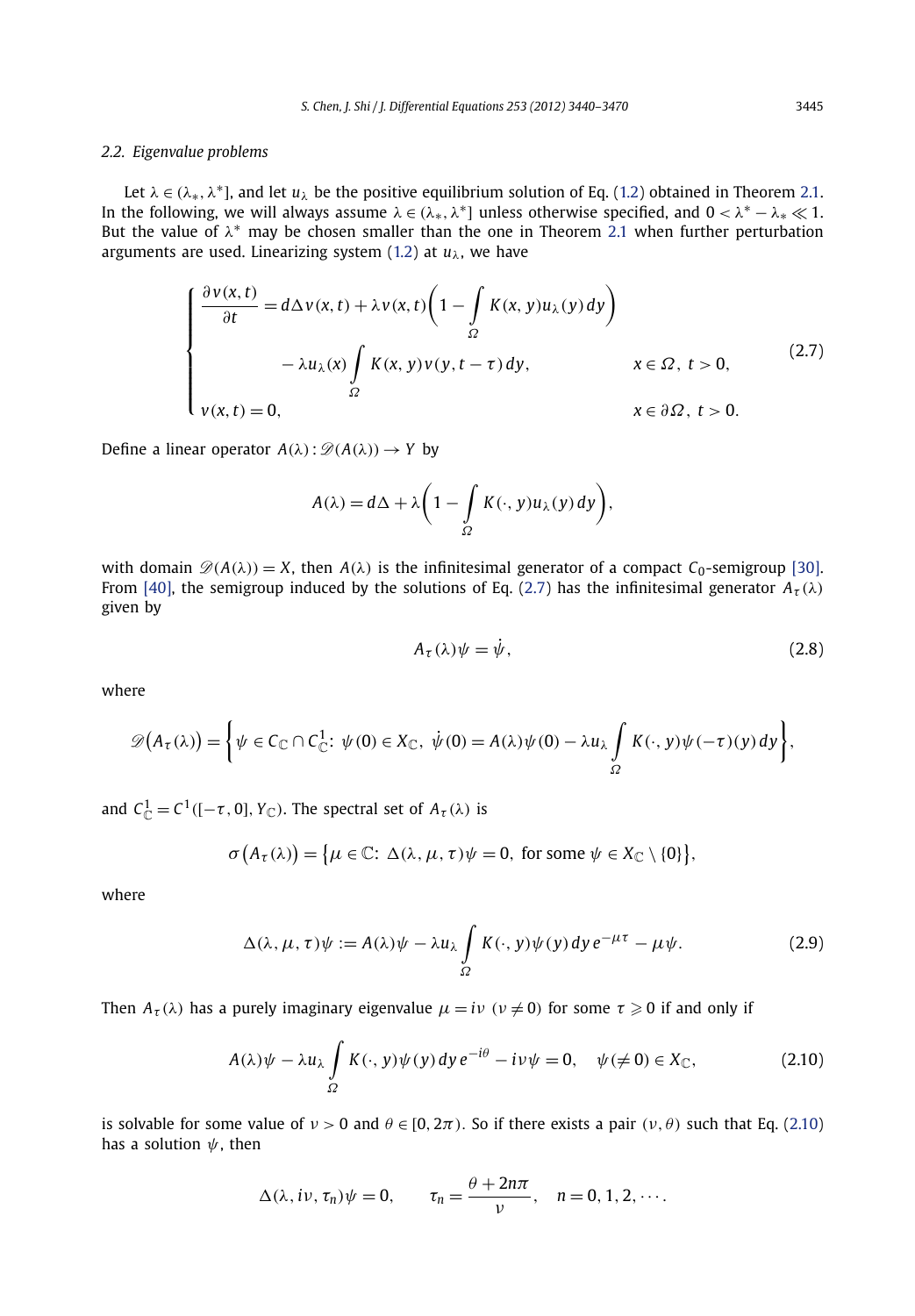<span id="page-7-0"></span>Next we shall show that, for  $\lambda \in (\lambda_*, \lambda^*]$ , there exists a unique pair  $(\nu, \theta)$  which solves Eq. [\(2.10\)](#page-6-0). First we give two lemmas which will be used later.

**Lemma 2.3.** If  $z \in X_{\mathbb{C}}$  and  $\langle \phi, z \rangle = 0$ , then  $|\langle (d\Delta + \lambda_*)z, z \rangle| \geq (\lambda_2 - \lambda_*) ||z||_{Y_{\mathbb{C}}}^2$ , where  $\lambda_2$  is the second *eigenvalue of* [\(1.6](#page-3-0))*.*

This is similar to Lemma 2.3 of [\[4\]](#page-30-0) and we omit its proof here.

**Lemma 2.4.** *If*  $(v, \theta, \psi)$  solves Eq. [\(2.10\)](#page-6-0) with  $\psi \neq 0$ )  $\in X_{\mathbb{C}}$ , then  $\frac{v}{\lambda - \lambda_*}$  is bounded for  $\lambda \in (\lambda_*, \lambda^*]$ .

**Proof.** We see that if  $(\nu, \theta, \psi)$  solves Eq. [\(2.10\)](#page-6-0) with  $\psi \neq 0$ )  $\in X_{\mathbb{C}}$ , then

$$
\left\langle A(\lambda)\psi - \lambda u_{\lambda} \int_{\Omega} K(\cdot, y)\psi(y) dy e^{-i\theta} - i\nu \psi, \psi \right\rangle = 0, \tag{2.11}
$$

and for some  $\theta_1 \in [0, 2\pi)$ ,

$$
\left\langle \lambda u_{\lambda} \int\limits_{\Omega} K(\cdot, y) \psi(y) dy, \psi \right\rangle = \left| \left\langle \lambda u_{\lambda} \int\limits_{\Omega} K(\cdot, y) \psi(y) dy, \psi \right\rangle \right| e^{i\theta_1}.
$$

Since  $A(\lambda)$  is self-adjoint, then separating the real and imaginary parts of Eq. (2.11), we have

$$
v \langle \psi, \psi \rangle = -\lambda \sin(\theta + \theta_1) \left| \left\langle u_{\lambda} \int_{\Omega} K(\cdot, y) \psi(y) dy, \psi \right\rangle \right|.
$$

Then

$$
\frac{|\nu|}{\lambda - \lambda_*} \leq \lambda \alpha_{\lambda} |\sin(\theta + \theta_1)| \left( \|\phi\|_{\infty} + (\lambda - \lambda_*) \|\xi_{\lambda}\|_{\infty} \right) \max_{\overline{\Omega} \times \overline{\Omega}} K(x, y) \|\psi\|_{L^1}^2 / \|\psi\|_{Y_{\mathbb{C}}}^2
$$
  

$$
\leq \lambda \alpha_{\lambda} (\|\phi\|_{\infty} + (\lambda - \lambda_*) \|\xi_{\lambda}\|_{\infty}) \max_{\overline{\Omega} \times \overline{\Omega}} K(x, y) |\Omega|.
$$

From the continuity of mapping  $\lambda \mapsto (\|\xi_\lambda\|_\infty, \alpha_\lambda)$ , we have the conclusion.  $\Box$ 

Now, for  $\lambda \in (\lambda_*, \lambda^*]$ , suppose that  $(\nu, \theta, \psi)$  is a solution of Eq. [\(2.10\)](#page-6-0) with  $\psi(\neq 0) \in X_{\mathbb{C}}$ . Ignoring a scalar factor, we see that  $\psi$  can be represented as

$$
\psi = \beta \phi + (\lambda - \lambda_*) z, \quad \langle \phi, z \rangle = 0, \quad \beta \ge 0,
$$
  

$$
\|\psi\|_{Y_{\mathbb{C}}}^2 = \beta^2 \|\phi\|_{Y_{\mathbb{C}}}^2 + (\lambda - \lambda_*)^2 \|z\|_{Y_{\mathbb{C}}}^2 = \|\phi\|_{Y_{\mathbb{C}}}^2.
$$
 (2.12)

Substituting [\(2.2\)](#page-4-0), (2.12) and  $v = (\lambda - \lambda_*)h$  into Eq. [\(2.10\)](#page-6-0), we obtain the following system equivalent to Eq. [\(2.10\)](#page-6-0):

$$
g_1(z, \beta, h, \theta, \lambda) := (d\Delta + \lambda_*)z + [\beta\phi + (\lambda - \lambda_*)z](1 - \lambda m_1(\xi_\lambda, \alpha_\lambda, \lambda) - ih)
$$
  

$$
- \lambda \alpha_\lambda [\phi + (\lambda - \lambda_*)\xi_\lambda] \int\limits_{\Omega} K(\cdot, y) [\beta\phi(y) + (\lambda - \lambda_*)z(y)] dy e^{-i\theta},
$$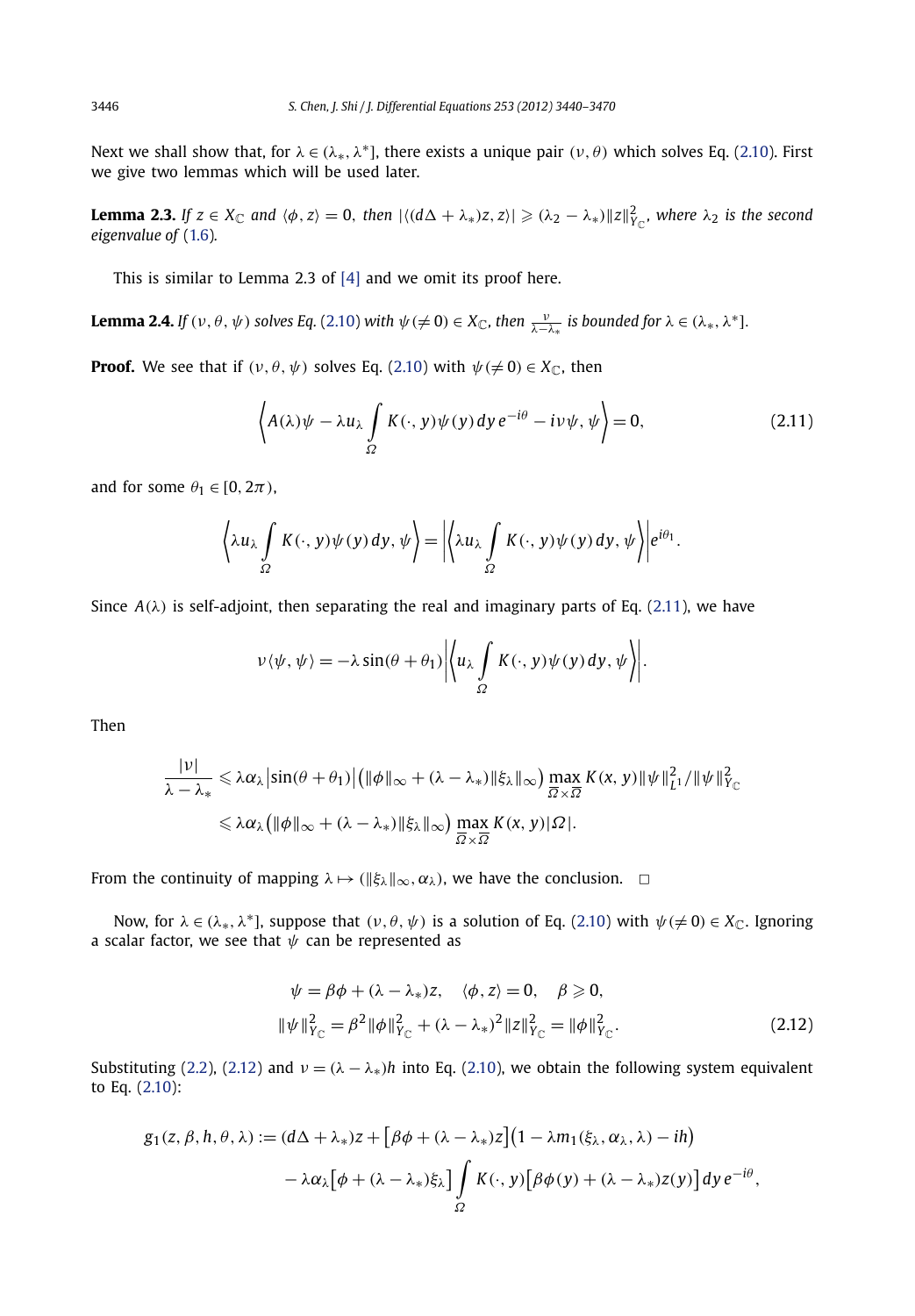$$
g_2(z,\beta,\lambda) := (\beta^2 - 1) \|\phi\|_{Y_{\mathbb{C}}}^2 + (\lambda - \lambda_*)^2 \|z\|_{Y_{\mathbb{C}}}^2,
$$
\n(2.13)

<span id="page-8-0"></span>where  $m_1(\xi, \alpha, \lambda)$  is defined in [\(2.6\)](#page-5-0). We define  $G: (X_1)_\mathbb{C} \times \mathbb{R}^3 \times \mathbb{R} \to Y_\mathbb{C} \times \mathbb{R}$  by  $G = (g_1, g_2)$  and note that

$$
G(z_{\lambda_*}, \beta_{\lambda_*}, h_{\lambda_*}, \theta_{\lambda_*}, \lambda_*) = 0,
$$

where

$$
z_{\lambda_*} = (1 - i)\xi_{\lambda_*}, \qquad \beta_{\lambda_*} = 1, \qquad h_{\lambda_*} = 1, \qquad \theta_{\lambda_*} = \frac{\pi}{2},
$$
 (2.14)

and  $\xi_{\lambda*}$  is defined as in Theorem [2.1.](#page-4-0) Then we have the following result on the solvability of  $G = 0$ .

**Theorem 2.5.** There exists a continuously differentiable mapping  $\lambda \mapsto (z_\lambda, \beta_\lambda, h_\lambda, \theta_\lambda)$  from  $[\lambda_*, \lambda^*]$  to  $X_{\mathbb{C}} \times$  $\mathbb{R}^3$  such that  $G(z_\lambda, \beta_\lambda, h_\lambda, \theta_\lambda, \lambda) = 0$ . Moreover, if  $\lambda \in (\lambda_*, \lambda^*)$ , and  $(z^\lambda, \beta^\lambda, h^\lambda, \theta^\lambda, \lambda)$  solves the equation  $G = 0$  *with*  $h^{\lambda} > 0$ *, and*  $\theta^{\lambda} \in [0, 2\pi)$ *, then*  $(z^{\lambda}, \beta^{\lambda}, h^{\lambda}, \theta^{\lambda}) = (z_{\lambda}, \beta_{\lambda}, h_{\lambda}, \theta_{\lambda})$ *.* 

**Proof.** Let  $T = (T_1, T_2) : (X_1)_\mathbb{C} \times \mathbb{R}^3 \mapsto Y_\mathbb{C} \times \mathbb{R}$  be defined by

$$
T=D_{(z,\beta,\hbar,\theta)}G(z_{\lambda_*},\beta_{\lambda_*},h_{\lambda_*},\theta_{\lambda_*},\lambda_*).
$$

Thus, we have

$$
T_1(\chi, \kappa, \epsilon, \vartheta) = (d\Delta + \lambda_*)\chi - i\epsilon\phi + \lambda_*\vartheta\alpha_{\lambda_*}\phi \int_{\Omega} K(\cdot, y)\phi(y) dy
$$

$$
+ \kappa(1 - i)\phi \left(1 - \lambda_*\alpha_{\lambda_*}\int_{\Omega} K(\cdot, y)\phi(y) dy\right),
$$

$$
T_2(\kappa) = 2\kappa \|\phi\|_{Y_{\mathbb{C}}}^2.
$$

Since  $\alpha_{\lambda_*}$  is defined as in Eq. [\(2.3\)](#page-4-0), then *T* is bijective from  $(X_1)_\mathbb{C} \times \mathbb{R}^3$  to  $Y_\mathbb{C} \times \mathbb{R}$ . Then from the implicit function theorem, we see that there exists a continuously differentiable mapping *λ* →  $(z_{\lambda}, \beta_{\lambda}, h_{\lambda}, \theta_{\lambda})$  from  $[\lambda_*, \lambda^*]$  to  $X_{\mathbb{C}} \times \mathbb{R}^3$  such that  $G(z_{\lambda}, \beta_{\lambda}, h_{\lambda}, \theta_{\lambda}, \lambda) = 0$ . Hence the existence is proved, and it remains to prove the uniqueness. From the implicit function theorem, we need to verify that if  $G(z^{\lambda}, \beta^{\lambda}, h^{\lambda}, \theta^{\lambda}, \lambda) = 0$ ,  $h^{\lambda} > 0$  and  $\theta^{\lambda} \in [0, 2\pi)$ , then

$$
\left(z^{\lambda},\beta^{\lambda},h^{\lambda},\theta^{\lambda}\right)\to (z_{\lambda_*},\beta_{\lambda_*},h_{\lambda_*},\theta_{\lambda_*})=\left((1-i)\xi_{\lambda_*},1,1,\frac{\pi}{2}\right)
$$

as  $\lambda \to \lambda_*$  in the norm of  $X_{\mathbb{C}} \times \mathbb{R}^3$ . From Lemma [2.4](#page-7-0) and Eq. (2.13), we see that  $\{h^{\lambda}\}, \{\beta^{\lambda}\}\}$  and  $\{\theta^{\lambda}\}\$ are bounded. From Lemma [2.3](#page-7-0) and the first equation of Eq. (2.13), we have

$$
\|z^{\lambda}\|_{Y_{\mathbb{C}}}^2 \leq \frac{1}{\lambda_2 - \lambda_*} \left| \left\langle \left(1 - \lambda m_1(\alpha_{\lambda}, \xi_{\lambda}, \lambda) - ih^{\lambda} \right) \left[ \beta^{\lambda} \phi + (\lambda - \lambda_*) z^{\lambda} \right], z^{\lambda} \right\rangle \right|
$$

$$
+ \left| \left\langle \lambda \alpha_{\lambda} \left[ \phi + (\lambda - \lambda_*) \xi_{\lambda} \right] \int_{\Omega} K(x, y) \left[ \beta^{\lambda} \phi + (\lambda - \lambda_*) z^{\lambda} \right], z^{\lambda} \right\rangle \right|.
$$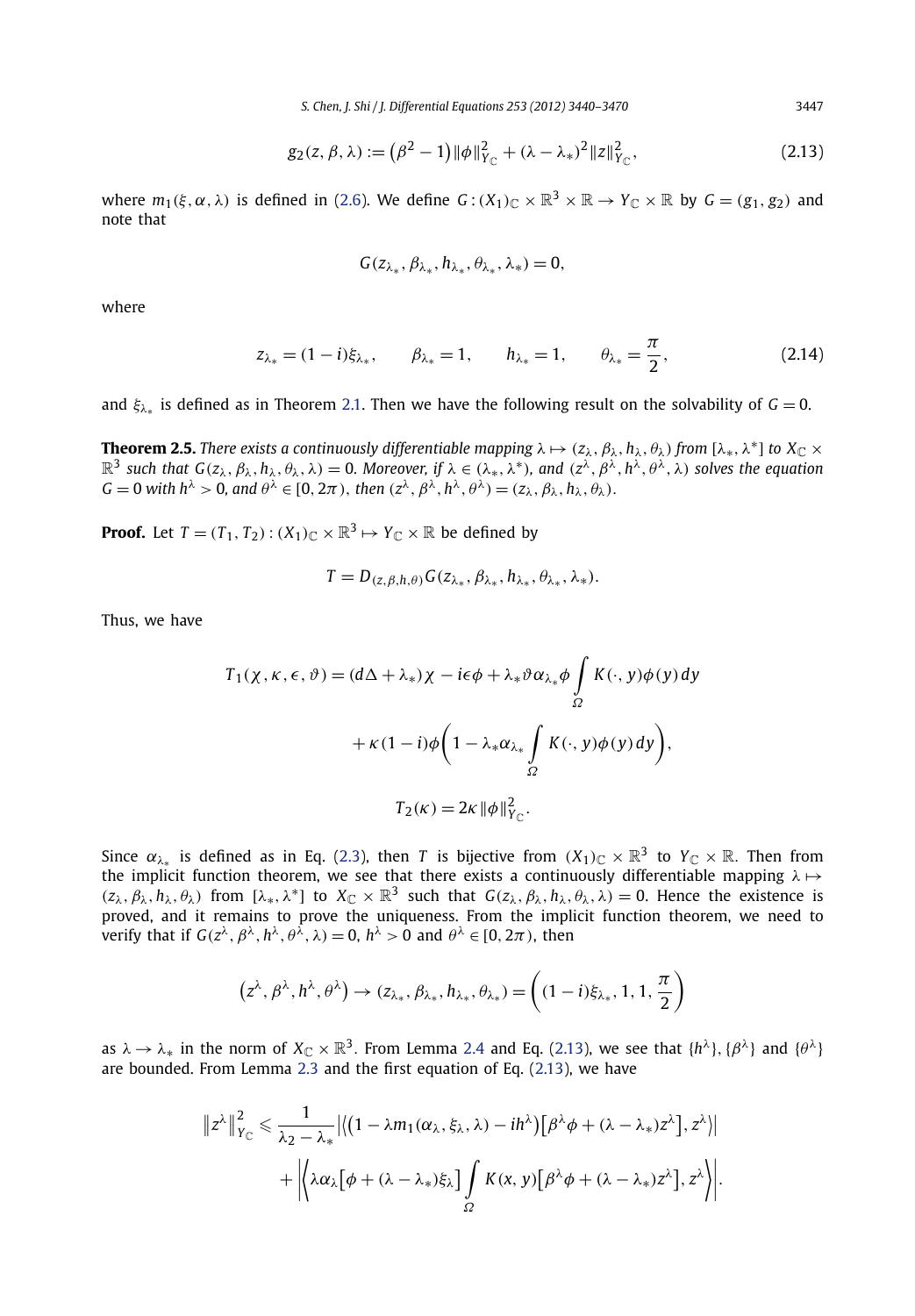<span id="page-9-0"></span>The boundedness of  ${h^{\lambda}}$ ,  ${\alpha_{\lambda}}$  and  ${\xi_{\lambda}}$  implies that there exists *M* > 0 such that  $||1 - \lambda m_1(\alpha_{\lambda}, \xi_{\lambda}, \lambda)$  $ih^{\lambda}||_{\infty} \leqslant M$ , and

$$
\left\|\lambda\alpha_{\lambda}\big[\phi+(\lambda-\lambda_*)\xi_{\lambda}\big]\right\|_{\infty}\max_{\overline{\Omega}\times\overline{\Omega}}K(x, y)\leqslant M
$$

for  $\lambda \in [\lambda_*, \lambda^*]$ . Thus we have

$$
\left\|z^\lambda\right\|_{Y_{\mathbb C}}^2\leqslant \frac{M|\beta^\lambda|}{\lambda_2-\lambda_*}\big(1+|\Omega|\big)\|\phi\|_{Y_{\mathbb C}}\big\|z^\lambda\big\|_{Y_{\mathbb C}}+\frac{1+|\Omega|}{\lambda_2-\lambda_*}M(\lambda-\lambda_*)\big\|z^\lambda\big\|_{Y_{\mathbb C}}^2.
$$

Hence for sufficiently small  $\lambda^*$ ,  $\{z^{\lambda}\}\$ is bounded in  $Y_{\mathbb{C}}$  when  $\lambda \in [\lambda_*, \lambda^*]$ . Since the operator *d*  $\Delta + \lambda_*$ :  $(X_1)$ <sub>*C*</sub> →  $(Y_1)$ <sub>*C*</sub> has a bounded inverse, by applying  $(d\Delta + \lambda_*)^{-1}$  on  $g_1(z^{\lambda}, \beta^{\lambda}, h^{\lambda}, \beta^{\lambda}, \lambda) = 0$ , we find that  $\{z^{\lambda}\}\$ is also bounded in  $X_{\mathbb{C}}$ , and hence  $\{(z^{\lambda}, \beta^{\lambda}, h^{\lambda}, \theta^{\lambda})\colon \lambda \in (\lambda_*, \lambda^*]\}$  is precompact in  $Y_{\mathbb{C}} \times \mathbb{R}^3$ . Therefore, there is a subsequence  $\{(z^{\lambda^n}, \beta^{\lambda^n}, h^{\lambda^n}, \theta^{\lambda^n})\}$  such that

$$
(z^{\lambda^n}, \beta^{\lambda^n}, h^{\lambda^n}, \theta^{\lambda^n}) \to (z^{\lambda_*}, \beta^{\lambda_*}, h^{\lambda_*}, \theta^{\lambda_*}), \quad \lambda^n \to \lambda_* \quad \text{as } n \to \infty.
$$

By taking the limit of the equation  $(d\Delta+\lambda_*)^{-1}G(z^{\lambda^n},\beta^{\lambda^n},h^{\lambda^n},\theta^{\lambda^n},\lambda^n)=0$  as  $n\to\infty$ , we have that  $G(z^{\lambda*}, \beta^{\overline{\lambda}*}, h^{\lambda*}, \theta^{\lambda*}, \lambda_*) = 0$ . Also, we can verify that

$$
G(z, \beta, h, \theta, \lambda_*) = 0
$$

has a unique solution given by  $(z, \beta, h, \theta) = (z_{\lambda_*}, \beta_{\lambda_*}, h_{\lambda_*}, \theta_{\lambda_*})$  defined in [\(2.14\)](#page-8-0), thus

$$
(z^{\lambda_*}, \beta^{\lambda_*}, h^{\lambda_*}, \theta^{\lambda_*}) = (z_{\lambda_*}, \beta_{\lambda_*}, h_{\lambda_*}, \theta_{\lambda_*}).
$$

Hence,  $(z^{\lambda}, \beta^{\lambda}, h^{\lambda}, \theta^{\lambda}) \rightarrow (z_{\lambda}, \beta_{\lambda}, h_{\lambda}, \theta_{\lambda})$  as  $\lambda \rightarrow \lambda_*$  in the norm of  $X_{\mathbb{C}} \times \mathbb{R}^3$ .  $\Box$ 

Hence we have the following conclusion about the eigenvalue problem:

**Corollary 2.6.** *For each*  $\lambda \in (\lambda_*, \lambda^*]$ *, the eigenvalue problem* 

$$
\Delta(\lambda,i\nu,\tau)\psi=0,\quad \nu\geqslant 0,\ \tau\geqslant 0,\ \psi(\neq0)\in X_{\mathbb C},
$$

*has a solution, or equivalently, i* $\nu \in \sigma(A_\tau(\lambda))$  *if and only if* 

$$
\nu = \nu_{\lambda} = (\lambda - \lambda_*)h_{\lambda}, \qquad \tau = \tau_n = \frac{\theta_{\lambda} + 2n\pi}{\nu_{\lambda}}, \quad n = 0, 1, 2, \cdots,
$$
 (2.15)

*and*

$$
\psi = r\psi_{\lambda}, \quad \psi_{\lambda} = \beta_{\lambda}\phi + (\lambda - \lambda_{*})z_{\lambda},
$$

*where r is a nonzero constant, and*  $z_\lambda$ *,*  $\beta_\lambda$ *,*  $h_\lambda$ *,*  $\theta_\lambda$  *are defined as in Theorem [2.5](#page-8-0).* 

For later application, it is also useful to consider the adjoint operator of  $A<sub>\tau</sub>(\lambda)$ . Since the domain of  $\Delta(\lambda, i\nu, \tau)$  is  $X_{\mathbb{C}}$ , which is dense in  $Y_{\mathbb{C}}$ , and for  $\psi, \psi \in X_{\mathbb{C}}$ ,

$$
\langle \tilde{\psi}, \Delta(\lambda, i\nu, \tau)\psi \rangle = \langle \tilde{\Delta}(\lambda, i\nu, \tau)\tilde{\psi}, \psi \rangle, \tag{2.16}
$$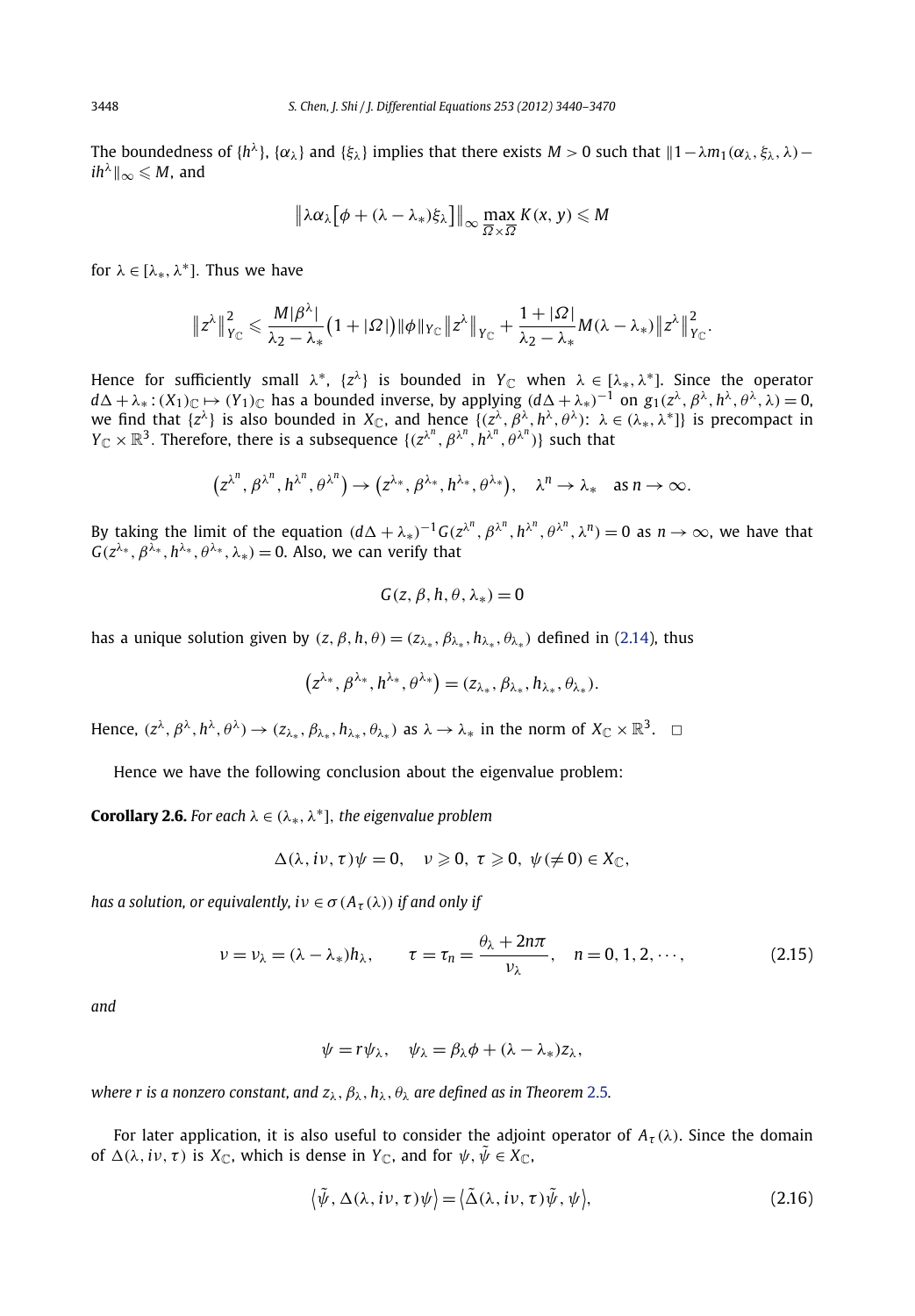where

$$
\tilde{\Delta}(\lambda, i\nu, \tau)\tilde{\psi} = A(\lambda)\tilde{\psi} + i\nu\tilde{\psi} - \lambda \int_{\Omega} K(y, \cdot)u_{\lambda}(y)\tilde{\psi}(y) dy e^{i\nu\tau}.
$$

Then from [\[30\],](#page-31-0) we have that  $\tilde{\Delta}(\lambda, i\nu, \tau)$  is the adjoint operator of  $\Delta(\lambda, i\nu, \tau)$ , and its point spectrum is the same as that of  $\Delta(\lambda, i\nu, \tau)$ :

$$
\sigma_p(\Delta(\lambda, i\nu, \tau)) = \sigma_p(\tilde{\Delta}(\lambda, i\nu, \tau)).
$$

Similar to the study of Eq. [\(2.10\)](#page-6-0), we can conclude that if the corresponding adjoint equation

$$
A(\lambda)\tilde{\psi} - \lambda \int\limits_{\Omega} K(y,\cdot)u_{\lambda}(y)\tilde{\psi}(y) \,dy \,e^{i\tilde{\theta}} + i\tilde{\nu}\tilde{\psi} = 0, \quad \tilde{\psi}(\neq 0) \in X_{\mathbb{C}},\tag{2.17}
$$

is solvable for some value of  $\tilde{v} > 0$ ,  $\tilde{\theta} \in [0, 2\pi)$ , then

$$
\tilde{\Delta}(\lambda, i\tilde{\nu}, \tilde{\tau}_n)\tilde{\psi} = 0, \qquad \tilde{\tau}_n = \frac{\tilde{\theta} + 2n\pi}{\tilde{\nu}}, \quad n = 0, 1, 2, \cdots.
$$

Similar to Theorem [2.5,](#page-8-0) we can show that, for  $\lambda \in (\lambda_*, \lambda^*]$ , there is a unique  $(\tilde{\nu}, \tilde{\theta}, \tilde{\psi})$  which solves Eq. (2.17) with  $\tilde{\psi}(\neq0)\in X_{\mathbb{C}}.$  Ignoring a scalar factor, we see that  $\tilde{\psi}$  can be represented as

$$
\tilde{\psi} = \tilde{\beta}\phi + (\lambda - \lambda_*)\tilde{z}, \quad \langle \tilde{\phi}, \tilde{z} \rangle = 0, \quad \tilde{\beta} \ge 0,
$$
  

$$
\|\tilde{\psi}\|^2_{Y_{\mathbb{C}}} = \tilde{\beta}^2 \|\phi\|^2_{Y_{\mathbb{C}}} + (\lambda - \lambda_*)^2 \|\tilde{z}\|^2_{Y_{\mathbb{C}}} = \|\phi\|^2_{Y_{\mathbb{C}}}.
$$
 (2.18)

Substituting (2.18) and  $v = (\lambda - \lambda_*)$ *h* into Eq. (2.17), we obtain the following system equivalent to Eq. (2.17):

$$
\tilde{g}_{1}(\tilde{z}, \tilde{\beta}, \tilde{h}, \tilde{\theta}, \lambda) := (d\Delta + \lambda_{*})\tilde{z} + \left[\tilde{\beta}\tilde{\phi} + (\lambda - \lambda_{*})\tilde{z}\right](1 - \lambda m_{1}(\xi_{\lambda}, \alpha_{\lambda}, \lambda) + i\tilde{h})
$$

$$
- \lambda \alpha_{\lambda} \int_{\Omega} K(y, \cdot) [\phi(y) + (\lambda - \lambda_{*})\xi_{\lambda}(y)] \left[\tilde{\beta}\phi(y) + (\lambda - \lambda_{*})\tilde{z}(y)\right] dy e^{i\tilde{\theta}},
$$

$$
\tilde{g}_{2}(\tilde{z}, \tilde{\beta}, \lambda) := (\tilde{\beta}^{2} - 1) ||\phi||_{Y_{\mathbb{C}}}^{2} + (\lambda - \lambda_{*})^{2} ||\tilde{z}||_{Y_{\mathbb{C}}}^{2},
$$

where  $m_1(\xi, \alpha, \lambda)$  is defined in Eq. [\(2.6\)](#page-5-0). We define  $\tilde{G}$  :  $(X_1)_\mathbb{C} \times \mathbb{R}^3 \times \mathbb{R} \to Y_\mathbb{C} \times \mathbb{R}$  by  $\tilde{G} = (\tilde{g}_1, \tilde{g}_2)$  and note that

$$
\tilde{G}(\tilde{z}_{\lambda_*},\tilde{\beta}_{\lambda_*},\tilde{h}_{\lambda_*},\tilde{\theta}_{\lambda_*},\lambda_*)=0,
$$

where

$$
\tilde{\beta}_{\lambda_*} = 1, \qquad \tilde{h}_{\lambda_*} = 1, \qquad \tilde{\theta}_{\lambda_*} = \frac{\pi}{2}, \tag{2.19}
$$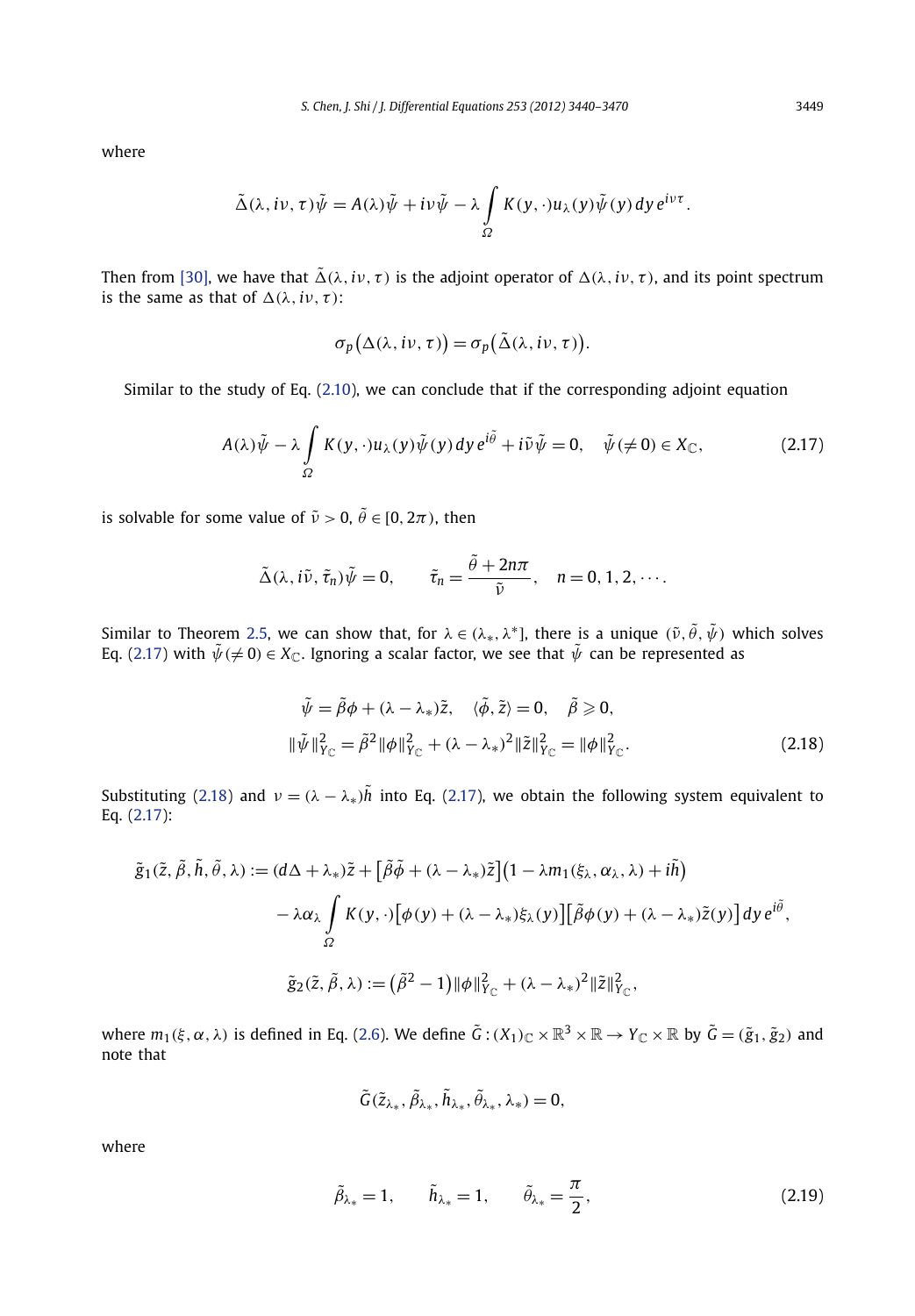<span id="page-11-0"></span>and  $\tilde{z}_{\lambda}$  ∈  $(X_1)$ <sub>C</sub> is the unique solution of equation

$$
\begin{cases} (d\Delta + \lambda_*) z = -\phi \bigg[ 1 - \lambda_* \alpha_{\lambda_*} \int\limits_{\Omega} K(\cdot, y) \phi(y) \, dy \bigg] - i\phi + i\lambda_* \alpha_{\lambda_*} \int\limits_{\Omega} K(y, \cdot) \phi^2(y) \, dy, \\ (\phi, z) = 0. \end{cases} \tag{2.20}
$$

Since the right-hand side term of the first equation in Eq. (2.20) belongs to  $(Y_1)_{\mathbb{C}}$ , then the uniqueness of the solution of Eq. (2.20) can be easily obtained. Hence we have the following result similar to Theorem [2.5](#page-8-0) and Corollary [2.6](#page-9-0) (with a similar proof):

#### **Theorem 2.7.**

- 1. *There exists a continuously differentiable mapping*  $\lambda \mapsto (\tilde{z}_\lambda, \tilde{\beta}_\lambda, \tilde{h}_\lambda, \tilde{\theta}_\lambda)$  *from*  $[\lambda_*, \lambda^*]$  to  $X_{\mathbb{C}} \times \mathbb{R}^3$  *such* that  $\tilde{G}(\tilde{z}_\lambda,\tilde{\beta}_\lambda,\tilde{h}_\lambda,\tilde{\phi}_\lambda,\lambda)=0.$  Moreover, if  $\lambda\in (\lambda_*,\lambda^*),$  and  $(z^\lambda,\beta^\lambda,h^\lambda,\theta^\lambda,\lambda)$  solves the equation  $\tilde{G}=0$ with  $h^{\lambda} > 0$ , and  $\theta^{\lambda} \in [0, 2\pi)$ , then  $(z^{\lambda}, \beta^{\lambda}, h^{\lambda}, \theta^{\lambda}) = (\tilde{z}_{\lambda}, \tilde{\beta}_{\lambda}, \tilde{h}_{\lambda}, \tilde{\theta}_{\lambda})$ .
- 2. *For each*  $\lambda \in (\lambda_*, \lambda^*]$ , *the eigenvalue problem*

$$
\tilde{\Delta}(\lambda, i\tilde{\nu}, \tilde{\tau})\tilde{\psi}=0, \quad \tilde{\nu}\geqslant 0, \ \tilde{\tau}\geqslant 0, \ \tilde{\psi}(\neqslant 0)\in X_{\mathbb{C}},
$$

*has a solution, if and only if*

$$
\tilde{\nu} = \tilde{\nu}_{\lambda} = (\lambda - \lambda_{*})\tilde{h}_{\lambda}, \qquad \tilde{\tau} = \tilde{\tau}_{n} = \frac{\tilde{\theta}_{\lambda} + 2n\pi}{\tilde{\nu}_{\lambda}}, \quad n = 0, 1, 2, \cdots,
$$
\n(2.21)

*and*

$$
\tilde{\psi} = r\tilde{\psi}_{\lambda}, \quad \tilde{\psi}_{\lambda} = \tilde{\beta}_{\lambda}\phi + (\lambda - \lambda_{*})\tilde{z}_{\lambda},
$$

where  $r$  is a nonzero constant, and  $\tilde{z}_\lambda, \tilde{\beta}_\lambda, \tilde{h}_\lambda, \tilde{\theta}_\lambda$  are defined as above.

**Remark 2.8.** For a fixed  $\lambda \in (\lambda_*, \lambda^*)$ , if  $0 \in \sigma_p(\Delta(\lambda, i\nu_\lambda, \tau_n))$ , then we have that  $0 \in \sigma_p(\tilde{\Delta}(\lambda, i\nu_\lambda, \tau_n))$ . From the uniqueness of  $(h_\lambda,\theta_\lambda)$  and  $(\tilde{h}_\lambda,\tilde{\theta}_\lambda)$  in Theorems [2.5](#page-8-0) and 2.7, we must have that  $h_\lambda=\tilde{h}_\lambda$  and *θ*<sub>λ</sub> =  $\tilde{\theta}$ <sub>λ</sub>, and consequently  $v_\lambda = \tilde{v}_\lambda$  and  $\tilde{\tau}_n = \tau_n$ . Therefore in the following we will use  $(h_\lambda, \theta_\lambda, v_\lambda, \tau_n)$ only and not the ones with tilde. On the other hand, the corresponding eigenfunction and its components  $(\beta_{\lambda}, z_{\lambda}, \psi_{\lambda})$  of  $\Delta(\lambda, i\nu_{\lambda}, \tau_n)$  are possibly different from the ones for the adjoint operator  $\tilde{\Delta}(\lambda, i\nu_\lambda, \tau_n)$ .

#### *2.3. Stability and Hopf bifurcations*

We first analyze the stability of the positive equilibrium  $u_\lambda$  of Eq. [\(1.2](#page-2-0)) when  $\tau = 0$ .

**Proposition 2.9.** For each  $\lambda \in (\lambda_*, \lambda^*)$ , all the eigenvalues of  $A_\tau(\lambda)$  have negative real parts when  $\tau = 0$ , and *hence the positive equilibrium u<sub>λ</sub> of Eq.* [\(1.2\)](#page-2-0) *is locally asymptotically stable when*  $\tau = 0$ *.* 

**Proof.** If the conclusion is not true, then there exists a sequence  $\{\lambda^n\}_{n=1}^{\infty}$ , such that  $\lambda^n > \lambda_*$  for  $n \geq 1$ ,  $\lim_{n\to\infty}\lambda^n=\lambda_*$ , and for  $n\geqslant 1$ , the corresponding eigenvalue problem

$$
\begin{cases}\nA(\lambda^n)\psi - \lambda^n u_{\lambda^n} \int\limits_{\Omega} K(x, y)\psi(y) \, dy = \mu \psi, & x \in \Omega, \\
\psi(x) = 0, & x \in \partial\Omega,\n\end{cases}
$$
\n(2.22)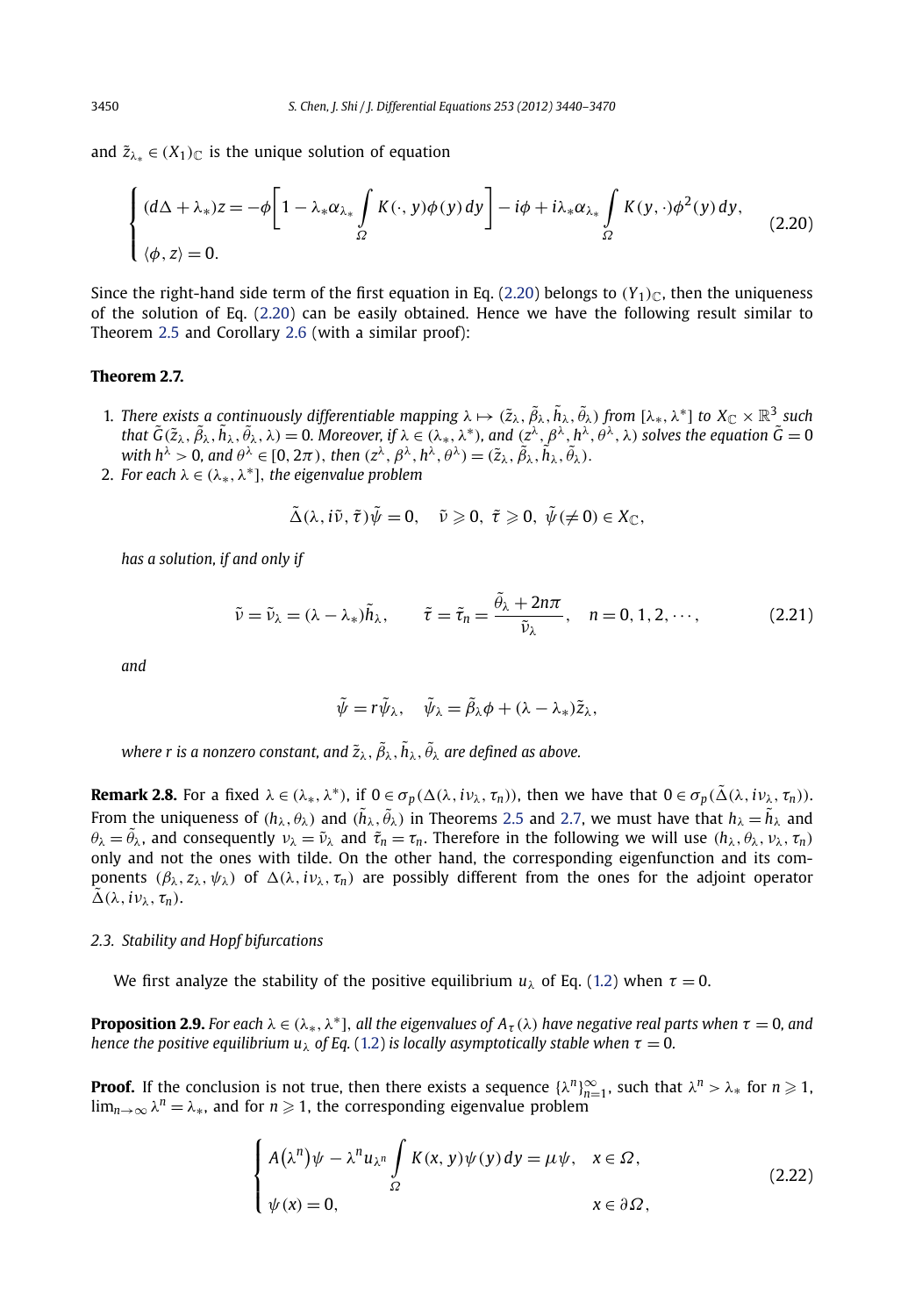<span id="page-12-0"></span>has an eigenvalue  $\mu_{\lambda^n}$  with nonnegative real part and the eigenfunction  $\psi_{\lambda^n}$  satisfying  $\|\psi_{\lambda^n}\|_{Y_{\lambda^n}} = 1$ . For each  $n \geq 1$ , we write  $\psi_{\lambda^n}$  as  $\psi_{\lambda^n} = c_{\lambda^n} u_{\lambda^n} + \phi_{\lambda^n}$ , where  $c_{\lambda^n} \in \mathbb{C}$  and  $c_{\lambda^n} = \langle u_{\lambda^n}, \psi_{\lambda^n} \rangle / \langle u_{\lambda^n}, u_{\lambda^n} \rangle$ . Here  $u_{\lambda^n}$  is the positive solution of Eq. [\(1.2\)](#page-2-0) when  $\lambda = \lambda^n$  satisfying Eq. [\(2.2\)](#page-4-0), and  $\phi_{\lambda^n} \in X_{\mathbb{C}}$  satisfies  $\langle \phi_{\lambda^n}, u_{\lambda^n} \rangle = 0$ . If  $\phi_{\lambda^n} \equiv 0$ , then substituting  $\psi_{\lambda^n} = c_{\lambda^n} u_{\lambda^n}$  and  $\mu = \mu_{\lambda^n}$  into the first equation of Eq. [\(2.22\)](#page-11-0), we have

$$
-\mu_{\lambda^n}u_{\lambda^n} = \lambda^n u_{\lambda^n} \int\limits_{\Omega} K(\cdot, y)u_{\lambda^n}(y) \, dy. \tag{2.23}
$$

Since the kernel function *K* satisfies assumption *(***A***)*, then we have a contradiction. Hence *φλ<sup>n</sup>* ≡ 0 for each  $n \geqslant 1$ . Since

$$
\langle A(\lambda^n)\phi_{\lambda^n},u_{\lambda^n}\rangle=\langle \phi_{\lambda^n},A(\lambda^n)u_{\lambda^n}\rangle
$$
 and  $A(\lambda^n)u_{\lambda^n}=0$ ,

multiplying by  $\psi_{\lambda^n} = u_{\lambda^n} + \phi_{\lambda^n}$  the first equation of Eq. [\(2.22\)](#page-11-0) when  $\mu = \mu_{\lambda^n}$ , we have that

$$
\langle A(\lambda^n)\phi_{\lambda^n},\phi_{\lambda^n}\rangle = \lambda^n \Big\langle \psi_{\lambda^n},u_{\lambda^n}\int_{\Omega} K(\cdot,y)\psi_{\lambda^n}(y)\,dy \Big\rangle + \mu_{\lambda^n}.
$$
 (2.24)

Since  $u_{\lambda^n}$  is the principal eigenfunction of  $A(\lambda^n)$  with principal eigenvalue 0, then  $\langle A(\lambda^n)\phi_{\lambda^n}, \phi_{\lambda^n}\rangle < 0$ , and consequently

$$
0 \leqslant \mathcal{R}e(\mu_{\lambda^n}) \leqslant \mathcal{R}e\bigg[-\lambda^n \bigg\langle \psi_{\lambda^n}, u_{\lambda^n}\int\limits_{\Omega}K(\cdot,y)\psi_{\lambda^n}(y)\,dy\bigg\rangle\bigg] \leqslant \sigma \|u_{\lambda^n}\|_{\infty}\max_{\overline{\Omega}\times\overline{\Omega}}K(x,y)|\Omega|,
$$

where  $\sigma = \max_n \lambda^n$ . Hence  $\lim_{n\to\infty} \mathcal{R}e(\mu_{\lambda^n}) = 0$ . Similarly, we have that

$$
\left|\mathcal{I}m(\mu_{\lambda^n})\right|=\left|\mathcal{I}m\right|-\lambda^n\left\langle\psi_{\lambda^n},u_{\lambda^n}\int_{\Omega}K(\cdot,y)\psi_{\lambda^n}(y)\,dy\right\rangle\right|\leq \sigma\|u_{\lambda^n}\|_{\infty}\max_{\overline{\Omega}\times\overline{\Omega}}K(x,y)|\Omega|,
$$

thus  $\lim_{n\to\infty} \mathcal{I}m(\mu_{\lambda^n}) = 0$ . Similar to the proof of Lemma [2.3,](#page-7-0) we have that

$$
|\langle A(\lambda^n)\phi_{\lambda^n},\phi_{\lambda^n}\rangle| \geqslant |\lambda_2(\lambda^n)|\cdot \|\phi_{\lambda^n}\|_{Y_{\mathbb{C}}}^2,
$$

where  $\lambda_2(\lambda^n)$  is the second eigenvalue of  $A(\lambda^n)$ . So

$$
\left|\lambda_2(\lambda^n)\right|\cdot\left\|\phi_{\lambda^n}\right\|_{Y_{\mathbb{C}}^2}^2\leqslant \left|\lambda^n\left\langle\psi_{\lambda^n},u_{\lambda^n}\int\limits_{\Omega}K(\cdot,y)\psi_{\lambda^n}(y)\,dy\right\rangle\right|+\left|\mu_{\lambda^n}\right|.\tag{2.25}
$$

Since all the eigenvalues of  $A(\lambda)$  continuously depend on  $\lambda$ , then we have that

$$
\lim_{n\to\infty}\lambda_2(\lambda^n)=\lambda_2-\lambda_*>0,
$$

where  $\lambda_2$  is the second eigenvalue of Eq. [\(1.6\)](#page-3-0). Since

$$
\left|\lambda^{n}\left\langle \psi_{\lambda^{n}},u_{\lambda^{n}}\int\limits_{\Omega}K(\cdot,y)\psi_{\lambda^{n}}(y)dy\right\rangle\right|\leqslant \sigma\left\|u_{\lambda^{n}}\right\|_{\infty}\max_{\overline{\Omega}\times\overline{\Omega}}K(x,y)|\Omega|,
$$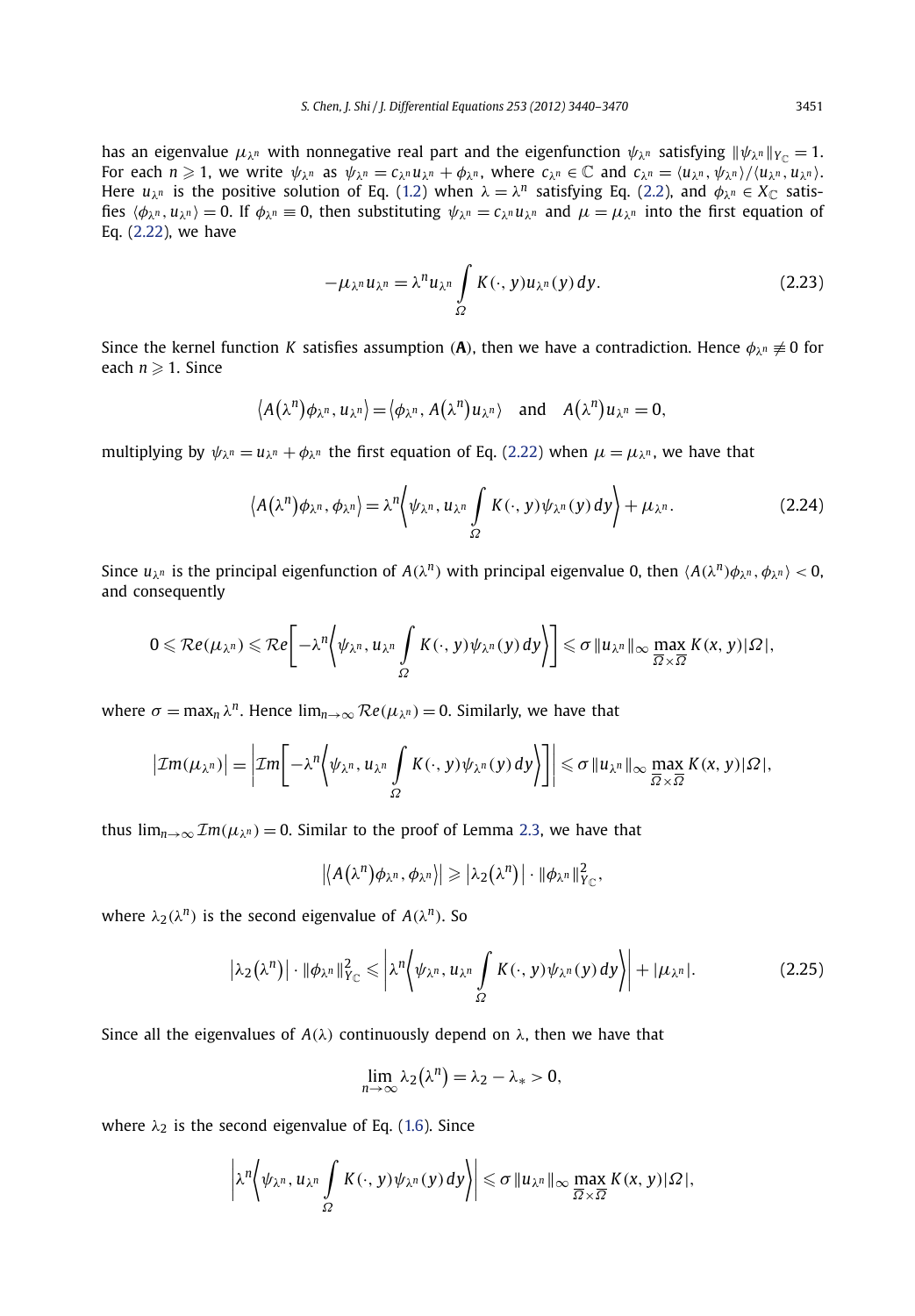then we have that  $\lim_{n\to\infty} ||\phi_{\lambda^n}||_{Y_{\zeta^n}} = 0$ . Since  $\psi_{\lambda^n} = c_{\lambda^n} u_{\lambda^n} + \phi_{\lambda^n}$  and  $||\psi_{\lambda^n}||_{L^2} = 1$ , then we have that

$$
\lim_{n\to\infty} |c_{\lambda^n}|(\lambda^n-\lambda_*)\lim_{n\to\infty}\left\|\frac{u_{\lambda^n}}{\lambda^n-\lambda_*}\right\|_{Y_{\mathbb{C}}} = 1,
$$

and hence  $\lim_{n\to\infty} |c_{\lambda^n}|(\lambda^n - \lambda_*) > 0$  from Theorem [2.1.](#page-4-0) We denote

$$
\lambda^{n}\left\langle \psi_{\lambda^{n}},u_{\lambda^{n}}\int\limits_{\Omega}K(\cdot,y)\psi_{\lambda^{n}}(y)dy\right\rangle
$$

in Eq. [\(2.25\)](#page-12-0) by  $D_{\lambda^n}$ , then

$$
\frac{D_{\lambda^n}}{\lambda^n - \lambda_*} = \frac{1}{\lambda^n - \lambda_*} \lambda^n \Biggl\{ c_{\lambda^n} u_{\lambda^n} + \phi_{\lambda^n}, u_{\lambda^n} \int_S K(\cdot, y) (c_{\lambda^n} u_{\lambda^n} + \phi_{\lambda^n}) dy \Biggr\}
$$
  
\n
$$
= |c_{\lambda^n}|^2 (\lambda^n - \lambda_*)^2 \lambda^n \int_S \int_K K(x, y) \frac{u_{\lambda^n}^2(x) u_{\lambda^n}(y)}{(\lambda^n - \lambda_*)^3} dx dy
$$
  
\n
$$
+ c_{\lambda^n} (\lambda^n - \lambda_*) \lambda^n \int_S \int_K K(x, y) \frac{\overline{\phi_{\lambda^n}}(x) u_{\lambda^n}(x) u_{\lambda^n}(y)}{(\lambda^n - \lambda_*)^2} dx dy
$$
  
\n
$$
+ \overline{c_{\lambda^n}} (\lambda^n - \lambda_*) \lambda^n \int_S \int_K K(x, y) \frac{\overline{\phi_{\lambda^n}}(x) u_{\lambda^n}(x) u_{\lambda^n}(y)}{(\lambda^n - \lambda_*)^2} dx dy
$$
  
\n
$$
+ \lambda^n \int_S \int_K K(x, y) \frac{\phi_{\lambda^n}(y) u_{\lambda^n}^2(x)}{(\lambda^n - \lambda_*)^2} dx dy
$$
  
\n
$$
+ \lambda^n \int_S \int_K K(x, y) \frac{\phi_{\lambda^n}(x) \overline{\phi_{\lambda^n}}(y) u_{\lambda^n}(x)}{(\lambda^n - \lambda_*)^2} dx dy.
$$
 (2.26)

Since  $\lim_{n\to\infty} ||\phi_{\lambda^n}||_{Y_{\mathbb{C}}} = 0$ , then  $\lim_{n\to\infty} ||\phi_{\lambda^n}||_{L^1} = 0$ , and hence each of the last three terms of Eq. (2.26) goes to zero as  $n \to \infty$ . Since  $K(x, y)$  satisfies assumption (A) and  $u_{\lambda}$ <sup>n</sup> satisfies Eq. [\(2.2\)](#page-4-0), then

$$
\lim_{n\to\infty}\iint\limits_{\Omega}\frac{K(x,y)\frac{u_{\lambda^n}^2(x)u_{\lambda^n}(y)}{(\lambda^n-\lambda_*)^3}dxdy=\alpha_{\lambda_*}^3\iint\limits_{\Omega}\frac{K(x,y)\phi^2(x)\phi(y)dxdy>0,
$$

and hence the first term of Eq. (2.26) tends to a positive constant as  $n \to \infty$ . So there exists  $N_* \in \mathbb{N}$  $\mathsf{such that for each } n \geqslant N_*, \, \mathcal{R}e(D_{\lambda^n}) > 0, \, \text{which implies that}$ 

$$
\mathcal{R}e(\mu_{\lambda^n}) = \langle A(\lambda^n)\phi_{\lambda^n}, \phi_{\lambda^n}\rangle - \mathcal{R}e(D_{\lambda^n}) < 0. \tag{2.27}
$$

This is a contradiction with  $Re(\mu_{\lambda^n}) \ge 0$  for  $n \ge 1$ . Therefore all the eigenvalues of  $A_\tau(\lambda)$  have negative real parts when  $\tau = 0$ .  $\Box$ 

Next we prove some estimates needed for stability and bifurcation results.

**Lemma 2.10.** *Assume that*  $\lambda \in (\lambda_*, \lambda^*]$ *, and let*  $\psi_{\lambda}$  *and*  $\tilde{\psi}_{\lambda}$  *be the eigenfunctions defined as in Corollary [2.6](#page-9-0) and Theorem [2.7](#page-11-0) respectively, then for*  $n = 0, 1, 2, \dots$ *,* 

$$
S_n(\lambda) := \int_{\Omega} \overline{\tilde{\psi}_{\lambda}}(y) \psi_{\lambda}(y) dy - \lambda \tau_n \int_{\Omega} \int_{\Omega} u_{\lambda}(x) K(x, y) e^{-i\theta_{\lambda}} \overline{\tilde{\psi}_{\lambda}}(x) \psi_{\lambda}(y) dx dy \neq 0. \tag{2.28}
$$

<span id="page-13-0"></span>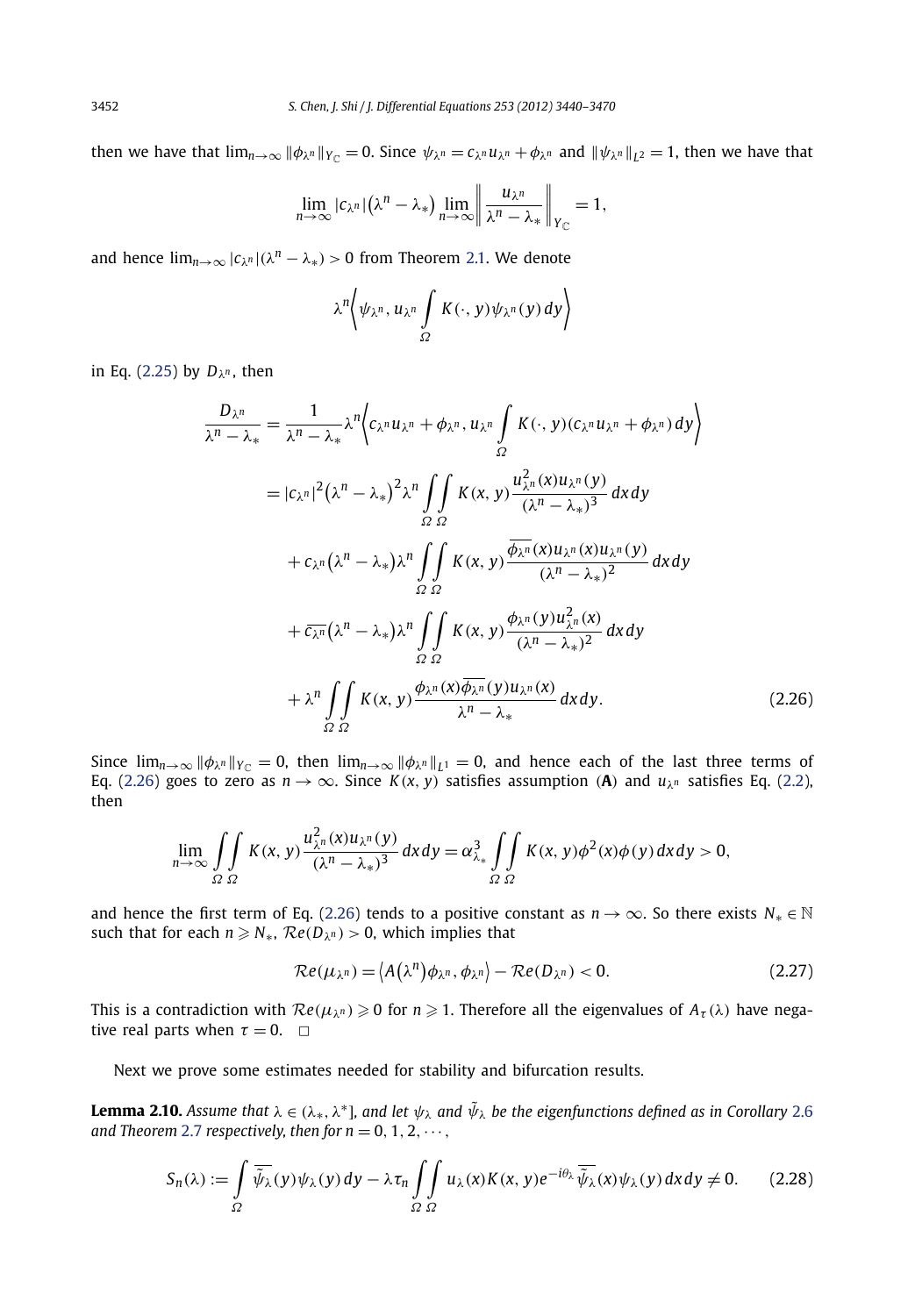<span id="page-14-0"></span>**Proof.** From the expressions of  $u_\lambda$ ,  $\psi_\lambda$ ,  $\tilde{\psi}_\lambda$ ,  $\tau_n$ , and  $\theta_\lambda$ ,  $\tilde{\theta}_\lambda \to \pi/2$  as  $\lambda \to \lambda_*,$  we obtain from the Dominated Convergence Theorem that

$$
\lim_{\lambda \to \lambda_*} \int\limits_{\Omega} \overline{\tilde{\psi}_{\lambda}}(y) \psi_{\lambda}(y) dy = \int\limits_{\Omega} \phi^2(y) dy
$$

and

$$
\lim_{\lambda \to \lambda_*} \lambda \tau_n \iint_{\Omega} u_\lambda(x) K(x, y) e^{-i\theta_\lambda} \overline{\widetilde{\psi}_\lambda}(x) \psi_\lambda(y) dx dy
$$
\n
$$
= -i\alpha_{\lambda_*} \lambda_* \left( \frac{\pi}{2} + 2n\pi \right) \iint_{\Omega} K(x, y) \phi^2(x) \phi(y) dy dx. \tag{2.29}
$$

Then from [\(2.3\)](#page-4-0),

$$
S_n(\lambda) \to \left[1 + i\left(\frac{\pi}{2} + 2n\pi\right)\right] \int_{\Omega} \phi^2(x) dx, \quad \text{as } \lambda \to \lambda_*.
$$
 (2.30)

So we have  $S_n(\lambda) \neq 0$  for  $\lambda \in (\lambda_*, \lambda^*)$  and  $n = 0, 1, 2, \cdots$ .  $\square$ 

**Theorem 2.11.** Assume that  $\lambda \in (\lambda_*, \lambda^*)$ , then  $\mu = i\nu_\lambda$  is a simple eigenvalue of  $A_{\tau_n}$  for  $n = 0, 1, 2, \dots$ .

**Proof.** From Corollary [2.6](#page-9-0) we have  $\mathcal{N}[A_{\tau_n}(\lambda) - i\nu_\lambda] = \text{Span}[e^{i\nu_\lambda \cdot} \psi_\lambda]$ . Suppose that for some  $\phi_1 \in$  $\mathscr{D}(A_{\tau_n}(\lambda)) \cap \mathscr{D}([A_{\tau_n}(\lambda)]^2)$ , we have

$$
\left[A_{\tau_n}(\lambda)-i\nu_\lambda\right]^2\phi_1=0.
$$

Then

$$
[A_{\tau_n}(\lambda)-i\nu_\lambda]\phi_1\in\mathscr{N}[A_{\tau_n}(\lambda)-i\nu_\lambda]=\mathrm{Span}\big[e^{i\nu_\lambda}\psi_\lambda\big].
$$

So there is a constant *a* such that

$$
\left[A_{\tau_n}(\lambda)-i\nu_\lambda\right]\phi_1=ae^{i\nu_\lambda}\psi_\lambda.
$$

Hence

$$
\dot{\phi}_1(\theta) = i\nu_\lambda \phi_1(\theta) + a e^{i\nu_\lambda \theta} \psi_\lambda, \quad \theta \in [-\tau_n, 0],
$$
  

$$
\dot{\phi}_1(0) = A(\lambda)\phi_1(0) - \lambda u_\lambda \int\limits_{\Omega} K(\cdot, y) (\phi_1(-\tau_n))(y) dy.
$$
 (2.31)

The first equation of Eq. (2.31) yields

$$
\phi_1(\theta) = \phi_1(0)e^{i\nu_\lambda\theta} + a\theta e^{i\nu_\lambda\theta}\psi_\lambda,
$$
  
\n
$$
\dot{\phi}_1(0) = i\nu_\lambda\phi_1(0) + a\psi_\lambda.
$$
\n(2.32)

From Eqs. (2.31) and (2.32) we have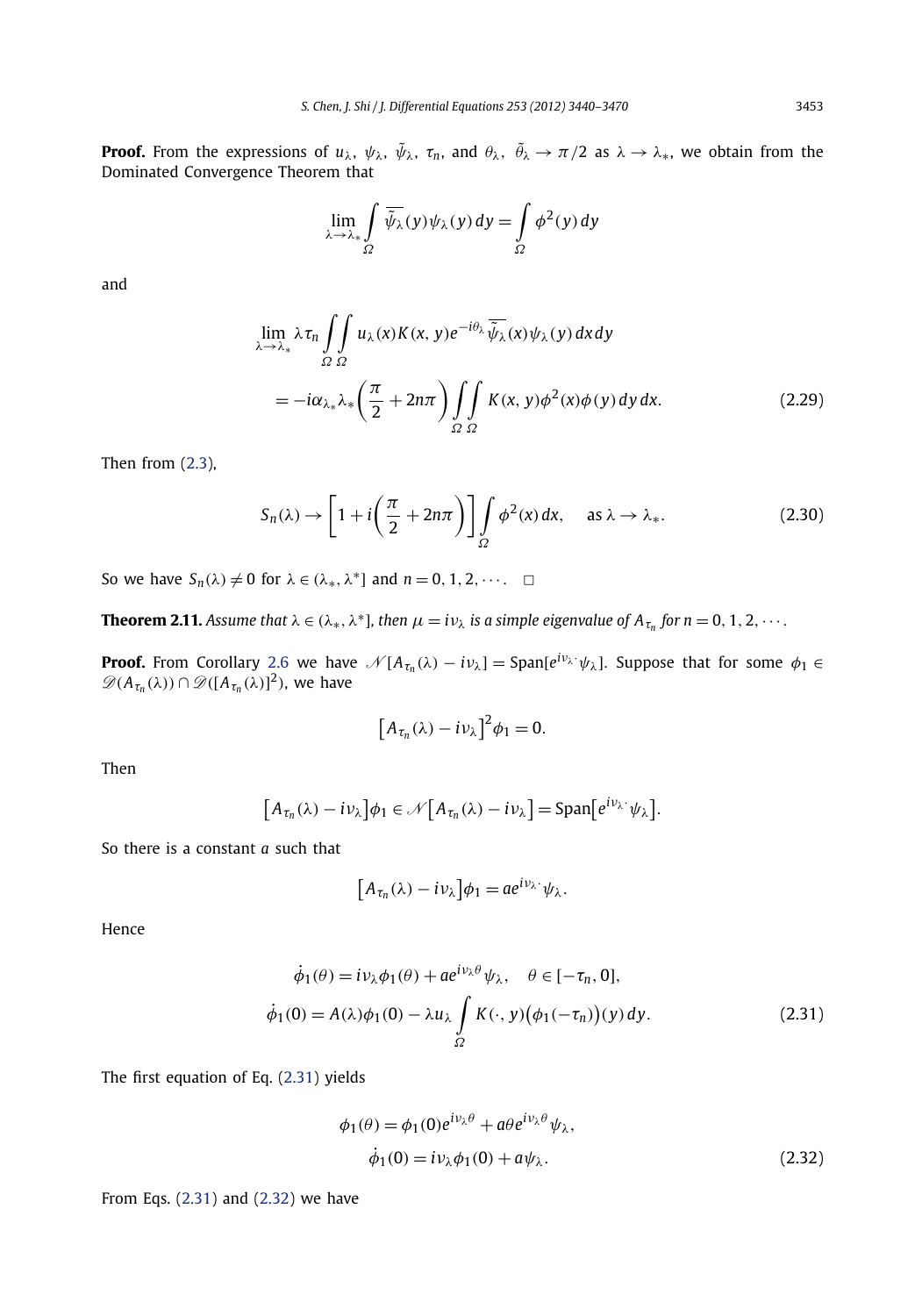$$
\Delta(\lambda, i\nu, \tau_n)\phi_1(0) = [A(\lambda) - i\nu_\lambda]\phi_1(0) - \lambda u_\lambda \int\limits_{\Omega} K(\cdot, y)\phi_1(0)(y) \, dy \, e^{-i\theta_\lambda}
$$

$$
= a\bigg(\psi_\lambda - \lambda \tau_n u_\lambda \int\limits_{\Omega} K(\cdot, y)\psi_\lambda(y) \, dy \, e^{-i\theta_\lambda}\bigg). \tag{2.33}
$$

From Eq. [\(2.16\)](#page-9-0) and Remark [2.8,](#page-11-0) we have

$$
0 = \langle \tilde{\Delta}(\lambda, i\tilde{\nu}, \tilde{\tau}_n) \tilde{\psi}_{\lambda}, \phi_1(0) \rangle = \langle \tilde{\Delta}(\lambda, i\nu, \tau_n) \tilde{\psi}_{\lambda}, \phi_1(0) \rangle
$$
  
=  $\langle \tilde{\psi}_{\lambda}, \Delta(\lambda, i\nu, \tau_n) \phi_1(0) \rangle$   
=  $a \Biggl( \int_{\Omega} \overline{\tilde{\psi}_{\lambda}}(y) \psi_{\lambda}(y) dy - \lambda \tau_n \int_{\Omega} \int_{\Omega} u_{\lambda}(x) K(x, y) e^{-i\theta_{\lambda}} \overline{\tilde{\psi}_{\lambda}}(x) \psi_{\lambda}(y) dx dy \Biggr).$ 

As a consequence of Lemma [2.10](#page-13-0) we have  $a = 0$ , which leads to  $\phi_1 \in \mathcal{N}[A_{\tau_n}(\lambda) - i \nu_{\lambda}]$ . By induction we obtain

$$
\mathcal{N}\big[A_{\tau_n}(\lambda)-i\nu_\lambda\big]^j=\mathcal{N}\big[A_{\tau_n}(\lambda)-i\nu_\lambda\big],\quad j=1,2,3,\cdots,\,n=0,1,2,\cdots.
$$

Therefore,  $\lambda = i\nu_{\lambda}$  is a simple eigenvalue of  $A_{\tau_n}$  for  $n = 0, 1, 2, \cdots$ .  $\Box$ 

Since  $\mu = i\nu_\lambda$  is a simple eigenvalue of  $A_{\tau_n}$ , from the implicit function theorem, there are a neighborhood  $O_n \times D_n \times H_n \subset \mathbb{R} \times \mathbb{C} \times X_{\mathbb{C}}$  of  $(\tau_n, i \nu_\lambda, \psi_\lambda)$  and a continuously differential function *(μ, ψ)*: *O<sub>n</sub>* → *D<sub>n</sub>* × *H<sub>n</sub>* such that for each  $τ ∈ 0<sub>n</sub>$ , the only eigenvalue of  $A<sub>τ</sub>(λ)$  in *D<sub>n</sub>* is  $μ(τ)$ , and

$$
\mu(\tau_n) = i\nu_\lambda, \qquad \psi(\tau_n) = \psi_\lambda,
$$
  

$$
\Delta(\lambda, \mu(\tau), \tau) = [A(\lambda) - \mu(\tau)]\psi(\tau) - \lambda u_\lambda \int_{\Omega} K(x, y) (\psi(\tau)) (y) dy e^{-\mu(\tau)\tau} = 0, \quad \tau \in O_n.
$$
 (2.34)

Then we have the following transversality condition.

**Theorem 2.12.** *Assume that*  $\lambda \in (\lambda_*, \lambda^*]$ *, and*  $\mu(\tau)$  *is the eigenvalue of*  $A_{\tau}$  *defined as above, then* 

$$
\frac{d\mathcal{R}e(\mu(\tau_n))}{d\tau}>0, \quad n=0, 1, 2, \cdots.
$$

**Proof.** Differentiating Eq. (2.34) with respect to  $\tau$  at  $\tau = \tau_n$ , we have

$$
\frac{d\mu(\tau_n)}{d\tau} \left[ -\psi_\lambda + \lambda \tau_n u_\lambda e^{-i\theta_\lambda} \int\limits_{\Omega} K(\cdot, y) \psi_\lambda(y) dy \right] \n+ \Delta(\lambda, i\nu_\lambda, \tau_n) \frac{d\psi(\tau_n)}{d\tau} + i\nu_\lambda \lambda u_\lambda \int\limits_{\Omega} K(\cdot, y) \psi_\lambda(y) dy e^{-i\theta_\lambda} = 0.
$$
\n(2.35)

Multiplying the equation by  $\overline{\psi_{\lambda}}(x)$  and integrating on  $\Omega$ , we see that

<span id="page-15-0"></span>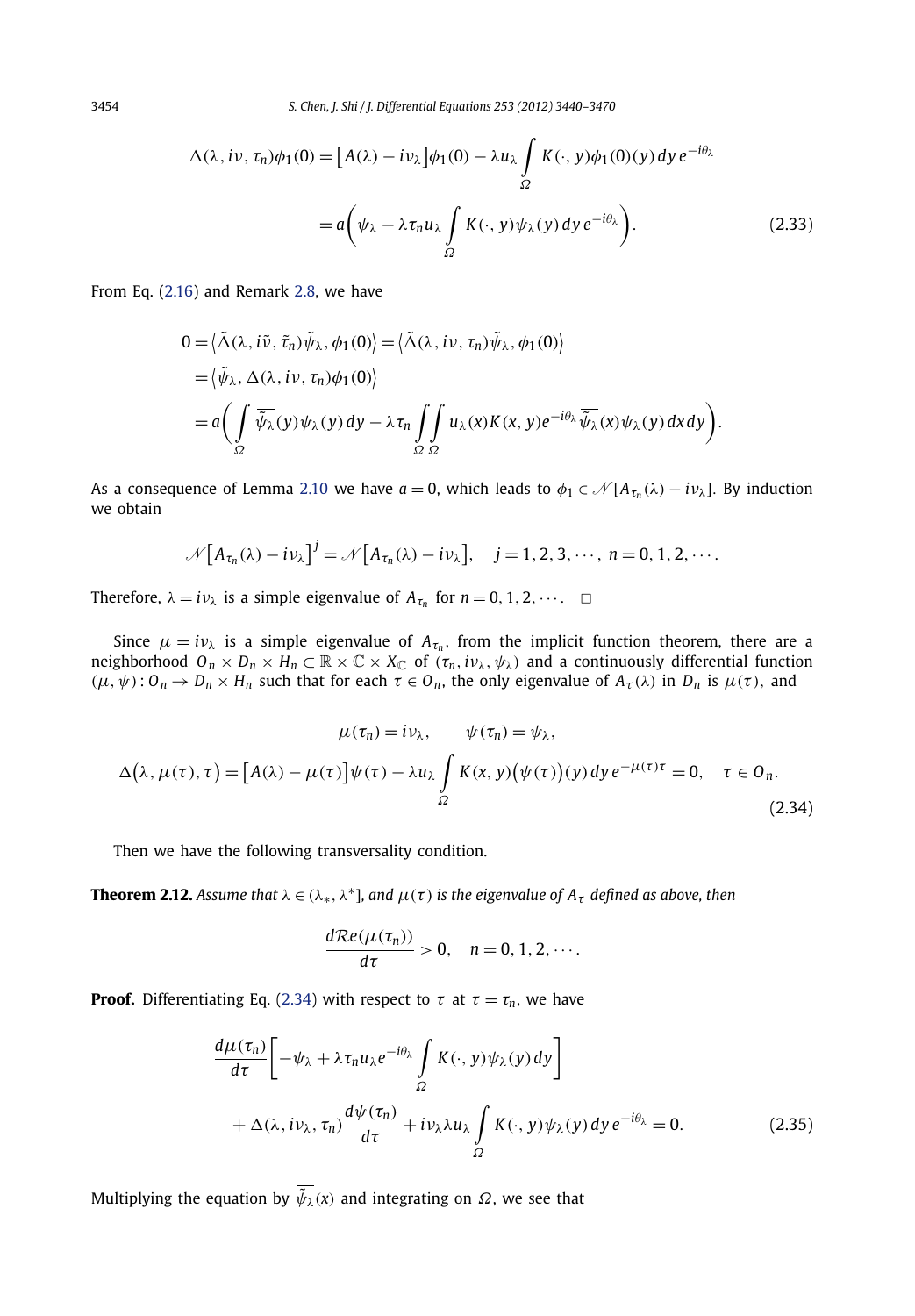<span id="page-16-0"></span>
$$
\frac{d\mu(\tau_n)}{d\tau} = \frac{i\nu_{\lambda}\lambda e^{-i\theta_{\lambda}} \int_{\Omega} \int_{\Omega} u_{\lambda}(x)K(x, y)\psi_{\lambda}(y)\overline{\psi_{\lambda}}(x) dx dy}{\int_{\Omega} \overline{\psi_{\lambda}}(x)\psi_{\lambda}(x) dx - \lambda \tau_n e^{-i\theta_{\lambda}} \int_{\Omega} \int_{\Omega} u_{\lambda}(x)K(x, y)\psi_{\lambda}(y)\overline{\psi_{\lambda}}(x) dx dy}
$$
\n
$$
= \frac{1}{|S_n|^2} \left( i\nu_{\lambda}\lambda e^{-i\theta_{\lambda}} \int_{\Omega} \overline{\psi_{\lambda}}(x)\overline{\psi_{\lambda}}(x) dx \int_{\Omega} \int_{\Omega} u_{\lambda}(x)K(x, y)\psi_{\lambda}(y)\overline{\psi_{\lambda}}(x) dx dy - i\nu_{\lambda}\lambda^2 \tau_n \left| \int_{\Omega} \int_{\Omega} u_{\lambda}(x)K(x, y)\psi_{\lambda}(y)\overline{\psi_{\lambda}}(x) dx dy \right|^2 \right). \tag{2.36}
$$

From the expressions of  $u_{\lambda}$ ,  $\tau_n$ , the fact that

$$
\theta_\lambda, \tilde{\theta}_\lambda \to \frac{\pi}{2}, \qquad \psi_\lambda \to \phi, \qquad \tilde{\psi}_\lambda \to \phi, \qquad (\lambda - \lambda_*) \nu_\lambda = \theta_\lambda \to \frac{\pi}{2} \quad \text{as } \lambda \to \lambda_*,
$$

and the Dominated Convergence Theorem, we have that

$$
\lim_{\lambda \to \lambda_*} \frac{d \mathcal{R}e(\mu(\tau_n))}{d\tau} = \frac{\alpha_{\lambda_*} \pi \lambda_*}{2 \lim_{\lambda \to \lambda_*} |S_n(\lambda)|^2} \int\limits_{\Omega} \phi^2(x) dx \iint\limits_{\Omega} K(x, y) \phi^2(x) \phi(y) dx dy > 0,
$$

where  $\alpha_{\lambda*} > 0$  is defined in Eq. [\(2.3\)](#page-4-0).  $\Box$ 

From Corollary [2.6,](#page-9-0) Proposition [2.9,](#page-11-0) and Theorem [2.12](#page-15-0) we see that:

**Theorem 2.13.** *For*  $\lambda \in (\lambda_*, \lambda^*]$ *, the infinitesimal generator*  $A_{\tau}(\lambda)$  *has exactly*  $2(n + 1)$  *eigenvalues with positive real parts when*  $\tau \in (\tau_n, \tau_{n+1}]$ *, n* = 0*,* 1*,* 2*,* ···

Then we have the following results on the stability and the associated Hopf bifurcations of the positive steady state solution *uλ*.

**Theorem 2.14.** *For*  $\lambda \in (\lambda_*, \lambda^*]$ *, the positive equilibrium solution u*<sub> $\lambda$ </sub> *of Eq.* [\(1.2](#page-2-0)) *is locally asymptotically stable* when  $\tau \in [0, \tau_0)$  and is unstable when  $\tau \in (\tau_0, \infty)$ . Moreover at  $\tau = \tau_n$   $(n = 0, 1, 2, \dots)$ , a Hopf bifurcation *occurs so that a branch of spatially nonhomogeneous periodic orbits of Eq.* [\(1.2\)](#page-2-0) *emerges from*  $(\tau_n, u_\lambda)$ *.* 

*More precisely, there exist*  $\varepsilon_0 > 0$  *and continuously differentiable function*  $[-\varepsilon_0, \varepsilon_0] \mapsto (\tau_n(\varepsilon), T_n(\varepsilon))$  $u_n(\varepsilon, x, t) \in \mathbb{R} \times \mathbb{R} \times X$  satisfying  $\tau_n(0) = \tau_n$ ,  $T_n(0) = 2\pi/\nu_\lambda$ , and  $u_n(\varepsilon, x, t)$  is a  $T_n(\varepsilon)$ -periodic solution of Eq. [\(1.2\)](#page-2-0) such that  $u_n = u_\lambda + \varepsilon v_n(\varepsilon, x, t)$  where  $v_n$  satisfies  $v_n(0, x, t)$  is a  $2\pi/v_\lambda$ -periodic solution of [\(2.7\)](#page-6-0). *Moreover there exists*  $\delta > 0$  *such that if Eq.* [\(1.2\)](#page-2-0) *has a nonconstant periodic solution u(x, t) of period T for some*  $\tau > 0$  *with* 

$$
|\tau-\tau_n|<\delta, \qquad \left|T-\frac{2\pi}{\nu_\lambda}\right|<\delta, \qquad \max_{t\in\mathbb{R},\,x\in\overline{\Omega}}\left|u(x,t)-u_\lambda(x)\right|<\delta,
$$

then  $\tau = \tau_n(\varepsilon)$  and  $u(x, t) = u_n(\varepsilon, x, t + \theta)$  for some  $|\varepsilon| < \varepsilon_0$  and some  $\theta \in \mathbb{R}$ .

We comment that local Hopf bifurcation theorems for evolution equation in a Banach space with delays have been proved in [\[40\]](#page-31-0) (see Theorem 4.6 on page 211). With Corollary [2.6,](#page-9-0) Proposition [2.9,](#page-11-0) and Theorem [2.12,](#page-15-0) all conditions in the result of [\[40\]](#page-31-0) are verified, hence the conclusions in Theorem 2.14 hold. Note that the direction of the Hopf bifurcation curve *τn(ε)* can be calculated from the first Lyapunov coefficient  $\mu_2$ , which will be done in Section 4. The nonlinear terms in the equation play an important role for the direction of Hopf bifurcation. If the first Lyapunov coefficient  $\mu_2 \neq 0$ , then a family of periodic orbits exists for a left-hand side or right-hand side neighborhood of  $\tau = \tau_n$ .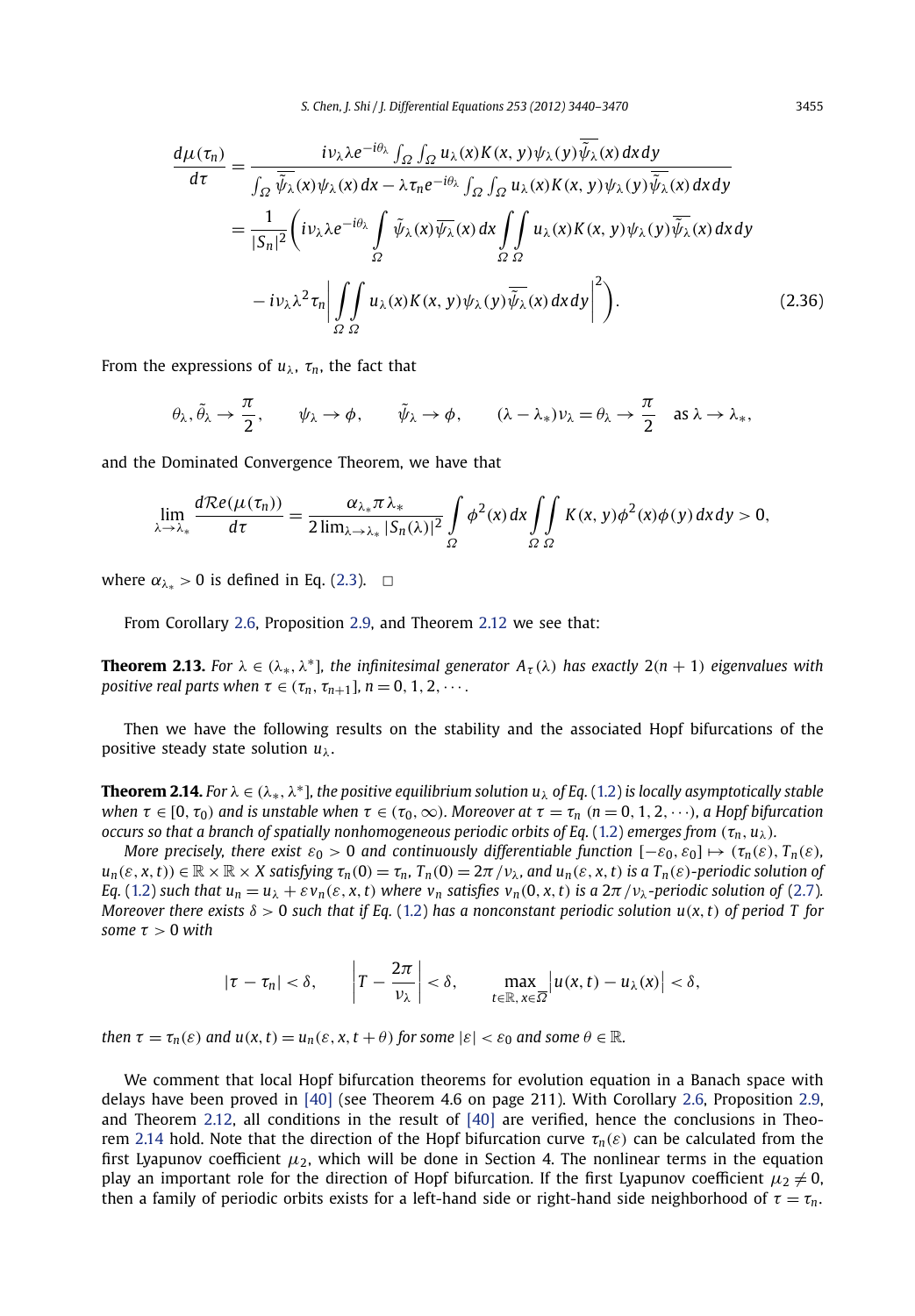#### <span id="page-17-0"></span>**3. Eigenvalue problem with homogeneous kernel**

In this section we analyze Eq. [\(1.2](#page-2-0)) when  $K(x, y) \equiv 1$ ,  $n = 1$  and  $\Omega = (0, L)$  where  $L > 0$ . Following the method of [\[4, Section 5\],](#page-30-0) we obtain the following dimensionless form:

$$
\begin{cases} \frac{\partial u(x,t)}{\partial t} = \frac{\partial^2 u(x,t)}{\partial x^2} + \lambda u(x,t) \left( 1 - \int_0^\pi u(y,t-\tau) \, dy \right), & x \in (0,\pi), \ t > 0, \\ u(x,t) = 0, & x = 0, \ \pi, t > 0. \end{cases} \tag{3.1}
$$

We can easily verify that Eq. (3.1) has a unique positive equilibrium solution  $u_\lambda(x) = \frac{\lambda - 1}{2\lambda} \sin x$  for any  $λ$  > 1 (here  $λ$ <sub>\*</sub> = 1). Linearizing Eq. (3.1) at  $u<sub>λ</sub>$ , we have that:

$$
\begin{cases} \frac{\partial v(x,t)}{\partial t} = \frac{\partial^2 v(x,t)}{\partial x^2} + v - \frac{\lambda - 1}{2} \sin x \int_0^{\pi} v(y,t-\tau) dy, & x \in (0,\pi), \ t > 0, \\ v(x,t) = 0, & x = 0, \ \pi, t > 0. \end{cases}
$$
(3.2)

Following the approach in Section 2, we still denote the infinitesimal generator of Eq. (3.2) by  $A_{\tau}(\lambda)$ . Then  $\mu$  is an eigenvalue of  $A_{\tau}(\lambda)$  if and only if  $\mu$  is an eigenvalue of the following nonlocal elliptic eigenvalue problem:

$$
\begin{cases} \Delta(\lambda, \mu, \tau)\psi := \psi'' + \psi - \frac{\lambda - 1}{2} e^{-\mu \tau} \sin x \int_{0}^{\pi} \psi(y) \, dy - \mu \psi = 0, \quad x \in (0, \pi), \\ \psi(0) = \psi(\pi) = 0. \end{cases}
$$
(3.3)

**Lemma 3.1.** Suppose that  $\lambda > 1$  and  $\tau \geq 0$ . Then  $\mu \in \mathbb{C}$  is an eigenvalue of the problem (3.3) if and only if one *of the following is satisfied*:

1.  $\mu = -n^2 + 1$  for  $n = 2, 3, 4, \dots$ ; or 2. *μ satisfies*

$$
(\lambda - 1)e^{-\mu \tau} + \mu = 0. \tag{3.4}
$$

**Proof.** Substituting the Fourier series  $\psi = \sum_{n=1}^{\infty} c_n \sin nx$  into Eq. (3.3), we have:

$$
\sum_{n=2}^{\infty} c_n (-n^2 + 1 - \mu) \sin nx - \left[ (\lambda - 1) \sum_{n=0}^{\infty} \frac{c_{2n+1}}{2n+1} e^{-\mu \tau} + \mu c_1 \right] \sin x = 0.
$$
 (3.5)

Suppose that  $\mu \in \mathbb{C}$  is an eigenvalue of (3.3), and  $\mu \neq -n^2+1$  for each of  $n=$  2, 3, 4,  $\cdots$  , then (3.5) implies each  $c_n = 0$  for  $n \geq 2$ , and if  $c_1 \neq 0$ , then (3.4) is satisfied.

On the other hand, if (3.4) is not satisfied and for some  $m = 2, 3, 4, \dots$ ,  $\mu = -m^2 + 1$ , then  $c_n = 0$ for  $n \geqslant 2$  and  $n \neq m$ . If  $m$  is even, then  $c_1 = 0$  as well, hence  $\mu = -m^2 + 1$  is an eigenvalue with an eigenfunction  $\phi_m(x) = \sin mx$ ; if *m* is odd, then  $\mu = -m^2 + 1$  is an eigenvalue with an eigenfunction in form  $\phi_m(x) = \sin x + c_m \sin mx$ , where  $c_m$  satisfies

$$
(\lambda - 1)\left(1 + \frac{c_m}{m}\right)e^{(-m^2 + 1)\tau} - m^2 + 1 = 0.
$$

If  $\mu$  satisfies (3.4), then  $\mu$  is an eigenvalue with an eigenfunction  $\phi_1(x) = \sin x$ .  $\Box$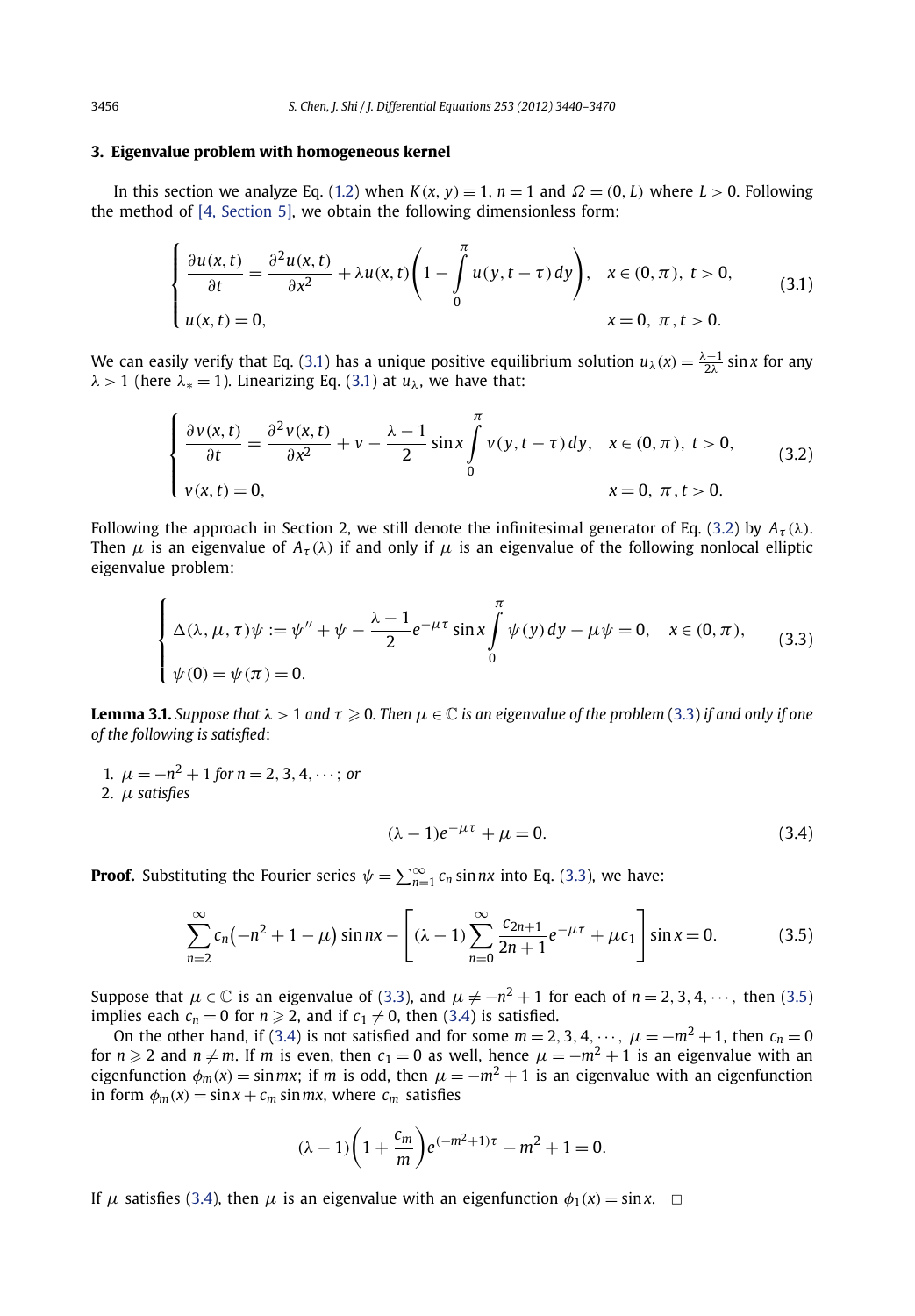<span id="page-18-0"></span>It is clear that  $\mu = -n^2 + 1$ ,  $n = 2, 3, \cdots$ , are the fixed eigenvalues for all  $\tau \geqslant 0$ . For eigenvalues satisfying [\(3.4\)](#page-17-0), we have the following further result:

**Lemma 3.2.** Suppose that  $\lambda > 1$  and  $\tau \geqslant 0$ . Then  $\mu \in \mathbb{C}$  is an eigenvalue of [\(3.3\)](#page-17-0) satisfying [\(3.4\)](#page-17-0). Then either

1.  $\mu \in \mathbb{R}$ , and for each  $\tau \in [0, \tau_*)$ , there are exactly two such real-valued eigenvalues  $\mu_1^{\pm}(\tau)$  satisfying  $1 - \lambda \geqslant \mu_1^+(\tau) > \mu_1^-(\tau)$ , where  $\tau_* = \frac{1}{e(\lambda - 1)}$ . Moreover

$$
\lim_{\tau \to 0^+} \mu_1^+(\tau) = 1 - \lambda, \qquad \lim_{\tau \to 0^+} \mu_1^-(\tau) = -\infty, \quad \text{and} \quad \lim_{\tau \to \tau_*^-} \mu_1^{\pm}(\tau) = -e(\lambda - 1),
$$

*which is the unique real-valued eigenvalue for*  $\tau = \tau_*$ ; *or* 

2.  $\mu = \alpha \pm i\beta \in \mathbb{C}$  *with*  $\beta > 0$ *, where*  $\alpha$  *and*  $\beta$  *satisfy* 

$$
(\lambda - 1)e^{-\alpha \tau} \cos \beta \tau = -\alpha, \qquad (\lambda - 1)e^{-\alpha \tau} \sin \beta \tau = \beta.
$$
 (3.6)

*Moreover for each*  $\tau > \tau_*$ *, there are infinitely many such complex-valued eigenvalues*  $\alpha_n \pm i \beta_n$  ( $\beta_n > 0$ )*, for*  $n \in \mathbb{N} \cup \{0\}$ *, where*  $\alpha_n$  *satisfies* 

$$
\tau(\lambda - 1)e^{-\alpha_n \tau} \left(1 - \frac{\alpha_n^2 e^{2\alpha_n \tau}}{(\lambda - 1)^2}\right)^{1/2} = \arccos \frac{-\alpha_n e^{\alpha_n \tau}}{\lambda - 1} + 2n\pi
$$
 (3.7)

*and β<sup>n</sup> satisfies*

$$
\beta_n = (\lambda - 1)e^{-\alpha_n \tau} \left(1 - \frac{\alpha_n^2 e^{2\alpha_n \tau}}{(\lambda - 1)^2}\right)^{1/2}.
$$
\n(3.8)

**Proof.** In the case of  $\mu \in \mathbb{R}$ , since  $\lambda > 1$ , then  $\mu = -(\lambda - 1)e^{-\mu\tau} < 0$ . So from Eq. [\(3.4\)](#page-17-0), we have that

$$
\tau = \frac{\ln\left(-\mu\right) - \ln\left(\lambda - 1\right)}{-\mu}.\tag{3.9}
$$

Since  $\tau \geqslant 0$ , then the domain of  $\mu$  is  $(-\infty, -(\lambda-1)]$ . Differentiating Eq. (3.9) with respect to  $\mu$ , we have that

$$
\tau'(\mu) = \frac{\ln(-\mu) - 1 - \ln(\lambda - 1)}{\mu^2}.
$$
\n(3.10)

From Eq. (3.10), we have that there exists  $\mu_* = -e(\lambda - 1)$  such that  $\tau'(\mu_*) = 0$ ,  $\tau'(\mu) > 0$  when  $\tau \in (-\infty, \mu_*),$  and  $\tau'(\mu) < 0$  when  $\tau \in (\mu_*, -(\lambda - 1)).$  Hence when  $\tau \in (-\infty, \mu_*), \tau(\mu)$  is strictly increasing, when  $\tau \in (\mu_*, -(\lambda - 1))$ ,  $\tau(\mu)$  is strictly decreasing, and when  $\mu = \mu_*, \tau(\mu)$  obtains its maximum value. Setting  $\tau_* = \tau(\mu_*) = \frac{1}{e(\lambda-1)}$ , we obtain the first result.

If  $\mu = \alpha \pm i\beta \in \mathbb{C}$  with  $\beta > 0$ , substituting  $\mu = \alpha + i\beta$  into Eq. [\(3.4\)](#page-17-0), we obtain that  $\alpha$  and  $\beta$  satisfy Eq. (3.6). Since  $\beta > 0$ , then from the second equation of Eq. (3.6), we have that  $\beta \tau \in (2n\pi, (2n+1)\pi)$ for  $n \in \mathbb{N} \cup \{0\}$ . Hence solving the first equation of Eq. (3.6), we have that

$$
\beta = \frac{1}{\tau} \left( \arccos \frac{-\alpha e^{\alpha \tau}}{\lambda - 1} + 2n\pi \right),\tag{3.11}
$$

for some  $n \in \mathbb{N}$ , and

$$
\sin \beta \tau = (1 - \cos^2 \beta \tau)^{1/2} = \left(1 - \frac{\alpha^2 e^{2\alpha \tau}}{(\lambda - 1)^2}\right)^{1/2}.
$$
 (3.12)

Substituting Eqs. (3.11) and (3.12) into the second equation of Eq. (3.6), we have Eq. (3.7).  $\Box$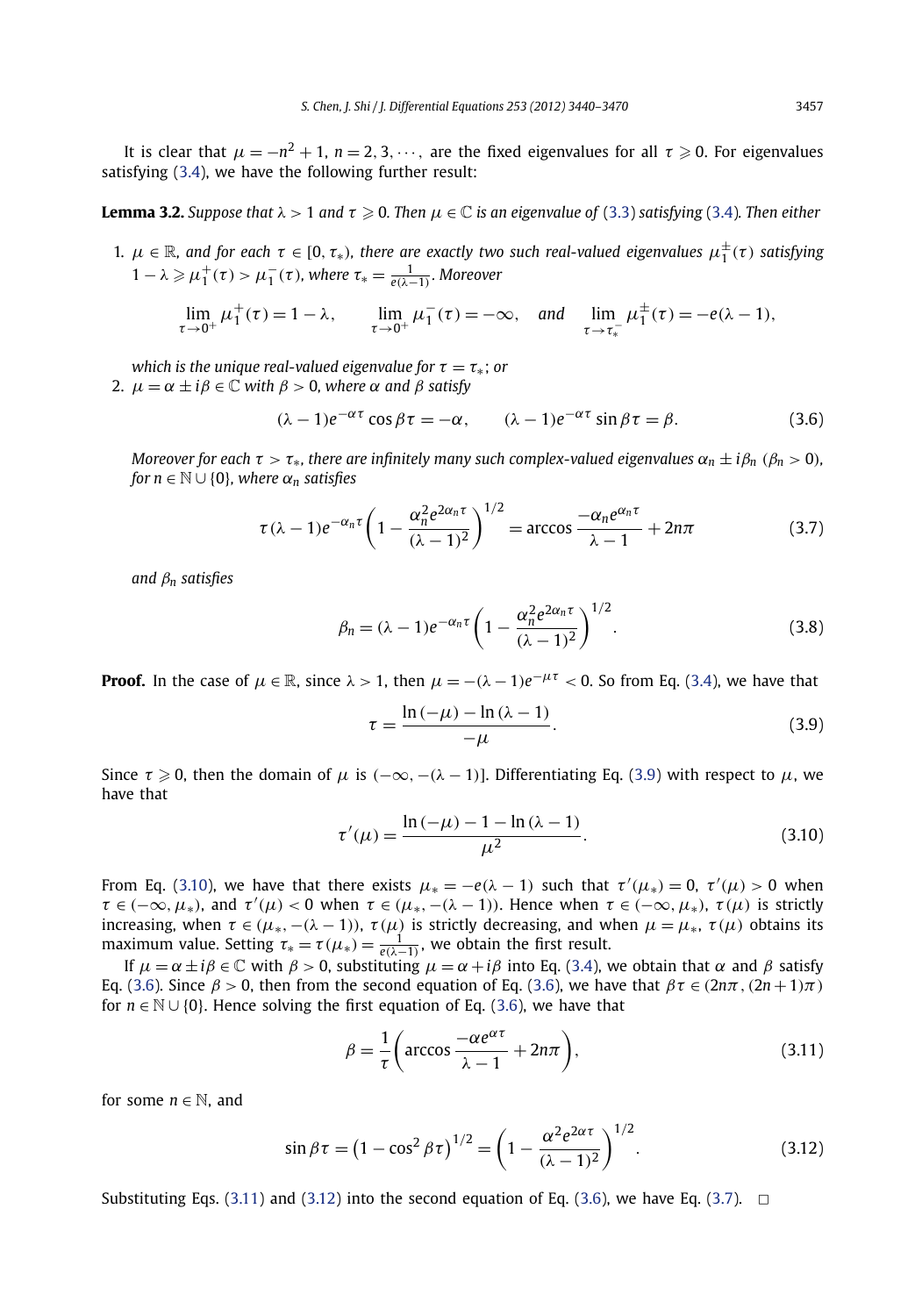<span id="page-19-0"></span>

**Fig. 1.** Relation between  $Re(\mu)$  and  $\tau$  for Eq. [\(3.4\)](#page-17-0). Here  $\lambda = 2$ .  $\mu = -3$  is a fixed real-valued eigenvalue; on the left side of *τ* = *τ*<sup>\*</sup> is the curve of real-valued eigenvalues *μ* satisfying  $(λ – 1)e<sup>−μτ</sup> + μ = 0$ ; and on the right side of *τ* = *τ*<sup>\*</sup> are the curves of real part  $\alpha_n$  of complex-valued eigenvalues  $\alpha_n \pm i\beta_n$ . The curve  $\alpha_0(\tau)$  connects with the curve of real eigenvalues at  $\tau = \tau_*$ , and at  $\tau = \pi/2$ ,  $\alpha_0(\tau) = 0$  which gives rise of the first Hopf bifurcation point.

Lemmas [3.1](#page-17-0) and [3.2](#page-18-0) completely classify the eigenvalues of the nonlocal eigenvalue problem [\(3.3\)](#page-17-0), and the variation of the eigenvalues with respect to the delay *τ* is shown in Fig. 1. It can be shown that  $\alpha_n(\tau)$  is strictly increasing in  $\tau$ , and

$$
\lim_{\tau \to \tau_*^+} \alpha_0(\tau) = -e(\lambda - 1) \quad \text{and} \quad \lim_{\tau \to \tau_*^+} \alpha_n(\tau) = -\infty, \quad \text{for } n \in \mathbb{N}.
$$

The spectral properties of nonlocal linear elliptic eigenvalue problem (without delay effect) have been studied in [\[7,13,14\].](#page-30-0) It is known that such problem may have different spectral properties compared to the linear elliptic eigenvalue problem without integral nonlocal terms. The following can be noticed for the nonlocal eigenvalue problem [\(3.3\)](#page-17-0) even with  $\tau = 0$ :

- 1. The eigenspace of [\(3.3\)](#page-17-0) may not be one-dimensional. When  $\mu = -n^2 + 1$  is also a root of [\(3.4\)](#page-17-0), the eigenspace is two-dimensional. However as shown in [\[7\],](#page-30-0) usually the eigenspace of such nonlocal problem is at most two-dimensional.
- 2. The eigenvalue problem [\(3.3\)](#page-17-0) with  $\tau = 0$  always has a principal eigenvalue  $\mu_0$  satisfying [\(3.4\)](#page-17-0) with a positive eigenfunction sin *x*. But  $\mu_0$  may not be the largest eigenvalue of [\(3.3\)](#page-17-0). For example when  $\tau = 0$  and  $\lambda < 4$ , the maximum eigenvalue of [\(3.3\)](#page-17-0) is  $1 - \lambda$  which is also the principal eigenvalue; but when  $\tau = 0$  and  $\lambda \geqslant 4$ , then the maximum eigenvalue is  $-3$  with the corresponding eigenfunction sin 2*x*, and hence the maximum eigenvalue is not the principal eigenvalue.

We can now state our main result for the Hopf bifurcations along the unique positive equilibrium  $u_{\lambda}(x) = \frac{\lambda - 1}{2\lambda} \sin x$  for *any*  $\lambda > 1$ :

**Theorem 3.3.** For each  $\lambda > 1$ , there exist

$$
\tau_n(\lambda) = \frac{(4n+1)\pi}{2(\lambda-1)}, \quad n = 0, 1, 2, \cdots,
$$
\n(3.13)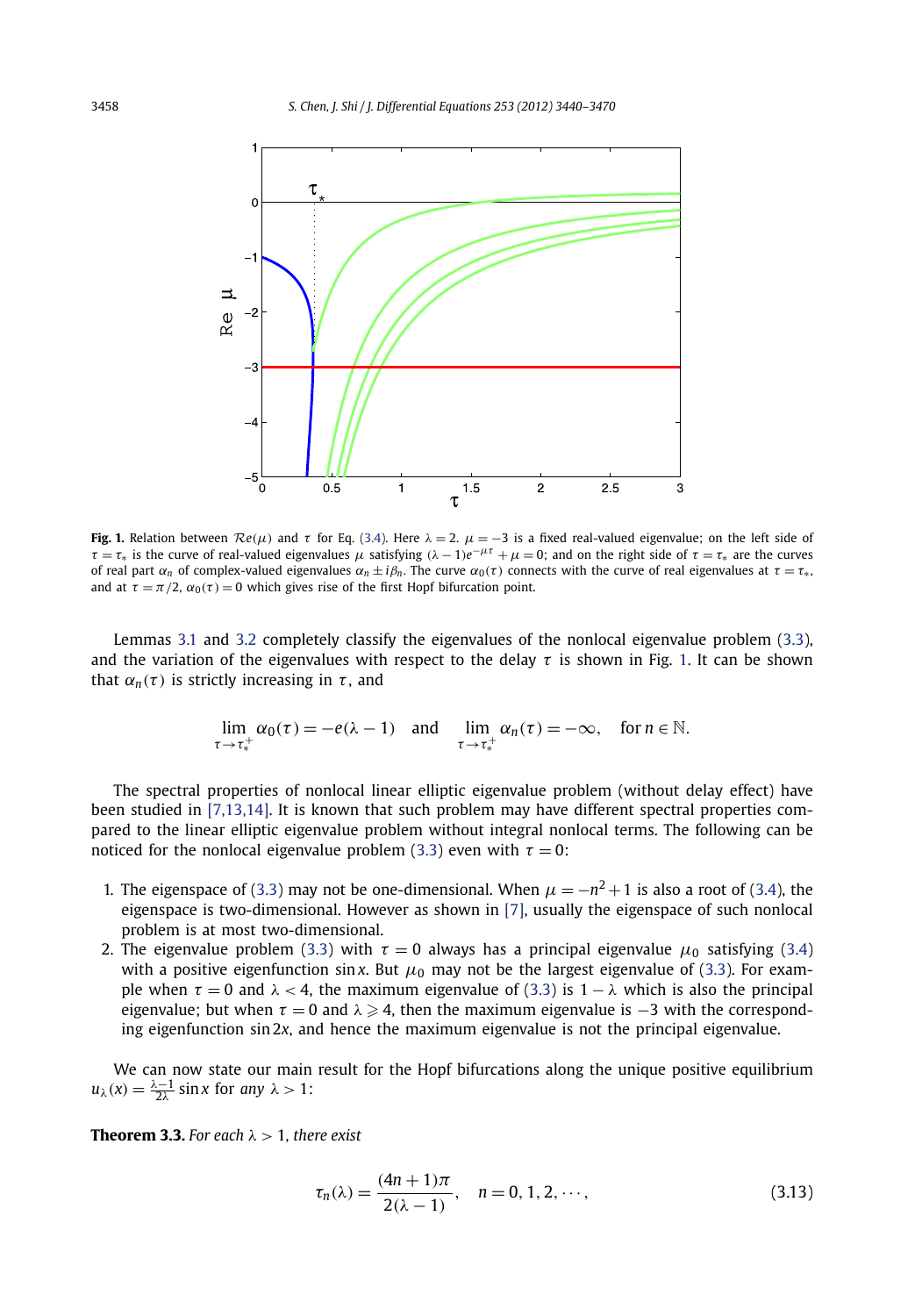*such that when*  $\tau = \tau_n(\lambda)$ ,  $n = 0, 1, 2, \dots$ ,  $A_{\tau}(\lambda)$  *has a pair of simple purely imaginary roots*  $\pm i\nu_{\lambda}$  $\pm i(\lambda - 1)$ *. Moreover when*  $\tau < \tau_0$ *, all the eigenvalues of* [\(3.3\)](#page-17-0) *have negative real parts, and when*  $\tau \in$  $(\tau_n, \tau_{n+1}]$   $(n = 0, 1, 2, \dots)$ *, the eigenvalue problem* [\(3.3\)](#page-17-0) *has exactly*  $2n + 2$  *eigenvalues with positive real parts.*

**Proof.** When  $\tau = 0$ , from Lemma [3.1](#page-17-0) we obtain that all the eigenvalues of characteristic equation [\(3.3\)](#page-17-0) have negative real parts. For any  $\tau \geqslant 0$ , from Lemmas [3.1](#page-17-0) and [3.2,](#page-18-0) we also have that 0 is not an eigenvalue of [\(3.3\)](#page-17-0). If  $\mu = \pm i\beta$  ( $\beta > 0$ ) is a pair of purely imaginary eigenvalue, then

$$
(\lambda - 1)\cos \beta \tau = 0, \qquad (\lambda - 1)\sin \beta \tau = \beta.
$$

Hence only when  $\tau = \tau_n(\lambda)$  defined as in [\(3.13\)](#page-19-0), the characteristic equation [\(3.3\)](#page-17-0) has a pair of purely imaginary root  $\pm i v_{\lambda} = \pm i (\lambda - 1)$ , and  $\Delta(\lambda, i v_{\lambda}, \tau_n(\lambda)) \sin x = 0$ . Then in this case the adjoint equation of  $\Delta(\lambda, \mu, \tau)$  becomes:

$$
\begin{cases} \tilde{\Delta}(\lambda,\mu,\tau)\tilde{\psi} := \tilde{\psi}'' + \tilde{\psi} - \frac{\lambda - 1}{2}e^{\mu\tau} \int_{0}^{\pi} \sin y \tilde{\psi}(y) dy + \mu \tilde{\psi} = 0, & x \in (0,\pi), \\ \tilde{\psi}(0) = \tilde{\psi}(\pi) = 0. \end{cases}
$$
(3.14)

Substituting  $\mu = i\nu_{\lambda} = i(\lambda - 1)$ ,  $\tau = \tau_n(\lambda)$ , and  $\tilde{\psi} = \sum_{n=1}^{\infty} \tilde{c}_n \sin nx$  into Eq. (3.14), we have that

$$
\tilde{c}_1 \sin x \left[ -(\lambda - 1)e^{i\nu_\lambda \tau_n(\lambda)} + i\nu_\lambda \right] + \sum_{n=1}^{\infty} \tilde{c}_{2n} \sin 2nx \left[ 1 - (2n)^2 + i\nu_\lambda \right]
$$
  
= 
$$
-\sum_{n=1}^{\infty} \left[ \left( 1 - (2n+1)^2 + i\nu_\lambda \right) \tilde{c}_{2n+1} - \frac{\lambda - 1}{2n+1} \tilde{c}_1 e^{i\nu_\lambda \tau_n(\lambda)} \right] \sin (2n+1)x.
$$

Hence in this case we can solve that

$$
\tilde{\psi}_{\lambda}(x) = \sin x + \sum_{n=1}^{\infty} \frac{i\nu_{\lambda}}{(2n+1)(1+i\nu_{\lambda}-(2n+1)^{2})} \sin((2n+1)x),
$$
\n(3.15)

and  $\tilde{\Delta}(\lambda, i\nu_\lambda, \tau_n(\lambda))\tilde{\psi} = 0$ . Substituting  $\psi_\lambda = \sin x$ ,  $\tilde{\psi}_\lambda$  into Eq. [\(2.28\)](#page-13-0), we have

$$
S_n(\lambda) = \frac{\pi}{2} + \left(\frac{\pi^2}{4} + n\pi^2\right)i \neq 0.
$$

Using the same method in Theorem [2.11,](#page-14-0) we can prove that  $\pm i\nu_{\lambda}$  is a pair of simple purely imaginary roots of  $A_{\tau_n}(\lambda)$ . By using the implicit function theorem, then there is a continuously differential function  $(\mu(\tau), \psi(\tau))$ , which is defined in a neighborhood of  $\tau_n$ , such that

$$
\mu(\tau_n) = i\nu_\lambda, \qquad \psi(\tau_n) = \psi_\lambda, \qquad \Delta\big(\lambda, \mu(\tau), \tau\big)\psi(\tau) = 0.
$$

Then using the same method as in Theorem [2.12,](#page-15-0) we have  $\frac{dRe(\mu(\tau_n))}{d\tau} > 0$ . Then the conclusions in the theorem follow.  $\Box$ 

We can now state the result on the stability of positive equilibrium and the associated Hopf bifurcation for Eq. [\(3.1\)](#page-17-0) with any *λ >* 1.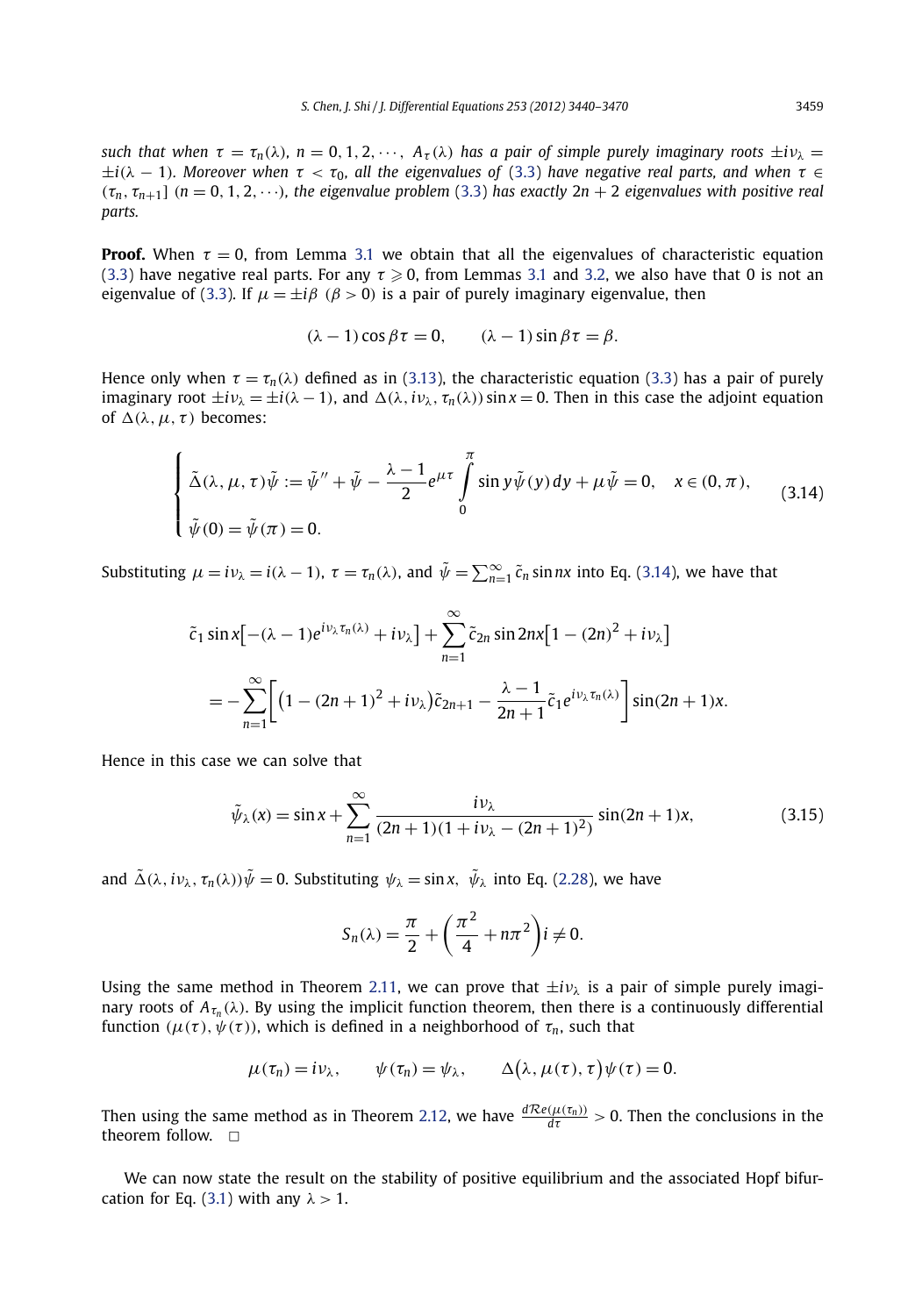<span id="page-21-0"></span>**Theorem 3.4.** *Consider the nonlocal problem* [\(3.1\)](#page-17-0)*. For each*  $\lambda > 1$  *and*  $n \in \mathbb{N} \cup \{0\}$ *, there exists a*  $\tau_n(\lambda)$ *defined as in* [\(3.13\)](#page-19-0) *such that a Hopf bifurcation occurs for Eq.* [\(3.1\)](#page-17-0) *at the unique positive equilibrium solution*  $u_\lambda=\frac{\lambda-1}{2\lambda}$  sin x when  $\tau=\tau_n(\lambda)$ . Moreover,  $u_\lambda$  is locally asymptotically stable when  $0\leqslant\tau<\tau_0(\lambda)$ , and it is *unstable when*  $\tau > \tau_0(\lambda)$ *.* 

In Theorem 3.4, the meaning of occurrence of a Hopf bifurcation is the same as that in Theorem [2.14,](#page-16-0) which is not repeated here. We remark that the results in Theorems [3.3](#page-19-0) and 3.4 are proved for any  $\lambda > 1$  because the equilibrium solution and associated eigenvalues are explicitly expressed. which is impossible for general kernel functions and general domains in higher dimension. It is also interesting to compare Eq. [\(3.1\)](#page-17-0) and the classical Fisher–KPP equation with delay:

$$
\begin{cases} \frac{\partial v(x,t)}{\partial t} = \frac{\partial^2 v(x,t)}{\partial x^2} + \lambda v(x,t) \big( 1 - v(x,t-\tau) \big), & x \in (0,\pi), \ t > 0, \\ v(x,t) = 0, & x = 0, \ \pi, \ t > 0. \end{cases}
$$
(3.16)

It is well known that Eq. (3.16) has a unique positive equilibrium solution  $v_\lambda$  for  $\lambda > 1$ , and as  $\lambda \to \infty$ ,  $v_{\lambda}(x) \rightarrow 1$  uniformly on any compact subset of  $(0, \pi)$ . Hence the profiles of equilibrium solutions for Eqs. [\(3.1\)](#page-17-0) and (3.16) are different. For Eq. (3.16), the transition to oscillatory pattern for large delay *τ* is only known for  $\lambda$  near  $\lambda_* = 1$ , and here we showed that such transition always occurs for the nonlocal equation [\(3.1\)](#page-17-0).

Finally we make the following observation: suppose that a solution  $u(x, t)$  of Eq. [\(3.1\)](#page-17-0) is in a separable form

$$
u(x,t) = \frac{\lambda - 1}{2\lambda} \sin x \cdot w(t).
$$
 (3.17)

Here we recall that  $u_\lambda(x) = \frac{\lambda - 1}{2\lambda} \sin x$  is the unique positive equilibrium of Eq. [\(3.1\)](#page-17-0) for  $\lambda > 1$ . Then it is easy to verify that *w(t)* satisfies the well-known (non-spatial) Hutchinson equation

$$
\frac{dw}{dt} = (\lambda - 1)w(t)\big(1 - w(t - \tau)\big). \tag{3.18}
$$

It is also well known that the Hopf bifurcation points of Eq. (3.18) are also given by [\(3.13\)](#page-19-0) [\[27,32,33\],](#page-31-0) hence all the bifurcating periodic orbits obtained in Theorem 3.4 are indeed in separable form (3.17). This shows that the dynamics of Eq. (3.18) is embedded in the dynamics of Eq. [\(3.1\)](#page-17-0) if the initial value is also in separable form (3.17). This is interesting for a Dirichlet boundary value problem, while it is common for Neumann (no-flux) boundary value problem. It would be interesting to know the stability of periodic solution with such separable form for all *λ >* 1, and whether a symmetrybreaking bifurcation can occur so that non-separable periodic orbits can arise.

#### **4. The direction of the Hopf bifurcation**

In this section, we analyze the direction of the Hopf bifurcation of Eq. [\(1.2](#page-2-0)) obtained in Theorem [2.14](#page-16-0) using *τ* as bifurcation parameter. Here we combine the methods in Faria [\[10–12\]](#page-30-0) and Hassard et al. [\[23\].](#page-30-0) Similar approach has also been used in [\[38,41\].](#page-31-0)

We first transform the equilibrium to the origin via the translations  $U(t) = u(\cdot, t) - u_\lambda$  and  $\tau =$ *τ*<sub>*n*</sub> + *γ*, then *γ* = 0 is the Hopf bifurcation value of system [\(1.2\)](#page-2-0). Re-scaling the time by  $t \to \frac{t}{\tau}$  to normalize the delay, system [\(1.2](#page-2-0)) can be written in the following form

$$
\frac{dU(t)}{dt} = \tau_n d\Delta U(t) + \tau_n L_0(U_t) + J(U_t, \gamma), \qquad (4.1)
$$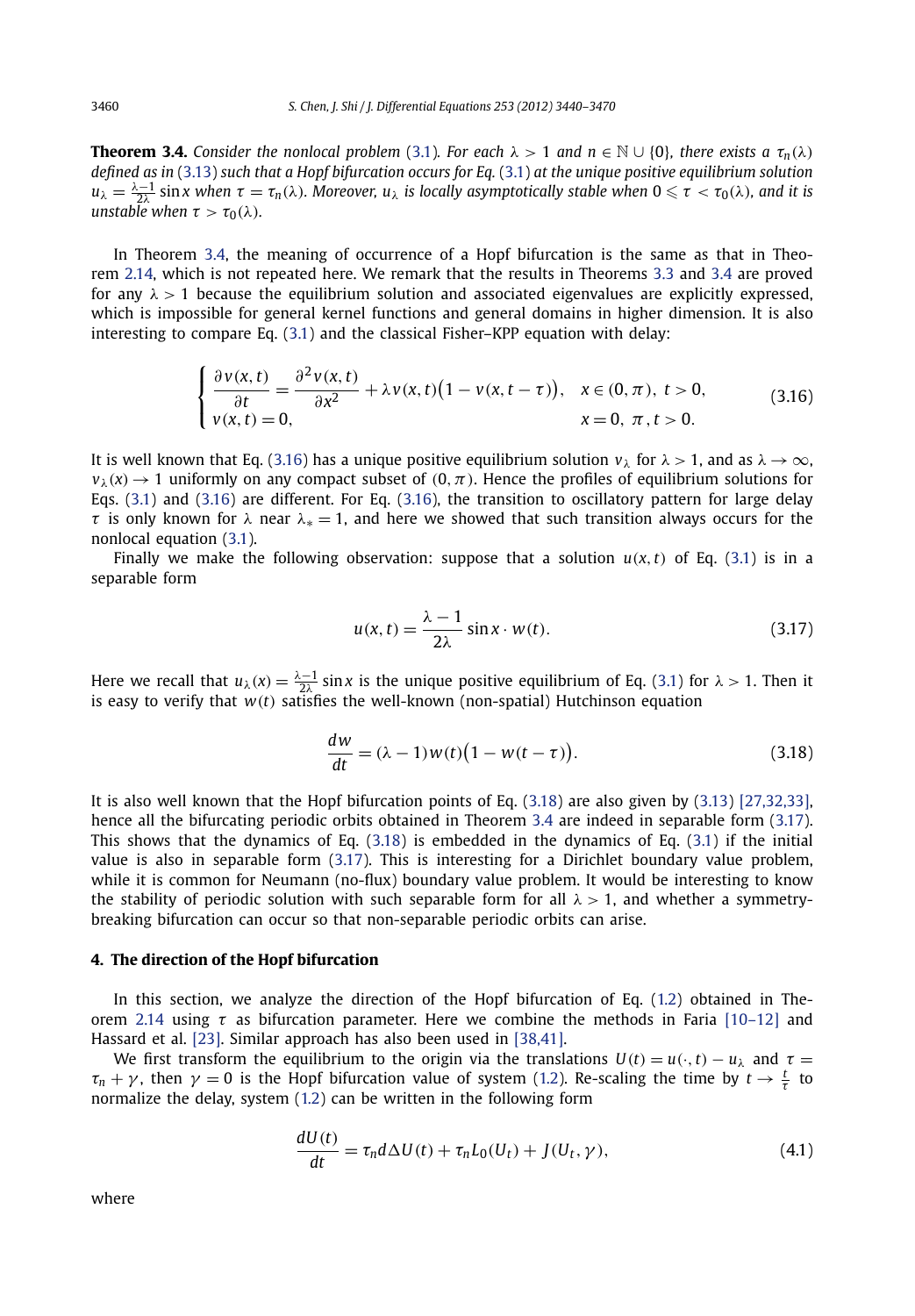<span id="page-22-0"></span>
$$
U_t \in \mathcal{C}, \qquad L_0(\psi) = \lambda \left( 1 - \int_{\Omega} K(\cdot, y) u_{\lambda}(y) \, dy \right) \psi(0) - \lambda u_{\lambda} \int_{\Omega} K(\cdot, y) \psi(-1)(y) \, dy,
$$

$$
J(\psi, \gamma) = \gamma \Delta \psi(0) + \gamma L_0(\psi) - (\gamma + \tau_n) \lambda \psi(0) \int_{\Omega} K(\cdot, y) \psi(-1)(y) \, dy,
$$

for  $\psi \in C$ , and  $C = C([-1, 0], Y)$ . Denote  $A_{\tau_n}$  to be the infinitesimal generator of the linearized equation

$$
\frac{dU(t)}{dt} = \tau_n d\Delta U(t) + \tau_n L_0(U_t). \tag{4.2}
$$

Then

$$
\mathcal{A}_{\tau_n}\psi = \dot{\psi},
$$
  

$$
\mathcal{D}(\mathcal{A}_{\tau_n}) = \left\{\psi \in \mathcal{C}_{\mathbb{C}} \cap \mathcal{C}_{\mathbb{C}}^1 : \psi(0) \in X_{\mathbb{C}}, \ \dot{\psi}(0) = \tau_n A(\lambda)\psi(0) - \lambda \tau_n u_\lambda \int_{\Omega} K(\cdot, y)\psi(-1)(y) \, dy \right\},
$$

where  $C^1_{\mathbb{C}} = C^1([-1, 0], Y_{\mathbb{C}})$ . So Eq. [\(4.1\)](#page-21-0) can be written in the following abstract form

$$
\frac{dU_t}{dt} = \mathcal{A}_{\tau_n} U_t + X_0 J(U_t, \gamma), \qquad (4.3)
$$

where

$$
X_0(\theta) = \begin{cases} 0, & \theta \in [-1, 0), \\ I, & \theta = 0. \end{cases}
$$

From Theorem [2.14,](#page-16-0) we know that  $A_{\tau_n}$  has only one pair of purely imaginary eigenvalues  $\pm i\nu_\lambda \tau_n$ which are simple. The corresponding eigenfunction with respect to  $i\nu_\lambda \tau_n$  (or  $-i\nu_\lambda \tau_n$ ) is  $\psi_\lambda(x)e^{i\nu_\lambda \tau_n \hat{\theta}}$ (or  $\overline{\psi_{\lambda}}(x)e^{-i\psi_{\lambda}\tau_{n}\theta}$ ) for  $\theta \in [-1,0]$ , where  $\psi_{\lambda}(x)$  is defined in Corollary [2.6.](#page-9-0)

Following [\[11\],](#page-30-0) we introduce the formal duality  $\langle \langle \cdot, \cdot \rangle \rangle$  in C by

$$
\langle\!\langle \tilde{\psi}, \psi \rangle\!\rangle = \langle\tilde{\psi}(0), \psi(0) \rangle - \lambda \tau_n \int\limits_{-1}^{0} \langle \tilde{\psi}(s+1), u_{\lambda} \int\limits_{\Omega} K(\cdot, y) \psi(s)(y) dy \rangle ds, \tag{4.4}
$$

for  $\psi \in C_{\mathbb{C}}$  and  $\tilde{\psi} \in C_{\mathbb{C}}^* := C([0,1], Y_{\mathbb{C}})$ . Using similar consideration in [\[22\],](#page-30-0) we give two lemmas about the formal adjoint operator of  $A_{\tau_n}$ .

**Lemma 4.1.** Define an operator  $\mathcal{A}_{\tau_n}^*: \mathscr{D}(\mathcal{A}_{\tau_n}^*) \to \mathcal{C}^*$  by  $\mathcal{A}_{\tau_n}^* \tilde{\psi}(s) = -\dot{\tilde{\psi}}(s)$  with

$$
\mathscr{D}(\mathcal{A}^*_{\tau_n}) = \left\{ \tilde{\psi} \in C^*_{\mathbb{C}} \cap \left( C^*_{\mathbb{C}} \right)^1 : \tilde{\psi}(0) \in X_{\mathbb{C}}, \ \dot{\tilde{\psi}}(0) = \tau_n A(\lambda) \tilde{\psi}(0) - \lambda \tau_n \int_{\Omega} K(y, \cdot) u_{\lambda}(y) \tilde{\psi}(1)(y) dy \right\},\
$$

*where*  $(C^*_{\mathbb{C}})^1 = C^1([0, 1], Y_{\mathbb{C}})$ *. Then*  $\mathcal{A}^*_{\tau_n}$  *and*  $\mathcal{A}_{\tau_n}$  *satisfy* 

$$
\left\langle \mathcal{A}_{\tau_n}^* \tilde{\psi}, \psi \right\rangle = \left\langle \tilde{\psi}, \mathcal{A}_{\tau_n} \psi \right\rangle, \quad \text{for } \psi \in \mathscr{D}(\mathcal{A}_{\tau_n}) \text{ and } \tilde{\psi} \in \mathscr{D}(\mathcal{A}_{\tau_n}^*).
$$
 (4.5)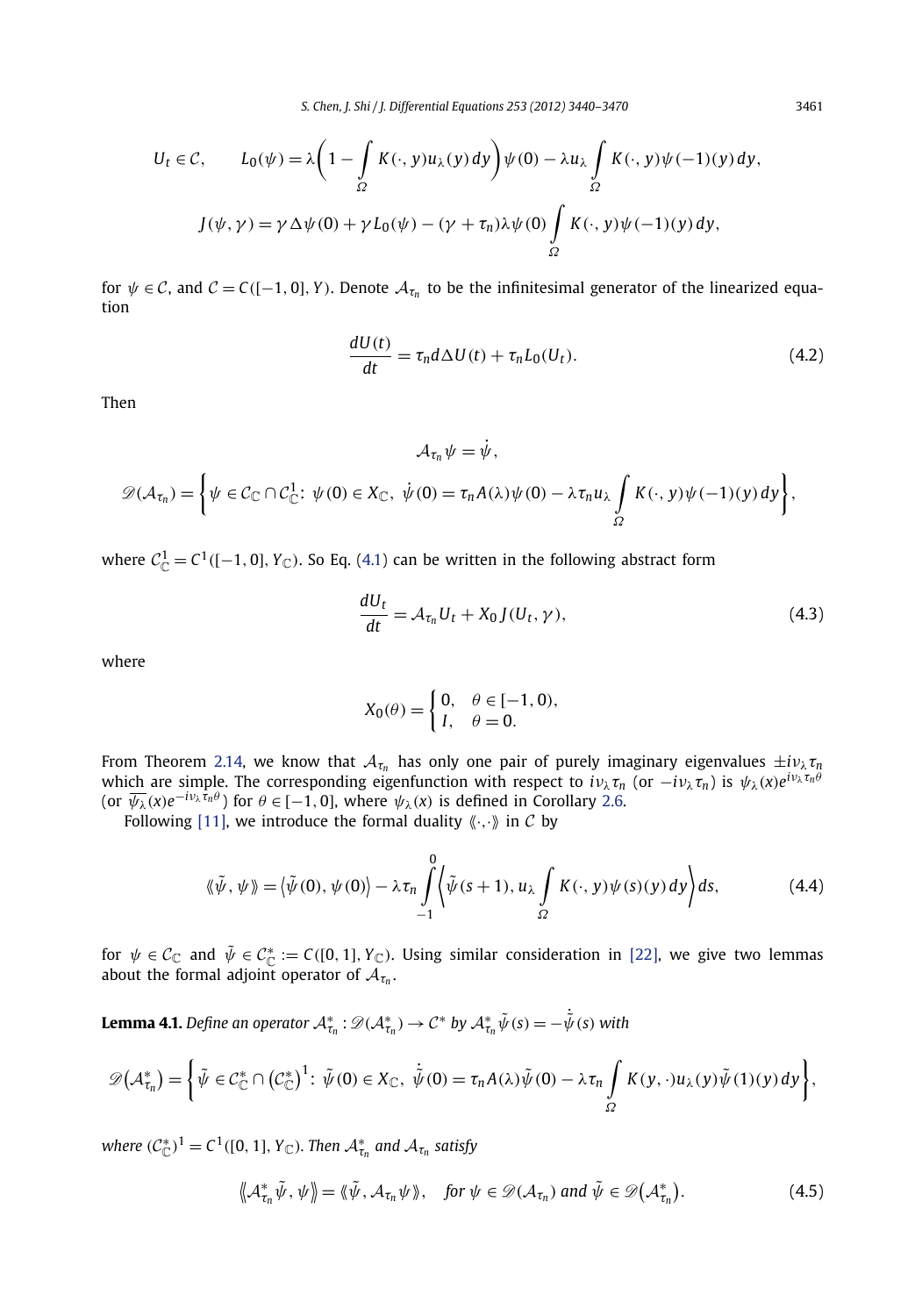$\overline{0}$ 

**Proof.** For  $\psi \in \mathscr{D}(\mathcal{A}_{\tau_n})$  and  $\tilde{\psi} \in \mathscr{D}(\mathcal{A}_{\tau_n}^*)$ ,

$$
\langle \tilde{\psi}, \mathcal{A}_{\tau_n} \psi \rangle = \langle \tilde{\psi}(0), (\mathcal{A}_{\tau_n} \psi)(0) \rangle - \lambda \tau_n \int_{-1}^{n} \langle \tilde{\psi}(s+1), u_{\lambda} \int_{\Omega} K(\cdot, y) \dot{\psi}(s)(y) dy \rangle ds
$$
  
\n
$$
= \langle \tilde{\psi}(0), \tau_n A(\lambda) \psi(0) - \lambda \tau_n u_{\lambda} \int_{\Omega} K(\cdot, y) \psi(-1)(y) dy \rangle
$$
  
\n
$$
- \lambda \tau_n \left[ \langle \tilde{\psi}(s+1), u_{\lambda} \int_{\Omega} K(\cdot, y) \psi(s)(y) dy \rangle \right]_{-1}^{0}
$$
  
\n
$$
+ \lambda \tau_n \int_{-1}^{0} \langle \dot{\tilde{\psi}}(s+1), u_{\lambda} \int_{\Omega} K(\cdot, y) \psi(s)(y) dy \rangle ds
$$
  
\n
$$
= \langle \tau_n A(\lambda) \tilde{\psi}(0), \psi(0) \rangle - \lambda \tau_n \langle \tilde{\psi}(1), u_{\lambda} \int_{\Omega} K(\cdot, y) \psi(0)(y) dy \rangle
$$
  
\n
$$
- \lambda \tau_n \int_{-1}^{0} \langle -\dot{\tilde{\psi}}(s+1), u_{\lambda} \int_{\Omega} K(\cdot, y) \psi(s)(y) dy \rangle ds
$$
  
\n
$$
= \langle \tau_n A(\lambda) \tilde{\psi}(0) - \lambda \tau_n \int_{\Omega} K(y, \cdot) u_{\lambda}(y) \tilde{\psi}(1)(y) dy, \psi(0) \rangle
$$
  
\n
$$
- \lambda \tau_n \int_{-1}^{0} \langle -\dot{\tilde{\psi}}(s+1), u_{\lambda} \int_{\Omega} K(\cdot, y) \psi(s)(y) dy \rangle ds
$$
  
\n
$$
= \langle \mathcal{A}_{\tau_n}^* \tilde{\psi}, \psi \rangle. \quad \Box
$$

**Lemma 4.2.** The operator  $A_{\tau_n}^*$  has only one pair of purely imaginary eigenvalues  $\pm i\nu_\lambda \tau_n$  which are simple, and the corresponding eigenfunction with respect to  $-i\nu_\lambda\tau_n$  (or  $i\nu_\lambda\tau_n$ ) is  $\tilde\psi_\lambda(x)e^{i\nu_\lambda\tau_n s}$  (or  $\tilde\psi_\lambda(x)e^{i\nu_\lambda\tau_n s}$ ) for  $s \in [0, 1]$ *, where*  $\tilde{\psi}_{\lambda}$  *is defined in Theorem [2.7](#page-11-0).* 

**Proof.** If  $\mu$  is an eigenvalue of  $\mathcal{A}_{\tau_n}^*$ , then there exists  $\tilde{\psi}\in\mathscr{D}(\mathcal{A}_{\tau_n}^*)$  such that  $\mathcal{A}_{\tau_n}^*\tilde{\psi}=\mu\tilde{\psi}.$  From the definition of  $\mathcal{A}_{\tau_n}^*$ , we have that  $-\dot{\tilde{\psi}} = \mu \tilde{\psi}$ , and hence  $\tilde{\psi}(s) = \tilde{\psi}(0) e^{-\mu s}$ , where  $\tilde{\psi}(0) \in X_{\mathbb{C}}$  satisfies

$$
\tau_n A(\lambda) \tilde{\psi}(0) - \lambda \tau_n \int\limits_{\Omega} K(y, \cdot) u_{\lambda}(y) \tilde{\psi}(0)(y) dx e^{-\mu} = \mu \tilde{\psi}(0).
$$

Hence from Theorem [2.7](#page-11-0) and Remark [2.8,](#page-11-0) we have that  $A_{\tau_n}^*$  has only one pair of purely imaginary eigenvalues  $\pm i\nu_{\lambda}\tau_n$ . The simplicity can be proved as in Theorem [2.11.](#page-14-0)  $\Box$ 

Lemma 4.2 implies that  $A_{\tau_n}$  and  $A_{\tau_n}^*$  are adjoint operators under the bilinear form [\(4.4\)](#page-22-0). The center subspace of Eq. [\(4.1\)](#page-21-0) is  $P = \text{span}{p(\theta), \bar{p}(\theta)}$ , where  $p(\theta) = \psi_{\lambda} e^{i\nu_{\lambda} \tau_n \theta}$  is the eigenfunction of  $A_{\tau_n}$  with respect to  $i\nu_\lambda \tau_n$ . Similarly the formal adjoint subspace of *P* with respect to the bilinear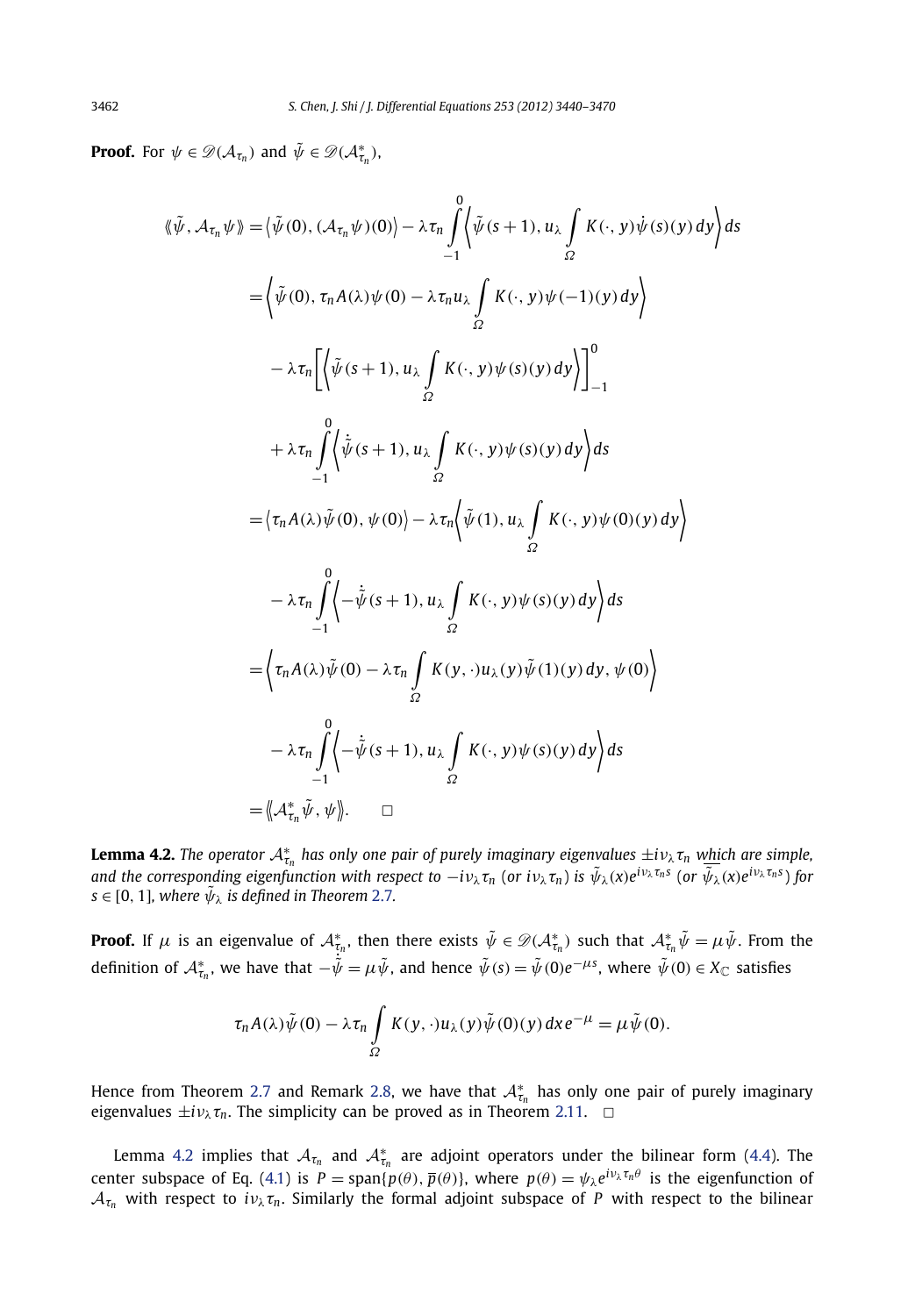form [\(4.4\)](#page-22-0) is  $P^* = \text{span}\{q(s), \bar{q}(s)\}\$ , where  $q(s) = \tilde{\psi}_\lambda e^{i\psi_\lambda \tau_n s}$  is the eigenfunction of  $\mathcal{A}^*_{\tau_n}$  with respect to  $-i\nu_{\lambda}\tau_{n}$ . Then  $C_{\mathbb{C}}$  can be decomposed as  $C_{\mathbb{C}} = P \oplus Q$ , where

$$
Q = \{ \psi \in C_{\mathbb{C}} : \langle \tilde{\psi}, \psi \rangle = 0 \text{ for all } \tilde{\psi} \in P^* \}.
$$

Let  $\Phi = (p(\theta), \overline{p}(\theta)), \Psi = \frac{1}{\overline{S_n}(\lambda)} (q(s), \overline{q}(s))^T$ , where  $S_n(\lambda)$  is defined in Lemma [2.10,](#page-13-0) then  $\langle \! \langle \Psi, \Phi \rangle \! \rangle = I$ , where *I* is the identity matrix in  $\mathbb{R}^{2\times 2}$ .

As the formulas to be developed for the bifurcation direction and stability are all relative to  $\gamma = 0$ only, we set  $\gamma = 0$  in Eq. [\(4.1\)](#page-21-0) and obtain a center manifold

$$
w(z, \bar{z}) = w_{20}(\theta) \frac{z^2}{2} + w_{11}(\theta) z\bar{z} + w_{02}(\theta) \frac{\bar{z}^2}{2} + \cdots
$$
 (4.6)

with the range in *Q* . The flow of Eq. [\(4.1\)](#page-21-0) on the center manifold can be written as:

$$
U_t = \Phi \cdot (z(t), \bar{z}(t))^T + w(z(t), \bar{z}(t)),
$$

where

$$
\dot{z}(t) = \frac{d}{dt} \langle\!\langle q(s), U_t \rangle\!\rangle
$$
\n
$$
= \langle\!\langle q(s), \mathcal{A}_{\tau_n} U_t \rangle\!\rangle + \frac{1}{S_n(\lambda)} \langle\!\langle q(s), X_0 J(U_t, 0) \rangle\!\rangle
$$
\n
$$
= \langle\!\langle \mathcal{A}_{\tau_n}^* q(s), U_t \rangle\!\rangle + \frac{1}{S_n(\lambda)} \langle q(0), J(U_t, 0) \rangle
$$
\n
$$
= i \nu_\lambda \tau_n z(t) + \frac{1}{S_n(\lambda)} \langle q(0), J(\Phi(z(t), \bar{z}(t)))^T + w(z(t), \bar{z}(t)), 0 \rangle\rangle. \tag{4.7}
$$

We rewrite (4.7) as

$$
\dot{z}(t) = i v_{\lambda} \tau_n z(t) + g(z, \bar{z}) \tag{4.8}
$$

with

$$
g(z, \bar{z}) = \frac{1}{S_n(\lambda)} \langle q(0), J(\Phi(z(t), \bar{z}(t)))^T + w(z(t), \bar{z}(t)), 0) \rangle
$$
  
=  $g_{20} \frac{z^2}{2} + g_{11} z \bar{z} + g_{02} \frac{\bar{z}^2}{2} + g_{21} \frac{z^2 \bar{z}}{2} + \cdots$  (4.9)

Hence we have that

$$
g_{20} = -\frac{2\lambda\tau_n}{S_n(\lambda)} e^{-i\nu_{\lambda}\tau_n} \int\limits_{\Omega} \int\limits_{\Omega} \overline{\tilde{\psi}_{\lambda}}(x) \psi_{\lambda}(x) K(x, y) \psi_{\lambda}(y) dx dy,
$$
  
\n
$$
g_{11} = -\frac{\lambda\tau_n}{S_n(\lambda)} e^{i\nu_{\lambda}\tau_n} \int\limits_{\Omega} \int\limits_{\Omega} \overline{\tilde{\psi}_{\lambda}}(x) \psi_{\lambda}(x) K(x, y) \overline{\psi_{\lambda}}(y) dx dy
$$
  
\n
$$
- \frac{\lambda\tau_n}{S_n(\lambda)} e^{-i\nu_{\lambda}\tau_n} \int\limits_{\Omega} \int\limits_{\Omega} \overline{\tilde{\psi}_{\lambda}}(x) \overline{\psi_{\lambda}}(x) K(x, y) \psi_{\lambda}(y) dx dy,
$$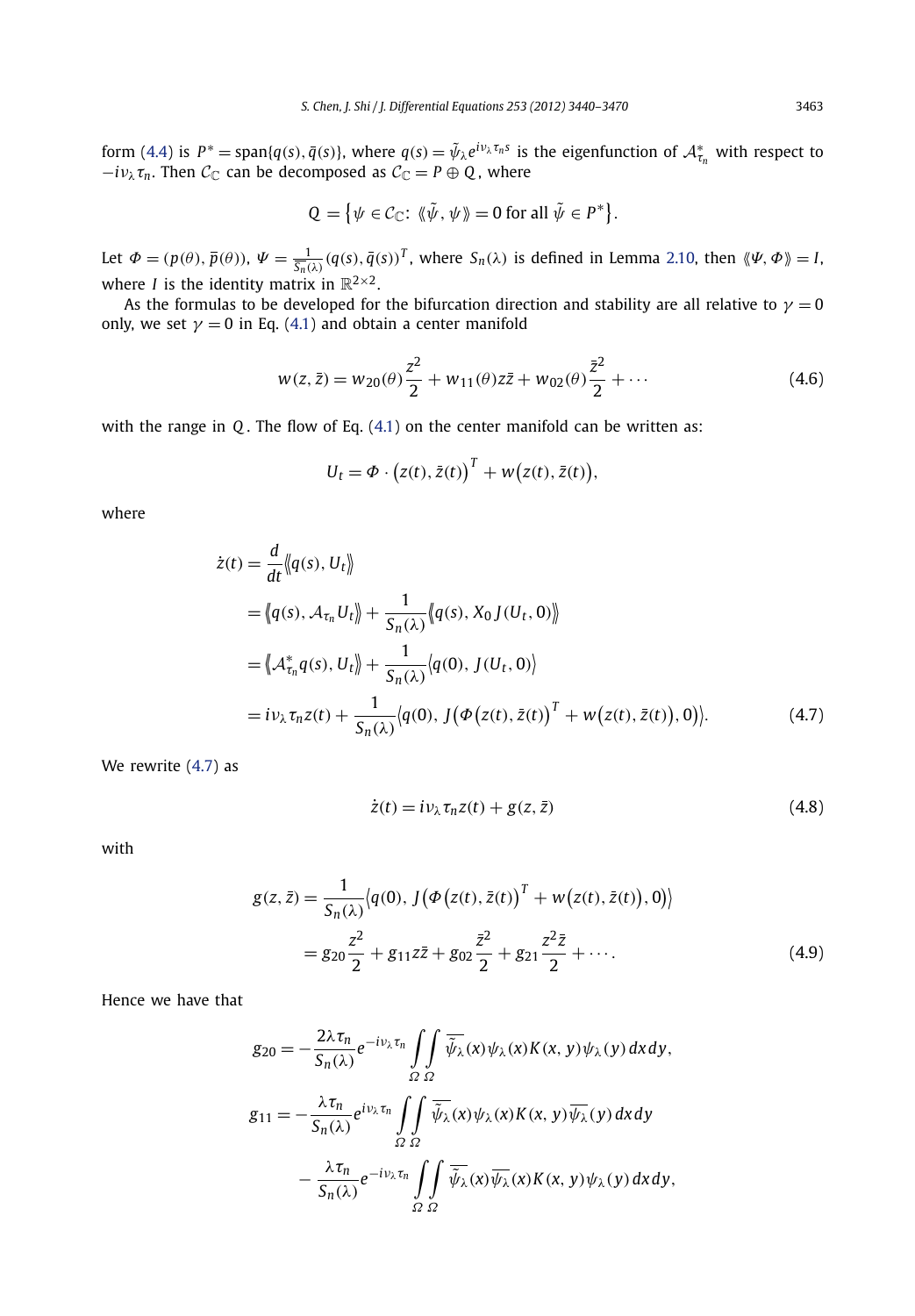<span id="page-25-0"></span>
$$
g_{02} = -\frac{2\lambda\tau_n}{S_n(\lambda)} e^{i\nu_\lambda\tau_n} \iint_{\Omega} \overline{\psi_\lambda}(x) \overline{\psi_\lambda}(x) K(x, y) \overline{\psi_\lambda}(y) dx dy,
$$
  
\n
$$
g_{21} = -\frac{2\lambda\tau_n}{S_n(\lambda)} \iint_{\Omega} \overline{\psi_\lambda}(x) \psi_\lambda(x) K(x, y) w_{11}(-1)(y) dx dy
$$
  
\n
$$
- \frac{\lambda\tau_n}{S_n(\lambda)} \iint_{\Omega} \overline{\psi_\lambda}(x) \overline{\psi_\lambda}(x) K(x, y) w_{20}(-1)(y) dx dy
$$
  
\n
$$
- \frac{\lambda\tau_n}{S_n(\lambda)} e^{i\nu_\lambda\tau_n} \iint_{\Omega} \overline{\psi_\lambda}(x) w_{20}(0)(x) K(x, y) \overline{\psi_\lambda}(y) dx dy
$$
  
\n
$$
- \frac{2\lambda\tau_n}{S_n(\lambda)} e^{-i\nu_\lambda\tau_n} \iint_{\Omega} \overline{\psi_\lambda}(x) w_{11}(0)(x) K(x, y) \psi_\lambda(y) dx dy.
$$
 (4.10)

So in order to compute  $g_{21}$ , we need to compute  $w_{20}(\theta)$  and  $w_{11}(\theta)$ .

Since  $w(z(t), \overline{z}(t))$  satisfies

$$
\dot{w} = A_{\tau_n} w + X_0 J (\Phi(z, \bar{z})^T + w(z, \bar{z}), 0) - \Phi \langle \langle \Psi, X_0 J (\Phi(z, \bar{z})^T + w(z, \bar{z}), 0) \rangle \rangle
$$
  
=  $A_{\tau_n} w + H_{20} \frac{z^2}{2} + H_{11} z \bar{z} + H_{02} \frac{\bar{z}^2}{2} + \cdots,$  (4.11)

then by using the chain rule

$$
\dot{w} = \frac{\partial w(z,\bar{z})}{\partial z}\dot{z} + \frac{\partial w(z,\bar{z})}{\partial \bar{z}}\dot{\bar{z}},
$$

we have that

$$
\begin{cases}\n(2i\nu_{\lambda}\tau_{n} - A_{\tau_{n}})w_{20} = H_{20}, \\
-A_{\tau_{n}}w_{11} = H_{11}, \\
(-2i\nu_{\lambda}\tau_{n} - A_{\tau_{n}})w_{02} = H_{02}.\n\end{cases}
$$
\n(4.12)

Note that for  $-1 \le \theta < 0$ ,

$$
-\Phi\langle\langle\Psi, X_0 J(\Phi(z,\bar{z})^T + w(z,\bar{z}),0)\rangle\rangle = H_{20}\frac{z^2}{2} + H_{11}z\bar{z} + H_{02}\frac{\bar{z}^2}{2} + \cdots,
$$

and then we see that for  $-1 \le \theta < 0$ ,

$$
H_{20}(\theta) = -\big(g_{20}p(\theta) + \overline{g}_{02}\overline{p}(\theta)\big),\tag{4.13}
$$

$$
H_{11}(\theta) = -\big(g_{11}p(\theta) + \overline{g}_{11}\overline{p}(\theta)\big). \tag{4.14}
$$

Therefore from (4.12),  $w_{20}$  and  $w_{11}$  can be expressed as

$$
w_{20}(\theta) = \frac{\mathrm{i}g_{20}}{\nu_{\lambda}\tau_{n}}p(\theta) + \frac{\mathrm{i}\,\overline{g}_{02}}{3\nu_{\lambda}\tau_{n}}\overline{p}(\theta) + E e^{2i\nu_{\lambda}\tau_{n}\theta} \tag{4.15}
$$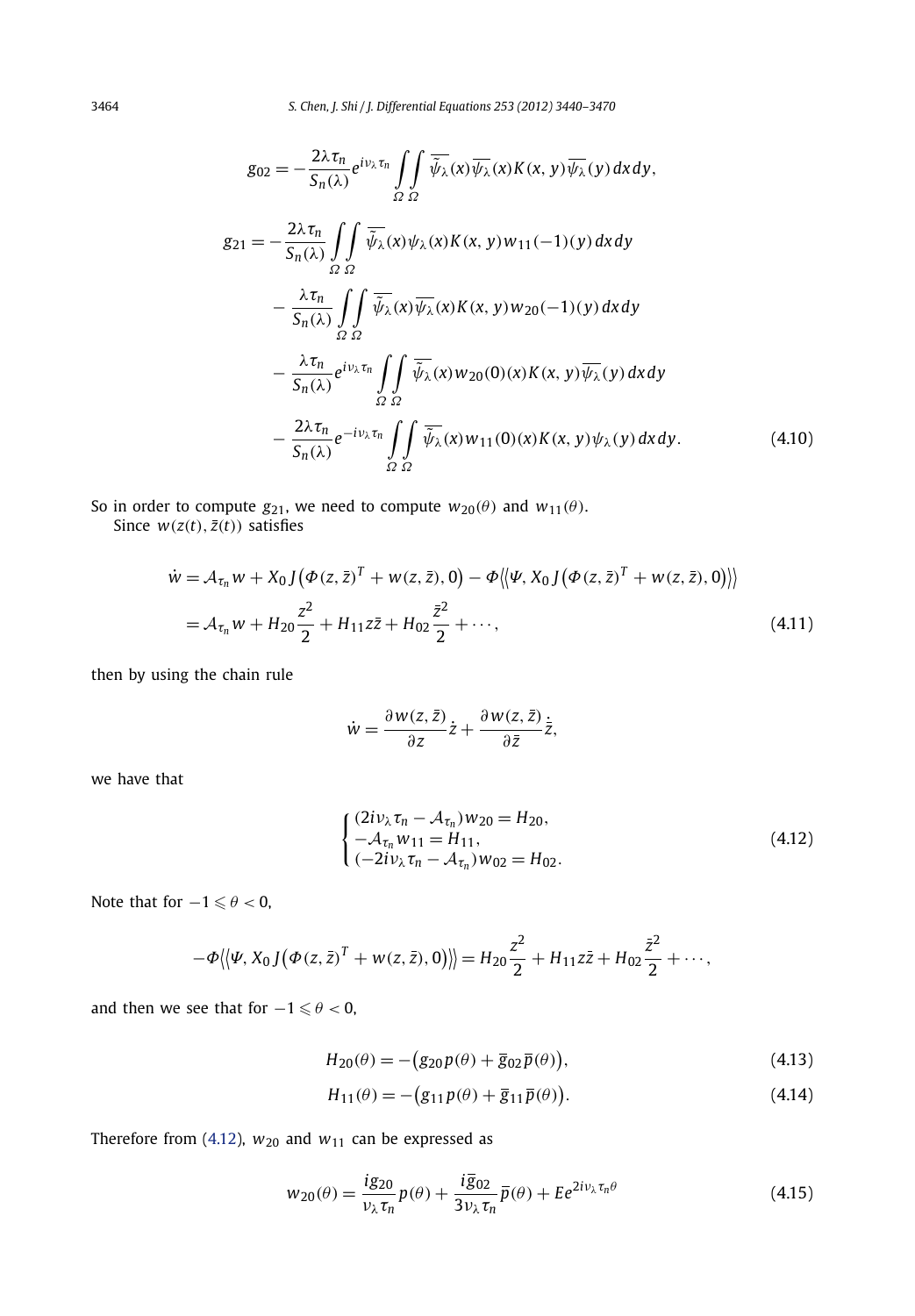<span id="page-26-0"></span>and

$$
w_{11}(\theta) = -\frac{ig_{11}}{\nu_{\lambda}\tau_n}p(\theta) + \frac{i\overline{g}_{11}}{\nu_{\lambda}\tau_n}\overline{p}(\theta) + F.
$$
 (4.16)

From Eqs. [\(4.11\)](#page-25-0) and [\(4.12\)](#page-25-0) with  $\theta = 0$ , the definition of  $A_{\tau_n}$  and

$$
H_{20}(0) = -(g_{20}p(0) + \overline{g}_{02}\overline{p}(0)) - 2\lambda \tau_n e^{-i\nu_\lambda \tau_n} \psi_\lambda \int\limits_{\Omega} K(\cdot, y) \psi_\lambda(y) dy,
$$

we find that *E* satisfies

$$
(2i\nu_{\lambda}\tau_n-\mathcal{A}_{\tau_n})Ee^{2i\nu_{\lambda}\tau_n\theta}|_{\theta=0}=-2\lambda\tau_ne^{-i\nu_{\lambda}\tau_n}\psi_{\lambda}\int\limits_{\Omega}K(\cdot,y)\psi_{\lambda}(y)\,dy,
$$

that is,

$$
\Delta(\lambda, 2i\nu_{\lambda}, \tau_n)E = 2\lambda e^{-i\nu_{\lambda}\tau_n}\psi_{\lambda} \int_{\Omega} K(\cdot, y)\psi_{\lambda}(y) dy.
$$
 (4.17)

From Corollary [2.6,](#page-9-0) we have  $2*i*v<sub>\lambda</sub>$  is not the eigenvalue of  $A_{\tau_n}(\lambda)$ , and hence

$$
E=2\lambda e^{-i\nu_{\lambda}\tau_n}\Delta(\lambda,2i\nu_{\lambda},\tau_n)^{-1}\bigg(\psi_{\lambda}\int_{\Omega}K(\cdot,y)\psi_{\lambda}(y)\,dy\bigg),
$$

where  $\Delta(\lambda, \mu, \tau)$  is defined in Eq. [\(2.9\)](#page-6-0). Similarly,

$$
F = \lambda \Delta(\lambda, 0, \tau_n)^{-1} \left( e^{i\nu_\lambda \tau_n} \psi_\lambda \int\limits_{\Omega} K(\cdot, y) \overline{\psi_\lambda}(y) \, dy + e^{-i\nu_\lambda \tau_n} \overline{\psi_\lambda} \int\limits_{\Omega} K(\cdot, y) \psi_\lambda(y) \, dy \right). \tag{4.18}
$$

Now we compute the functions *E* and *F* in the following lemma.

**Lemma 4.3.** *For*  $\lambda \in (\lambda_*, \lambda^*]$ *, let E and F be defined as in* [\(4.15\)](#page-25-0) *and* (4.16)*. Then* 

$$
E = \frac{1}{\lambda - \lambda_*} (c_{\lambda} u_{\lambda} + \varphi_{\lambda}), \qquad F = \frac{\tilde{\varphi}_{\lambda}}{\lambda - \lambda_*}, \tag{4.19}
$$

*where u<sup>λ</sup> is the positive solution of Eq.* [\(1.2\)](#page-2-0) *satisfying* [\(2.2\)](#page-4-0)*, ϕλ, ϕ*˜*<sup>λ</sup> satisfy*

$$
\langle u_\lambda, \varphi_\lambda \rangle = 0, \qquad \lim_{\lambda \to \lambda_*} \|\varphi_\lambda\|_{Y_{\mathbb C}} = 0, \qquad \lim_{\lambda \to \lambda_*} \|\widetilde{\varphi}_\lambda\|_{Y_{\mathbb C}} = 0,
$$

*and the constant c<sub>λ</sub> satisfies*  $\lim_{\lambda \to \lambda_*} (\lambda - \lambda_*) c_\lambda = \frac{2i}{\alpha_{\lambda_*}^2 (2i-1)}$ .

**Proof.** We only prove the estimate for *E*, and the one for *F* is similar. Substituting Eq. (4.19) into Eq. (4.17), we have that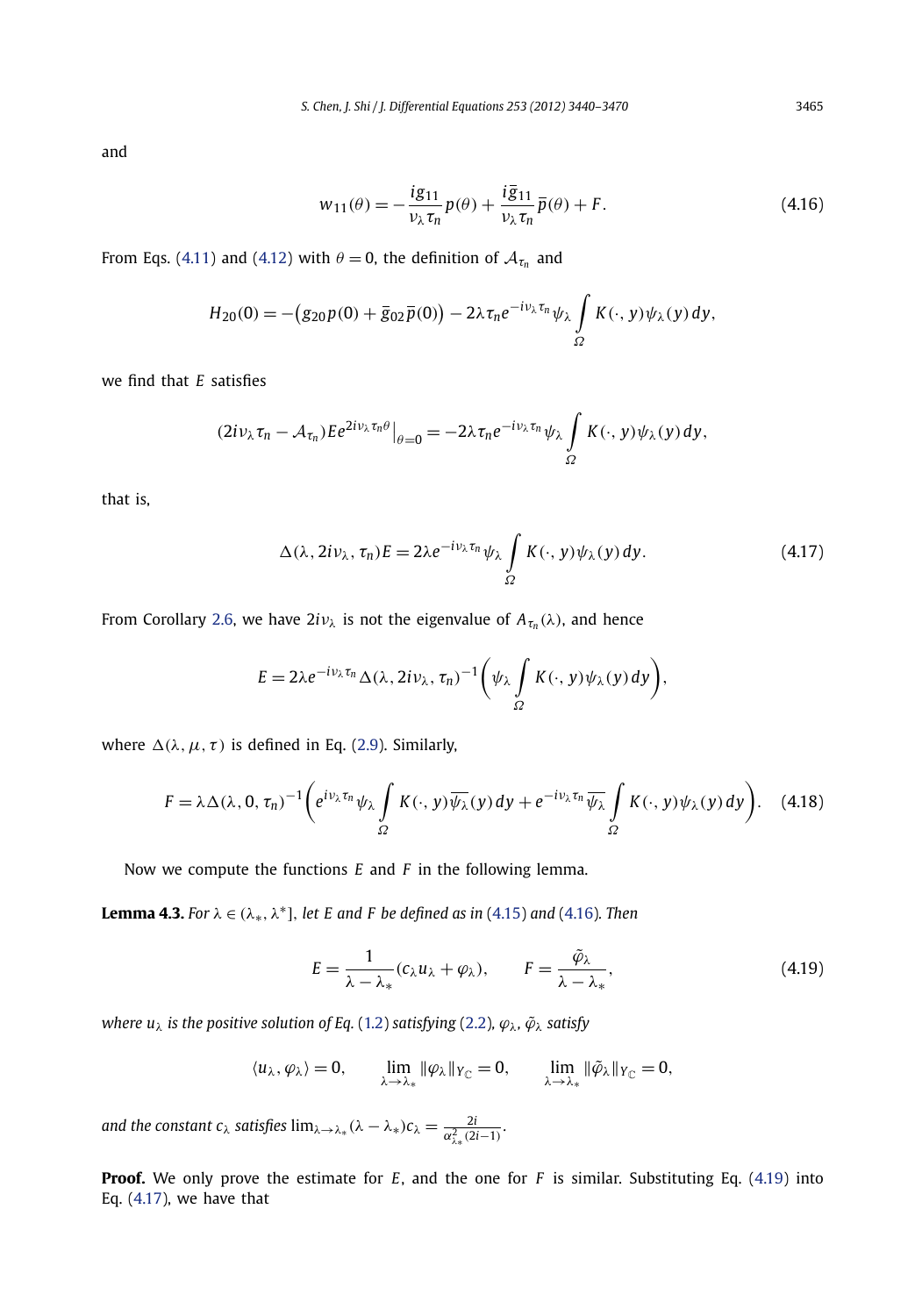<span id="page-27-0"></span>3466 *S. Chen, J. Shi / J. Differential Equations 253 (2012) 3440–3470*

$$
A(\lambda)\varphi_{\lambda} - \lambda u_{\lambda} \int_{\Omega} K(\cdot, y)(c_{\lambda}u_{\lambda} + \varphi_{\lambda}) dy e^{-2i\nu_{\lambda}\tau_{n}} - 2i\nu_{\lambda}(c_{\lambda}u_{\lambda} + \varphi_{\lambda})
$$
  
=  $2\lambda e^{-i\nu_{\lambda}\tau_{n}}(\lambda - \lambda_{*})\psi_{\lambda} \int_{\Omega} K(\cdot, y)\psi_{\lambda}(y) dy.$  (4.20)

Multiplying Eq. (4.20) by  $u_{\lambda}$ , we have that

$$
c_{\lambda}\left(\lambda \int_{\Omega} \int_{\Omega} K(x, y) u_{\lambda}^{2}(x) u_{\lambda}(y) dx dy e^{-2i\nu_{\lambda}\tau_{n}} + 2i\nu_{\lambda} ||u_{\lambda}||_{Y_{\mathbb{C}}}^{2}\right)
$$
  
\n
$$
= -\lambda \int_{\Omega} \int_{\Omega} K(x, y) u_{\lambda}^{2}(x) \varphi_{\lambda}(y) dx dy e^{-2i\nu_{\lambda}\tau_{n}}
$$
  
\n
$$
-2\lambda e^{-i\nu_{\lambda}\tau_{n}} (\lambda - \lambda_{*}) \int_{\Omega} \int_{\Omega} K(x, y) u_{\lambda}(x) \psi_{\lambda}(x) \psi_{\lambda}(y) dx dy.
$$
 (4.21)

Multiplying Eq. (4.20) by  $\varphi_{\lambda}$ , we have that

$$
\langle A(\lambda)\varphi_{\lambda},\varphi_{\lambda}\rangle - \lambda c_{\lambda} \iint_{\Omega} K(x,y)\varphi_{\lambda}(x)u_{\lambda}(y)dx dy e^{-2i\nu_{\lambda}\tau_{n}}
$$
  

$$
= \lambda \iint_{\Omega} K(x,y)u_{\lambda}(x)\varphi_{\lambda}(x)\varphi_{\lambda}(y) dxdy e^{-2i\nu_{\lambda}\tau_{n}} + 2i\nu_{\lambda} ||\varphi_{\lambda}||_{Y_{\mathbb{C}}}^{2}
$$
  

$$
+ 2\lambda e^{-i\nu_{\lambda}\tau_{n}}(\lambda - \lambda_{*}) \iint_{\Omega} K(x,y)\varphi_{\lambda}(x)\psi_{\lambda}(x)\psi_{\lambda}(y) dxdy.
$$
 (4.22)

From the expression of  $v_{\lambda}$ ,  $u_{\lambda}$ ,  $\psi_{\lambda}$  and  $\tau_n$ , we have that

$$
\psi_{\lambda} \to \phi
$$
,  $u_{\lambda}/(\lambda - \lambda_*) \to \alpha_{\lambda_*}\phi$ ,  $v_{\lambda}/(\lambda - \lambda_*) \to 1$ , and  $v_{\lambda}\tau_n \to \frac{\pi}{2} + 2n\pi$ .

So from Eq. (4.21), we have that

$$
(\lambda - \lambda_*)c_{\lambda} = -\frac{(\lambda - \lambda_*)\lambda \int_{\Omega} \int_{\Omega} K(x, y)u_{\lambda}^2(x)\varphi_{\lambda}(y) dxdy e^{-2iv_{\lambda}\tau_n}}{(\lambda \int_{\Omega} \int_{\Omega} K(x, y)u_{\lambda}^2(x)u_{\lambda}(y) dxdy + 2iv_{\lambda}||u_{\lambda}||_{Y_{\mathbb{C}}})}
$$

$$
-\frac{2\lambda e^{-iv_{\lambda}\tau_n}(\lambda - \lambda_*)^2 \int_{\Omega} \int_{\Omega} K(x, y)u_{\lambda}(x)\psi_{\lambda}(x)\psi_{\lambda}(y) dxdy}{(\lambda \int_{\Omega} \int_{\Omega} K(x, y)u_{\lambda}^2(x)u_{\lambda}(y) dxdy + 2iv_{\lambda}||u_{\lambda}||_{Y_{\mathbb{C}}})},
$$

and hence there exist constants  $\tilde{\lambda} > \lambda_*, M_0, M_1 > 0$  such that for any  $\lambda \in (\lambda_*, \tilde{\lambda}), |(\lambda - \lambda_*) c_\lambda| \leq$  $M_0$ || $\varphi_\lambda$ || $\gamma_c + M_1$ . From Eq. (4.22), and the expression of  $\nu_\lambda$ ,  $u_\lambda$ ,  $\psi_\lambda$  and  $\tau_n$ , we have that there exist  $\lambda > \lambda_*$ ,  $M_3, M_4, M_5 > 0$  such that for any  $\lambda \in (\lambda_*, \check{\lambda}),$ 

$$
\begin{aligned} \left|\lambda_2(\lambda)\right| \cdot \left|\left|\phi_{\lambda}\right|\right|_{Y_{\mathbb{C}}}^2 &\leq M_3(\lambda - \lambda_*) \|\varphi_{\lambda}\|_{Y_{\mathbb{C}}}\left(M_0\|\varphi_{\lambda}\|_{Y_{\mathbb{C}}} + M_1\right) \\ &+ (\lambda - \lambda_*)M_4\|\varphi_{\lambda}\|_{Y_{\mathbb{C}}}^2 + M_5(\lambda - \lambda_*)\|\varphi_{\lambda}\|_{Y_{\mathbb{C}}}, \end{aligned}
$$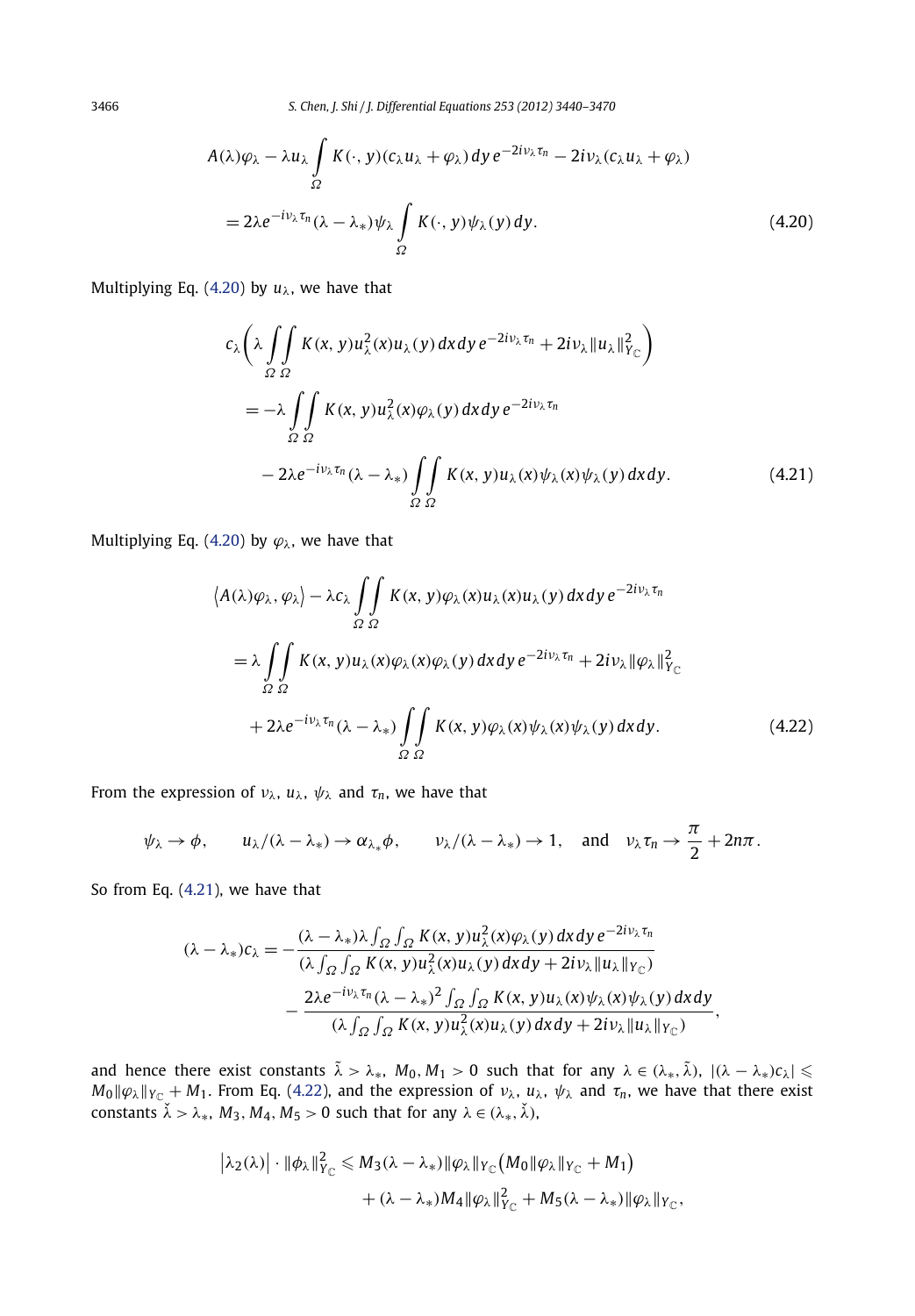<span id="page-28-0"></span>where  $\lambda_2(\lambda)$  is the second eigenvalue of  $A(\lambda)$ . Since  $\lim_{\lambda \to \lambda_*} \lambda_2(\lambda) = \lambda_2 - \lambda_* > 0$ , where  $\lambda_2$  is the second eigenvalue of Eq. [\(1.6\)](#page-3-0), then we have that  $\lim_{\lambda\to\lambda_*}$   $\|\varphi_{\lambda}\|_{Y_{\mathbb{C}}} = 0$ . Together with [\(4.21\)](#page-27-0), we have that

$$
\lim_{\lambda \to \lambda_*} (\lambda - \lambda_*) c_{\lambda} = \frac{2i}{\alpha_{\lambda_*}^2 (2i - 1)}.
$$

It is well known that the following quantities determine the direction and stability of bifurcating periodic orbits (see [\[23,40\]\)](#page-30-0):

$$
C_1(0) = \frac{i}{2\nu_{\lambda}\tau_n} \left( g_{11}g_{20} - 2|g_{11}|^2 - \frac{|g_{02}|^2}{3} \right) + \frac{g_{21}}{2}, \qquad \mu_2 = -\frac{\mathcal{R}e(C_1(0))}{\mathcal{R}e(\mu'(\tau_n))},
$$

$$
\beta_2 = 2\mathcal{R}e(C_1(0)), \qquad T_2 = -\frac{\mathcal{I}m(C_1(0)) + \mu_2\mathcal{I}m(\mu'(\tau_n))}{\tau_n}.
$$

Here

- 1.  $\mu_2$  determines the direction of the Hopf bifurcation: if  $\mu_2 > 0$  ( $\mu_2 < 0$ ), then the bifurcating periodic solutions exist for  $\tau > \tau_n$  ( $\tau < \tau_n$ ), and the bifurcation is called forward (backward);
- 2. *β*<sup>2</sup> determines the stability of bifurcating periodic solutions: the bifurcating periodic solutions are orbitally asymptotically stable (unstable) if  $\beta_2 < 0$  ( $\beta_2 > 0$ );
- 3.  $T<sub>2</sub>$  determines the period of the bifurcating periodic solutions: the period increases (decreases) if  $T_2 > 0$  ( $T_2 < 0$ ).

From Eqs. [\(4.10\)](#page-25-0), [\(4.15\)](#page-25-0), [\(4.16\)](#page-26-0) and [\(4.19\)](#page-26-0), we can compute  $g_{20}$ ,  $g_{11}$ ,  $g_{02}$  and  $g_{21}$  for the periodic orbits emerging from the Hopf bifurcation of Eq. [\(1.2\)](#page-2-0) obtained in Theorem [2.14.](#page-16-0) Since  $\lim_{\lambda \to \lambda_*} \psi_{\lambda}(x) = \lim_{\lambda \to \lambda_*} \tilde{\psi}_{\lambda}(x) = \phi(x)$ , then

$$
\lim_{\lambda \to \lambda_*} S_n(\lambda) = \frac{1}{2} \left( 2 + i(\pi + 4n\pi) \right) \int_{\Omega} \phi^2(x) dx, \qquad \lim_{\lambda \to \lambda_*} (\lambda - \lambda_*) F = 0,
$$
  

$$
\lim_{\lambda \to \lambda_*} (\lambda - \lambda_*) \tau_n = \lim_{\lambda \to \lambda_*} \nu_\lambda \tau_n = \frac{\pi}{2} + 2n\pi, \qquad \lim_{\lambda \to \lambda_*} (\lambda - \lambda_*) F = \frac{2i}{\alpha_{\lambda_*}(2i - 1)} \phi.
$$

So we compute that

$$
\lim_{\lambda \to \lambda_*} (\lambda - \lambda_*) g_{20} = \frac{2i(\pi + 4n\pi)}{\alpha_{\lambda_*}(2 + i(\pi + 4n\pi))}, \qquad \lim_{\lambda \to \lambda_*} (\lambda - \lambda_*) g_{11} = 0,
$$
  

$$
\lim_{\lambda \to \lambda_*} (\lambda - \lambda_*) g_{02} = \frac{-2i(\pi + 4n\pi)}{\alpha_{\lambda_*}(2 + i(\pi + 4n\pi))},
$$
  

$$
\lim_{\lambda \to \lambda_*} (\lambda - \lambda_*)^2 g_{21} = \frac{2(\pi + 4n\pi)(1 - 3i)}{\alpha_{\lambda_*}^2 (10 + 5i(\pi + 4n\pi))} + \frac{8i\pi(1 + 4n)}{3\alpha_{\lambda_*}^2 |2\pi + i(\pi + 4n\pi)|^2}.
$$

Then we can compute that  $\lim_{\lambda\to\lambda_*}\mathcal{R}e((\lambda-\lambda_*)^2g_{21}) < 0$  and  $\lim_{\lambda\to\lambda_*}\mathcal{R}e((\lambda-\lambda_*)^2C_1(0)) < 0$ . Hence we have the following results:

**Theorem 4.4.** For  $\lambda \in (\lambda_*, \lambda^*]$ , let  $\tau_n(\lambda)$  given as in [\(2.15\)](#page-9-0) be the Hopf bifurcation points for Eq. [\(1.2](#page-2-0)) where *spatially nonhomogeneous periodic orbits of Eq.* [\(1.2\)](#page-2-0) *emerge from*  $(\tau_n, u_\lambda)$ *. Then for each n* ∈ N ∪ {0}*, the direction of the Hopf bifurcation at*  $\tau = \tau_n$  *is forward and the bifurcating periodic solution from*  $\tau = \tau_0$  *is locally asymptotically stable.*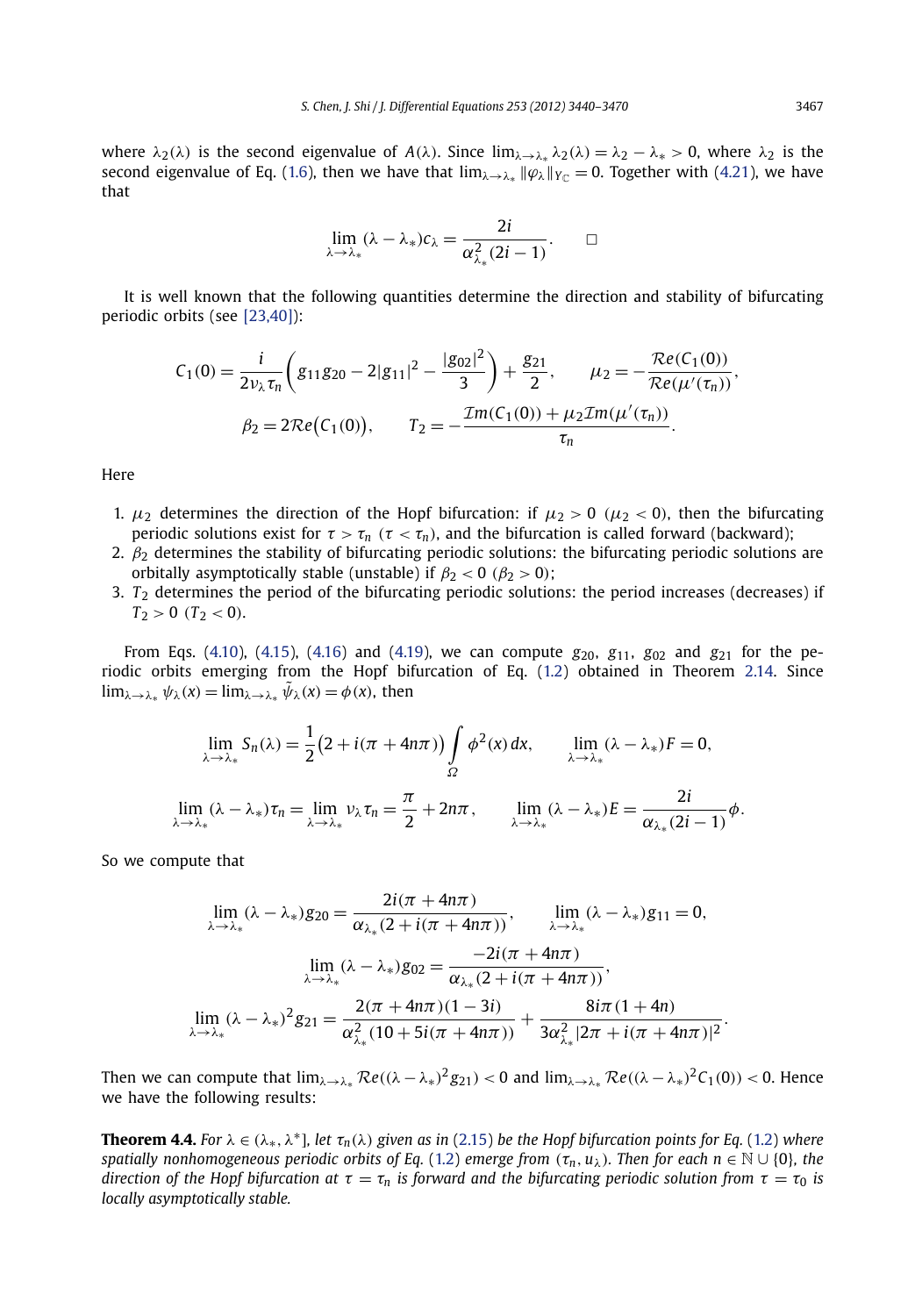

**Fig. 2.** Spatially homogeneous kernel  $K(x, y) = 1$ . Left:  $\tau = 1$ ; right:  $\tau = 1.6$ .

Similarly we can consider the direction of Hopf bifurcations and stability of bifurcating periodic orbits of Eq. [\(3.1\)](#page-17-0) for all  $\lambda > 1$ . In this case, from the proof of Theorem [3.3,](#page-19-0)  $\psi_{\lambda}$ ,  $\bar{\psi}_{\lambda}$  and  $S_n(\lambda)$  can all be explicitly calculated for all  $\lambda > 1$ , and the normal form calculation earlier also holds here. From Eqs. [\(4.17\)](#page-26-0) and [\(4.18\)](#page-26-0), we can also solve that

$$
E = \frac{4i\lambda}{(2i-1)(\lambda-1)}\sin x, \qquad F = 0,
$$

and by substituting the explicit form of  $\psi_{\lambda}$ ,  $\tilde{\psi}_{\lambda}$ , and  $S_n(\lambda)$  into Eq. [\(4.10\)](#page-25-0), we have that

$$
g_{20} = \frac{4i(\pi + 4n\pi)\lambda}{(\lambda - 1)(2 + i(\pi + 4n\pi))}, \qquad g_{11} = 0,
$$

$$
g_{02} = \frac{-4i(\pi + 4n\pi)\lambda}{(\lambda - 1)(2 + i(\pi + 4n\pi))},
$$

$$
g_{21} = \frac{8(\pi + 4n\pi)(1 - 3i)\lambda^2}{(\lambda - 1)^2(10 + 5i(\pi + 4n\pi))} + \frac{32i\pi(1 + 4n)\lambda^2}{3(\lambda - 1)^2[2 + i(\pi + 4n\pi)]^2}.
$$

Then again we obtain that  $Re(g_{21}) < 0$  and  $Re(C_1(0)) < 0$ . Hence we have the following results:

**Theorem 4.5.** For each  $\lambda > 1$ , let  $\tau_n(\lambda)$  given as in [\(3.13\)](#page-19-0) be the Hopf bifurcation points for Eq. [\(3.1\)](#page-17-0) where *spatially nonhomogeneous periodic orbits of Eq.* [\(3.1\)](#page-17-0) *emerge from*  $(\tau_n, u_\lambda)$ *. Then for each n* ∈ N ∪ {0}*, the direction of the Hopf bifurcation at*  $\tau = \tau_n$  *is forward and the bifurcating periodic solution from*  $\tau = \tau_0$  *is locally asymptotically stable.*

The results in Theorems [4.4](#page-28-0) and 4.5 show that the Hopf bifurcation at  $\tau_n$  is forward, hence for some  $\varepsilon_n$  > 0, there exists a spatially inhomogeneous periodic orbit for [\(1.2](#page-2-0)) (or [\(3.1\)](#page-17-0) respectively) when  $\tau \in (\tau_n, \tau_n + \varepsilon_n)$ . This in a sense shows that a true Hopf bifurcation occurs at  $\tau = \tau_n$ . Finally we show two numerical simulations of Eq. [\(1.2](#page-2-0)) to demonstrate our results. In Fig. 2, the numerical simulations with a homogeneous kernel  $K(x, y) \equiv 1$  are shown, and in Fig. [3,](#page-30-0) the ones with a nonhomogeneous kernel  $K(x, y) = \frac{|x-y|}{\pi}$  are shown respectively. In each figure,  $\lambda = 2$ ,  $\Omega = (0, \pi)$ ,  $d = 1$ , and the initial value is  $u(x, t) = 0.5 \sin^2 x$ . In each case, the convergence to the spatially nonhomogeneous equilibrium *u<sup>λ</sup>* occurs when *τ* is less than the first Hopf bifurcation point *τ*0, and an oscillatory pattern emerges for  $\tau > \tau_0$ . While each simulation verifies the occurrence of spatially nonhomogeneous temporal oscillation, one can notice that the spatial profiles of the periodic solutions are different due to the different dispersal kernel. In particular, the spatial profile in Fig. 2 is concave (indeed it is sin *x* in this case), and the one in Fig. [3](#page-30-0) is not.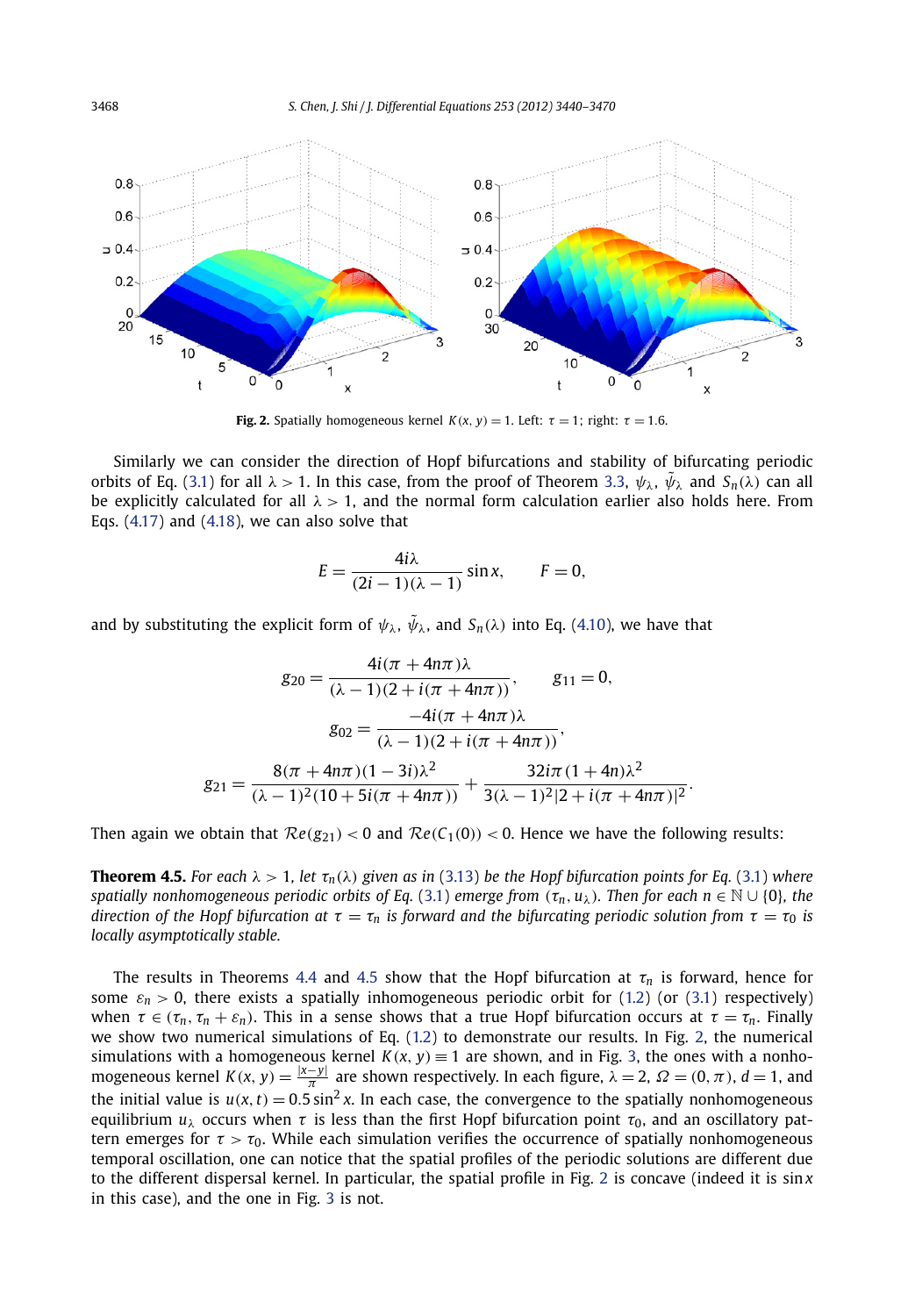<span id="page-30-0"></span>

**Fig. 3.** Spatially nonhomogeneous kernel  $K(x, y) = \frac{|x-y|}{\pi}$ . Left:  $\tau = 1$ ; right:  $\tau = 1.6$ .

#### **References**

- [1] Shangbing Ai, Traveling wave fronts for generalized Fisher equations with spatio-temporal delays, J. Differential Equations 232 (1) (2007) 104–133.
- [2] Henri Berestycki, Grégoire Nadin, Benoit Perthame, Lenya Ryzhik, The non-local Fisher–KPP equation: Travelling waves and steady states, Nonlinearity 22 (12) (2009) 2813–2844.
- [3] N.F. Britton, Spatial structures and periodic travelling waves in an integro-differential reaction–diffusion population model, SIAM J. Appl. Math. 50 (6) (1990) 1663–1688.
- [4] Stavros Busenberg, Wenzhang Huang, Stability and Hopf bifurcation for a population delay model with diffusion effects, J. Differential Equations 124 (1) (1996) 80–107.
- [5] Jixun Chu, Arnaud Ducrot, Pierre Magal, Shigui Ruan, Hopf bifurcation in a size-structured population dynamic model with random growth, J. Differential Equations 247 (3) (2009) 956–1000.
- [6] Michael G. Crandall, Paul H. Rabinowitz, Bifurcation from simple eigenvalues, J. Funct. Anal. 8 (1971) 321–340.
- [7] Fordyce A. Davidson, Niall Dodds, Spectral properties of non-local differential operators, Appl. Anal. 85 (6–7) (2006) 717– 734.
- [8] Thomas Erneux, Applied Delay Differential Equations, Surv. Tutor. Appl. Math. Sci., vol. 3, Springer-Verlag, New York, 2009.
- [9] Jian Fang, Xiaoqiang Zhao, Monotone wavefronts of the nonlocal Fisher–KPP equation, Nonlinearity 24 (2011) 3043–3054.
- [10] Teresa Faria, Normal forms for semilinear functional differential equations in Banach spaces and applications. II, Discrete Contin. Dyn. Syst. 7 (1) (2001) 155–176.
- [11] Teresa Faria, Wenzhang Huang, Stability of periodic solutions arising from Hopf bifurcation for a reaction–diffusion equation with time delay, in: Differential Equations and Dynamical Systems, Lisbon, 2000, in: Fields Inst. Commun., vol. 31, Amer. Math. Soc., Providence, RI, 2002, pp. 125–141.
- [12] Teresa Faria, Wenzhang Huang, Jianhong Wu, Smoothness of center manifolds for maps and formal adjoints for semilinear FDEs in general Banach spaces, SIAM J. Math. Anal. 34 (1) (2002) 173–203.
- [13] Pedro Freitas, A nonlocal Sturm–Liouville eigenvalue problem, Proc. Roy. Soc. Edinburgh Sect. A 124 (1) (1994) 169–188.
- [14] Pedro Freitas, Guido Sweers, Positivity results for a nonlocal elliptic equation, Proc. Roy. Soc. Edinburgh Sect. A 128 (4) (1998) 697–715.
- [15] M.A. Fuentes, M.N. Kuperman, V.M. Kenkre, Nonlocal interaction effects on pattern formation in population dynamics, Phys. Rev. Lett. 91 (2003) 158104.
- [16] S. Genieys, V. Volpert, P. Auger, Pattern and waves for a model in population dynamics with nonlocal consumption of resources, Math. Model. Nat. Phenom. 1 (1) (2006) 65–82 (electronic).
- [17] S.A. Gourley, Travelling front solutions of a nonlocal Fisher equation, J. Math. Biol. 41 (3) (2000) 272–284.
- [18] S.A. Gourley, N.F. Britton, A predator–prey reaction–diffusion system with nonlocal effects, J. Math. Biol. 34 (3) (1996) 297–333.
- [19] S.A. Gourley, J.W.-H. So, Dynamics of a food-limited population model incorporating nonlocal delays on a finite domain, J. Math. Biol. 44 (1) (2002) 49–78.
- [20] S.A. Gourley, J.W.H. So, J.H. Wu, Nonlocality of reaction–diffusion equations induced by delay: Biological modeling and nonlinear dynamics, J. Math. Sci. 124 (4) (2004) 5119–5153.
- [21] David Green Jr., Harlan W. Stech, Diffusion and hereditary effects in a class of population models, in: Differential Equations and Applications in Ecology, Epidemics, and Population Problems, Claremont, CA, 1981, Academic Press, New York, 1981, pp. 19–28.
- [22] Jack Hale, Theory of Functional Differential Equations, second ed., Appl. Math. Sci., vol. 3, Springer-Verlag, New York, 1977.
- [23] Brian D. Hassard, Nicholas D. Kazarinoff, Yieh Hei Wan, Theory and Applications of Hopf Bifurcation, London Math. Soc. Lecture Note Ser., vol. 41, Cambridge University Press, Cambridge, 1981.
- [24] Wenzhang Huang, Global dynamics for a reaction–diffusion equation with time delay, J. Differential Equations 143 (2) (1998) 293–326.